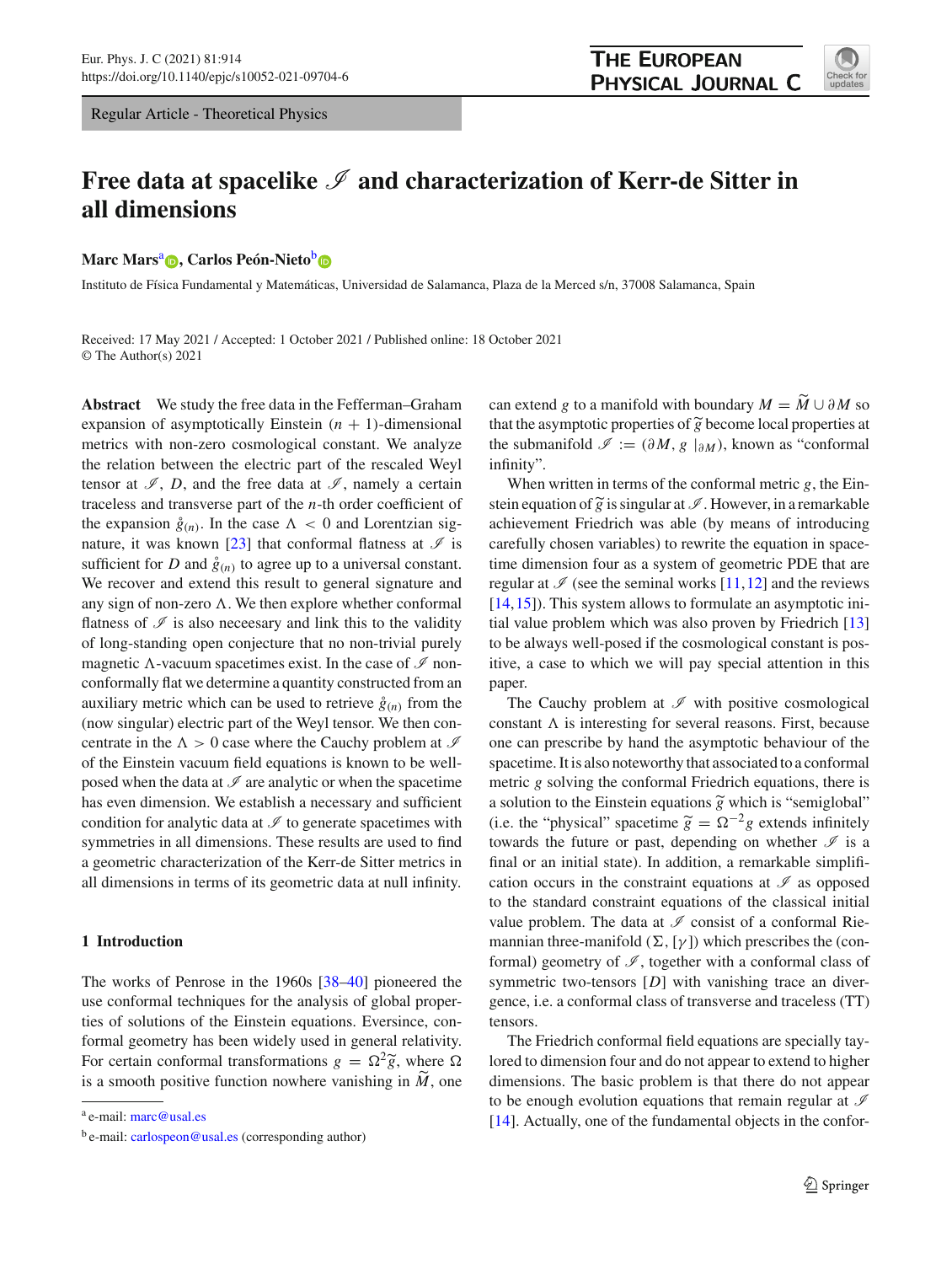mal Friedrich equations is the rescaled Weyl tensor, which plays a central role in this paper. Our analysis shows that in dimension higher than four this object is regular at *I* only in few particular cases. Thus, there are reasons to believe that any attempt to find a regular Cauchy problem well-posed at  $I$  based on this object will be unfruitful.

In spite of this, one can actually find in the literature related existence and uniqueness results in higher dimensions [\[2](#page-20-5)] based on quite a different approach. This is the framework introduced by Fefferman and Graham, first in the paper [\[9](#page-20-6)] and later extended into a monograph [\[10](#page-20-7)]. An important part of the Fefferman and Graham formalism relates to asymptotically Einstein  $(n+1)$ -dimensional metrics, namely, conformally extendable metrics which satisfy the Einstein equations (to a certain order) at  $(n$ -dimensional)  $\mathscr{I}$ . This is carried through the study of their asymptotic formal series expansions, (see also [\[45\]](#page-21-3) for an earlier asymptotic study in four spacetime dimensions and positive cosmological constant) usually called Fefferman–Graham (FG) expansion. It is remarkable the qualitative differences that appear between the *n* odd and even cases. For *n* even, there is an obstruction to find a smooth metric satisfying the Einstein equations to infinite order at  $\Sigma$ . The expansion introduces logarithmic terms which depend on a certain conformally invariant tensor *O* determined by the boundary metric, known as obstruction tensor. No such obstruction occurs for *n* odd. Interestingly it is the obstruction tensor what allows Anderson [\[2](#page-20-5)] to find an asymptotic Cauchy problem for the Einstein equations in the *n* odd case. We remark that nor the original Anderson's proof in [\[2\]](#page-20-5), neither Anderson and Chrusciel's later clarification [3] are fully complete and a revised complete version<br>has been recently published in [24]. For  $n + 1$  even dimensional metrics  $\tilde{g}$ , this tensor provi cation [\[3](#page-20-8)] are fully complete and a revised complete version has been recently published in  $[24]$ . For  $n + 1$  even dimensional metrics  $\tilde{g}$ , this tensor provides the differential equation  $O = 0$ , which for Lorentzian conformally Einstein metrics, can be cast as a Cauchy problem at *I* . Anderson proves that solutions of this Cauchy problem exist and are uniquely determined for every pair of symmetric two-tensors ( $\gamma$ ,  $g_{(n)}$ ),  $\gamma$  positive definite and  $g_{(n)}$  traceless and transverse w.r.t.  $\gamma$ .<br>A posteriori,  $\gamma$  determines the geometry of  $\mathcal{I}$  and  $g_{(n)}$  is *n*th orde *γ* positive definite and  $g_{(n)}$  traceless and transverse w.r.t. *γ*. A posteriori,  $\gamma$  determines the geometry of  $\mathcal I$  and  $g_{(n)}$  is *n*th order coefficient of the asymptotic expansion of  $\tilde{g}$ . This idea is not extendable to the *n* even case, for no obstruction tensor can be built order coefficient of the asymptotic expansion of  $\tilde{g}$ . This idea is not extendable to the *n* even case, for no obstruction tensor can be built out of  $\tilde{g}$  when  $n+1$  is odd. In this case, however, there is a result [\[25](#page-21-5)] that proves the convergence of the FG expansion in the case where the data are analytic.

Conversely, an existence and uniqueness theorem can be used to characterize spacetimes by means of their Cauchy data. The situation is particularly interesting in the case of the asymptotic Cauchy problem for positive  $\Lambda$ , because of the simplicity of the data, which potentially allows one to achieve classification results for spacetimes whose explicit form need not to be known.

The data for the existence and uniqueness theorems of dimension higher than four are the coefficients of the Fefferman–Graham expansion  $(\gamma, g_{(n)})$ . The original definition of the coefficient  $g(n)$  is not covariant, because the Fefferman–Graham expansion is constructed in a very particular set of coordinates, which in general is not easily obtainable. By using Hamiltonian methods, a fully covariant characterization of  $g(n)$  was presented in [\[35](#page-21-6)[,36](#page-21-7)]. The method relies on the fact that the canonical momenta can be obtained as functional derivatives of the on-shell gravity action, together with expansions in terms of eigenfunctions of the dilatation operator. In the first part of the paper we follow a completely different route to characterize geometrically  $g(n)$ in the special case that  $\mathcal I$  is conformally flat. In such case, we provide a geometric relation between  $g(n)$  and the tensor *D*, the electric part of the rescalled Weyl tensor at  $\mathscr{I}$ , for spacetimes admitting a conformally flat  $\mathcal{I}$ . Specifically,  $g_{(n)}$  which in all cases has trace and divergence determined by  $\gamma$ , can be easily split in the conformally flat case into a term explicitly determined by  $\gamma$  and a traceless and divergence-free term  $\hat{g}_{(n)}$  which, up to a constant, agrees with *D*. This extends to the  $\Lambda > 0$  case a previous result by Hollands–Ishibashi– Marolf [\[23](#page-21-0)] in the  $\Lambda < 0$  case. Actually, this extension is straightforward if one takes into account general results [\[43\]](#page-21-8) relating the coefficients of the Fefferman–Graham expansion for opposite signs of  $\Lambda$ . Our contribution is therefore not new with regard the identification of  $\hat{g}_{(n)}$  and *D*, but it goes beyond in several aspects. Firstly, we work in arbitrary conformal gauge and make no restriction on the signature nor the sign of (non-zero)  $\Lambda$ . Secondly, we derive the result as a simple corollary of a general identity for the Weyl tensors of two metrics related in a certain way (see Lemma [2.4\)](#page-6-0). This general identity is of independent interest. Finally we discuss whether conformal flatness is not only necessary for the coincidence of  $\hat{g}_{(n)}$  and *D* (up to a constant), but also sufficient. We conclude that this is the case as long as no purely magnetic spacetimes satisfy the  $\Lambda$ -vacuum Einstein equation. Interestingly, this is a long standing open conjecture in general relativity, see e.g. [\[32](#page-21-9)] and also [\[4](#page-20-9)]. Finally, we give ideas for relating *D* and (the total coefficient)  $g(n)$  in the non-conformally flat  $\mathcal I$  case. We show that *D* is in general divergent and find an explicit expression involving the Weyl tensor of an auxiliary metric that needs to be subtracted to *D* in order to retrieve  $g(n)$ .

A characterization result of spacetimes via data at *I* with positive  $\Lambda$  must encode all the information of the corresponding spacetime. In particular, the presence of symmetries must also constraint these data. The case  $n = 3$  has been studied in [\[34](#page-21-10)] where it is shown that the spacetime admitting a Killing vector is equivalent to the TT tensor *D* satisfying geometrically neat equation, the so-called Killing initial data (KID) equation. This equation involves a conformal Killing vector field (CKVF) of  $\gamma$  which is a posteriori the Killing vector field at  $\mathcal I$  in the conformally extended spacetime. Apart from this  $n = 3$  case, no previous results relating continuous local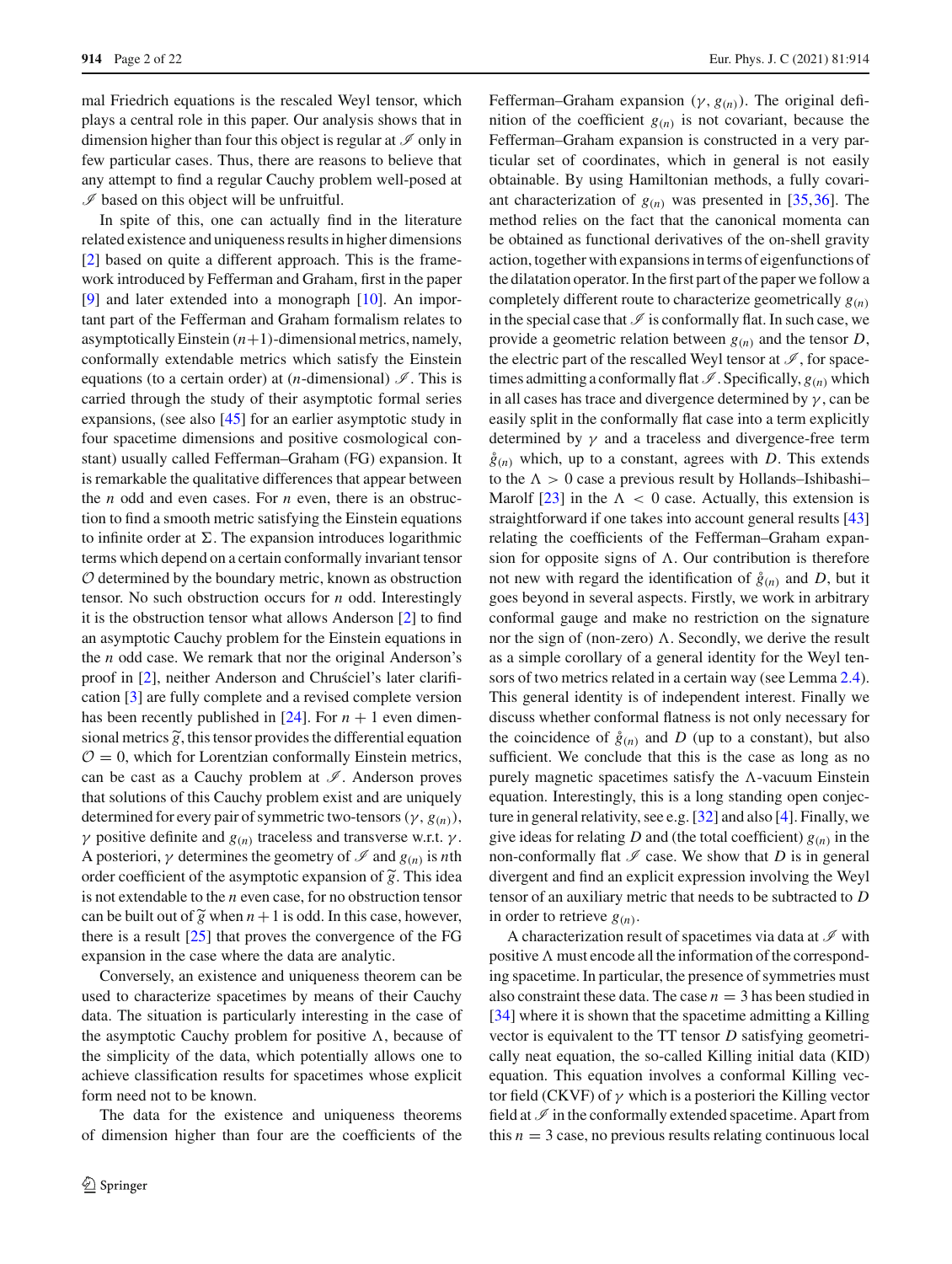isometries to initial data at *I* were known in more dimensions. In this paper we prove a higher dimensional result, analogous to the  $n = 3$  one, restricted to the case of analytic metrics with zero obstruction tensor.

The results described above are used in the second part of the paper to characterize the generalized Kerr-de Sitter spacetimes [\[18\]](#page-21-11). We find that the data corresponding to Kerrde Sitter is characterized by the conformal class of  $\gamma$  being locally conformally flat and the tensor  $\hat{g}_{(n)}$  taking the form  $\hat{g}_{(n)} = D_{\xi}$  where  $D_{\xi}$  is a TT tensor depending on a conformal Killing vector field (CKVF)  $\xi$  of  $\gamma$ . More concretely, the CKVF must belong to a specific conformal class which we also explicitly determine. Since by the results in the first part of the paper  $\hat{g}_{(n)}$  admits a clear geometric interpretation in terms of the rescalled Weyl tensor whenever  $\gamma$  is locally conformally flat, our characterization result of Kerr-de Sitter at  $\mathscr I$  is fully geometric. The result here is a natural generalization of the already known case for  $n = 3$ , studied in [\[26](#page-21-12)] (see [\[27](#page-21-13)] for the non-conformally flat  $\mathcal I$  case, and also  $[16]$  $[16]$ ).

The contents of the paper are organized as follows. In Sect. [2](#page-2-0) we start by setting the basics of the Fefferman– Graham formalism. Some general results of conformal geometry are also proven and two useful formulas for the Weyl tensor are derived (cf. Lemmas [2.3](#page-6-1) and [2.4,](#page-6-0) with proofs in Appendix A), which have several applications in this paper, an example being the calculation of the initial data in the second part of the paper. Then Theorem [2.4](#page-9-0) is proven, which establishes that the *n*th order coefficient of the FG expansion coincides (up to a certain constant) with the electric part of the rescaled Weyl tensor in the case when  $\mathcal I$  is conformally flat and  $n > 3$  (for  $n = 3$  this is true in full generality). This theorem finds immediate application in the Cauchy problem of Einstein equations at  $\mathscr I$  with positive cosmological constant (cf. Corollary [2.4.1\)](#page-10-0). In Sect. [3](#page-10-1) we derive a KID equation for analytic data at *I* for *n* odd and even with vanishing obstruction tensor (we indicate that the result should also hold when the obstruction tensor is non-zero, but this requires additional analysis). This equation is necessary and sufficient for the Cauchy development of the data at  $\mathscr I$  to admit a Killing vector field. Our final Sect. [4](#page-12-0) gives an interesting application of the previous results. Namely, we calculate the initial data of the Kerr-de Sitter metrics in all dimensions [\[18\]](#page-21-11). As mentioned above, these data are uniquely characterized by the conformal class of a CKVF  $\xi$ . In order to give a complete characterization, we identify this conformal class using the results in [\[28](#page-21-14)].

Throughout this paper, *n* refers to the dimension of *I* and  $n + 1$  the dimension of the spacetime. Several results below are valid in arbitrary signature and arbitrary sign of the cosmological constant. We will work in the general setup unless otherwise stated.

#### <span id="page-2-0"></span>**2 Initial data and the Weyl tensor**

In this section we relate the initial data at spacelike conformally flat  $\mathscr I$  which appears in Anderson's and Kichenas-samy existence and uniqueness theorem [\[2](#page-20-5), 25] to the electric part of the rescaled Weyl tensor. This theorem relies on the Fefferman–Graham (FG) expansion of Poincaré metrics near *I* . These are a generalization of the Poincaré metric of the disk model of the hyperbolic space, whose conformal infinity is given by the conformal structure associated to the usual *n*sphere. The properties concerning Poincaré metrics that are needed in this paper will be stated next, and we refer to the original publication [\[9\]](#page-20-6) and to the extended monograph [\[10\]](#page-20-7) for further details.

### 2.1 Fefferman–Graham formalism

Consider an  $(n + 1)$ -dimensional pseudo-Riemannian manifold (*M*, *g*) with boundary ∂ *M* and denote its interior by *M*- $M = Int(M)$ . Then  $(M, g)$  is said to be a *conformal exten-*Consider an  $(n + 1)$ -dimensional pseudo-Riemannian man-<br>ifold  $(M, g)$  with boundary  $\partial M$  and denote its interior by<br> $\widetilde{M} = \text{Int}(M)$ . Then  $(M, g)$  is said to be a *conformal exten-*<br>*sion* of  $(\widetilde{M}, \widetilde{g})$  if there exis ifold<br> $\widetilde{M} = \text{sion}$ <br>on  $\widetilde{M}$ on  $\tilde{M}$  such that  $\dot{\phantom{1}}$  (

$$
g = \Omega^2 \widetilde{g}
$$
 and  $\partial M = {\Omega = 0 \cap d\Omega \neq 0}.$ 

 $g = \Omega^2 \tilde{g}$  and  $\partial M = {\Omega = 0 \cap d\Omega \neq 0}.$ <br>The extended metric *g* is assumed to be smooth in  $\tilde{M}$  but only to have finite differentiability up to ∂ *M*. When *g* is smooth also at the boundary, we will call this a *smooth conformal extension*. The submanifold  $\mathcal{I} := (\partial M, g|_{\partial M})$ , which will be non-degenerate of signature  $(p, q)$  in the cases we shall deal with, is called "conformal infinity". Notice that multiplying the conformal factor  $\Omega$  by any smooth positive function  $\hat{\omega}$  yields a different conf shall deal with, is called "conformal infinity". Notice that multiplying the conformal factor  $\Omega$  by any smooth positive function  $\widehat{\omega}$  yields a different conformal extension such that  $\mathscr{I} = (\partial M, \omega^2 g|_{\partial M})$ , where  $\omega = \widehat{\omega}|_{\mathscr{I}}$ . Hence one usually considers *I* as ∂ *M* equipped with the whole conformal class of metrics  $[g|_{\partial M}] = \omega^2 g|_{\partial M}$ ,  $\forall \omega \in C^{\infty}(\partial M)$ ,  $\omega > 0$ . A metric admitting a conformal extension is said to be conformally extendable. Also, throughout this paper by "conformally flat" we mean "locally conformally flat" unless otherwise stated.

The so-called Poincaré metrics associated to a conformal manifold, i.e. a smooth manifold endowed with a conforwise stated.<br>The so-called Poincaré metrics associated to a conformal manifold, i.e. a smooth manifold endowed with a conformal structure  $(\Sigma, [\gamma])$ , are metrics  $\tilde{g}$  admitting a smooth The so-called Poincaré metrics associated to a conformal<br>manifold, i.e. a smooth manifold endowed with a confor-<br>mal structure  $(\Sigma, [\gamma])$ , are metrics  $\tilde{g}$  admitting a smooth<br>conformal extension  $g = \Omega^2 \tilde{g}$  with pres infinity  $\mathcal{I} := (\Sigma, [\gamma])$ . The extension *g* is defined in an mal structure  $(\Sigma, [\gamma])$ , are metrics  $\tilde{g}$  admitting a smoc<br>conformal extension  $g = \Omega^2 \tilde{g}$  with prescribed conform<br>infinity  $\mathcal{I} := (\Sigma, [\gamma])$ . The extension g is defined in<br>open neighbourhood M of  $\Sigma \times \{0\}$  in  $\Sigma \times$ open neighbourhood *M* of  $\Sigma \times \{0\}$  in  $\Sigma \times [0, \infty)$  (and  $\tilde{g}$  in co<br>int<br> $\widetilde{M}$  $\overline{M} = M - \{\Sigma \times \{0\}\}\$  satisfying the following conditions.  $\Sigma$ is naturally embedded in *M* by  $i : \Sigma \hookrightarrow \Sigma \times [0, \infty)$ , where  $i(\Sigma) = \Sigma \times \{0\}$ , so we identify  $\Sigma$  and  $\Sigma \times \{0\}$  when there is no risk of confusion. In  $M$ ,  $\Omega$  is a defining function of  $\Sigma = {\Omega = 0}$  as before. Moreover, the definition imposes, depending on the parity of *n*, a certain decay rate of the tenis no risk of confusion. In *M*,  $\Omega$  is a d<br>  $\Sigma = {\Omega = 0}$  as before. Moreover, the<br>
depending on the parity of *n*, a certain de<br>
sor  $Ric(\widetilde{g}) - \lambda n\widetilde{g}$  near  $\mathscr{I}$ , where  $Ric(\widetilde{g})$ sor  $Ric(\tilde{g}) - \lambda n \tilde{g}$  near  $\mathscr{I}$ , where  $Ric(\tilde{g})$  is the Ricci tensor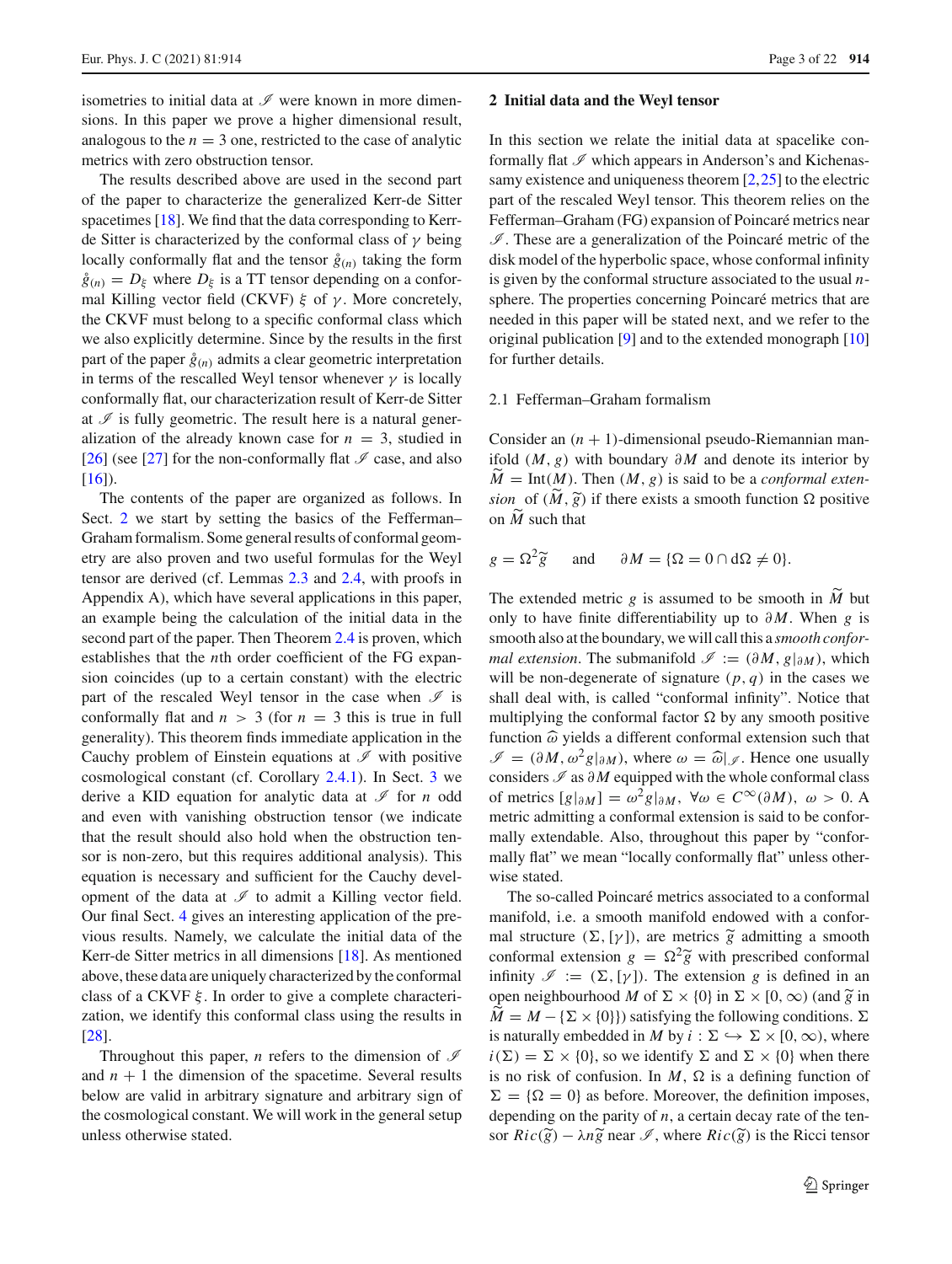914 Page 4 of 22<br>
of  $\widetilde{g}$  and  $\lambda := \frac{2}{n(n-1)} \Lambda$  with  $\Lambda$  the cosmological constant, which we assume to be non-zero. Following [\[9](#page-20-6)] we say that a symmetric 2-tensor field *D* is  $O^+(\Omega^m)$  if it is  $D = O(\Omega^m)$ 

<span id="page-3-0"></span>and  $\text{Tr}_{v} i^* (\Omega^{-m} D | \mathcal{J}) = 0$ . With this notation we can give the formal definitions [\[9,](#page-20-6)[10\]](#page-20-7).

**Definition 2.1** A Poincaré metric for a conformal *n*-manifold (a)  $D[\gamma] = 0$ . Whit diffeometric to the formal definitions [9, 10].<br> **Definition 2.1** A Poincaré metric for a conformal *n*-manifold ( $\Sigma$ , [ $\gamma$ ]) of signature (*p*, *q*), is a metric  $\tilde{g}$  of signature (*p* + 1, *q*) if  $\lambda > 0$  or (*p* + 1, *q*) if  $\lambda < 0$  admitting a<br>smooth conformal extension such that  $\mathcal{I} = (\Sigma, [\gamma])$  and<br>1. If *n* = 2 or *n* ≥ 3 and odd, *Ric*( $\tilde{g}$ ) −  $\lambda n \tilde{g}$  vanishes to smooth conformal extension such that  $\mathcal{I} = (\Sigma, [\gamma])$  and

- *g* vanishes to infinite order at  $\Sigma$ . 1. If *n* = 2 or *n* ≥ 3 and odd, *Ric* infinite order at Σ.<br>2. If *n* ≥ 4 and even,  $Ric(\tilde{g}) - \lambda n\tilde{g}$ infinite order at  $\Sigma$ .<br>If  $n \ge 4$  and even,  $Ric(\tilde{g}) - \lambda n \tilde{g}$  is  $O^+(g)$ <br>Let  $\tilde{g}$  be a conformally extendable metric  $\tilde{g}$
- $\widetilde{g}$  is  $O^+(\Omega^{n-2})$ .

Let  $\widetilde{g}$  be a conformally extendable metric  $\widetilde{g}$  and g a conformal extension. From the well-known relation between Ricci tensors two conformal metrics (e.g. [\[46\]](#page-21-15))

<span id="page-3-6"></span>
$$
R_{\alpha\beta} - \widetilde{R}_{\alpha\beta} = -\frac{n-1}{\Omega} \nabla_{\alpha} \nabla_{\beta} \Omega - g_{\alpha\beta} \frac{\nabla_{\mu} \nabla^{\mu} \Omega}{\Omega}
$$

$$
+ g_{\alpha\beta} \frac{n}{\Omega^{2}} \nabla_{\mu} \Omega \nabla^{\mu} \Omega \qquad (1)
$$
it follows [19] that  $\widetilde{g}$  satisfies the Einstein equation  $Ric(\widetilde{g})$ –

 $+g_{\alpha\beta} \frac{n}{\Omega^2} \nabla_{\mu} \Omega \nabla^{\mu} \Omega$  (1)<br>it follows [19] that  $\tilde{g}$  satisfies the Einstein equation  $Ric(\tilde{g}) - \lambda n \tilde{g} = O(\Omega^{-1})$  if and only if  $(\Omega^{-2} \tilde{g}^{\alpha\beta} \nabla_{\alpha} \Omega \nabla_{\beta} \Omega)|_{\mathscr{I}} =$  $(g^{\alpha\beta}\nabla_{\alpha}\Omega\nabla_{\beta}\Omega)$   $|_{\mathscr{I}} = -\lambda$ . If this holds, it can be proven [\[31\]](#page-21-17) it follows [19] that  $\tilde{g}$  satisfies the  $\lambda n \tilde{g} = O(\Omega^{-1})$  if and only i<br>  $(g^{\alpha\beta} \nabla_{\alpha} \Omega \nabla_{\beta} \Omega) |_{\mathscr{J}} = -\lambda$ . If this that all sectional curvatures of  $\tilde{g}$ *f* that all sectional curvatures of  $\tilde{g}$  take a limit at  $\partial M$  equal to  $\lambda$ . In the Riemannian case (which requires  $\lambda < 0$ ) these metrics are called *asymptotically hyperbolic*. In the case with general signature and arbitrary non-zero λ we call them *asymptotically of constant curvature* (ACC). It is obvious from Definition [2.1](#page-3-0) that Poincaré metrics are ACC. We define then:  $\frac{1}{2}$  behind the *dividure* (ACC). It is solvided for Definition 2.1 that Poincaré metrics are ACC. We define then:<br>**Definition 2.2** Let  $\tilde{g}$  be an ACC and conformally extendable

<span id="page-3-5"></span>metric with  $\mathcal{I} = (\Sigma, [\gamma])$ . Let also be a representative  $\gamma \in$ **Definition** 2<br>metric with<br>[γ]. Then  $\widetilde{g}$ . [ $\gamma$ ]. Then  $\tilde{g}$ , as well as the conformally extended metric  $g =$ **Defil**<br>metr<br>[ $\gamma$ ].<br> $\Omega^2 \tilde{g}$ .  $\Omega^2 \tilde{g}$ , are said to be in normal form w.r.t. *γ* if

$$
\widetilde{g} = \frac{1}{\Omega^2} \left( -\frac{d\Omega^2}{\lambda} + g\Omega \right), \quad g = \Omega^2 \widetilde{g} = -\frac{d\Omega^2}{\lambda} + g\Omega, \quad (2)
$$

where  $g_{\Omega}$  is a family of induced metrics on the leaves  $\Sigma_{\Omega}$  =  $\{\Omega = const.\}$  such that  $g_{\Omega} |_{\Sigma} = \gamma$ .

Notice that it is always possible to adapt coordinates { $\Omega$ ,  $x^i$ } to the normal form [\(2\)](#page-3-1), where  $\partial_{\Omega} := \partial/\partial \Omega$  and  $\partial_i := \partial/\partial_{x^i}$  are normal and tangent to the  $\Sigma_{\Omega}$  leaves respectively. We denote these as *Gaussian coordinates*.<sup>1</sup> For an ACC metric  $\tilde{g}$  which sa  $\partial_i := \partial/\partial_{x^i}$  are normal and tangent to the  $\Sigma_{\Omega}$  leaves respectively. We denote these as *Gaussian coordinates*. [1](#page-3-2) For an ACC metric  $\tilde{g}$  which satisfies the Einstein equations to infinite order at  $\mathcal{I}$ , the Fefferman–Graham expansion (FG) is a formal expansion in Gaussian coordinates

<span id="page-3-4"></span><span id="page-3-3"></span>Ξ

formal expansion in Gaussian coordinates

\n
$$
g_{\Omega} \sim \sum_{s=0}^{(n-1)/2} g_{(2s)} \Omega^{2s} + \sum_{s=n}^{\infty} g_{(s)} \Omega^{s}, \quad \text{if } n \text{ is odd}, \tag{3}
$$

$$
g_{\Omega} \sim \sum_{s=0}^{8} g_{(2s)} \Omega^{2s} + \sum_{s=n}^{8} g_{(s)} \Omega^{2s}, \quad \text{if } n \text{ is odd}, \quad (3)
$$
  

$$
g_{\Omega} \sim \sum_{s=0}^{8} g_{(2s)} \Omega^{2s} + \sum_{s=n/2}^{8} \sum_{t=1}^{m_s} \mathcal{O}_{(2s,t)} \Omega^{2s} (\log \Omega)^t, \quad \text{if } n \text{ is even}, \quad (4)
$$

where  $m_s \leq 2s - n + 1$  in an integer for each *s*, the coefficients  $g(s)$  are objects defined at  $\mathscr I$  and extended to *M* as independent of  $\Omega$  and the logarithmic terms arise in the *n* even case whenever the so-called obstruction tensor  $\mathcal{O}_{(n,1)} = \mathcal{O}$  for  $\gamma$ is non-zero. This tensor is a conformally invariant symmetric and trace-free 2-covariant in even dimensions and its vanishing is a necessary and sufficient condition for the tensor  $g_{\Omega}$ to be smooth up to and including  $\mathcal{I}$ .

The appearance of the logarithmic terms (whenever the obstruction tensor is non-zero) is a consequence of forcing the metric to satisfy the Einstein equations to infinite order at  $I$  with *n* even. These terms spoil smoothness. Thus, in order to distinguish this case from the Poincaré metrics, which are smooth by Definition [2.1,](#page-3-0) metrics satisfying the Einstein equations with non-zero cosmological constant to infinite order at *I* are called **Feffeman–Graham–Poincaré (FGP)** in this paper. Obviously, whenever *n* is odd or *n* is even and  $\mathcal{O} = 0$ , a FGP metric is Poincaré.

<span id="page-3-1"></span>For FGP metrics, the coefficients of the FG expansions are generated by recursive relations obtained from the Einstein equations at *I* as follows. One must first prescribe the zero-th order coefficient  $g_{(0)}$ , which in turn determines the boundary metric  $g_{(0)} = \gamma$ . Then, the recursive relations give each coefficient of order  $s \neq n$ , as a function of previous terms and tangential derivatives up to order  $s - 2$ . As a consequence, the expansions  $(3)$  and  $(4)$  are both even up to order strictly lower than *n* and the terms  $g(s)$  for  $s < n$  are uniquely generated by  $\gamma$ . Explicit expressions for the first terms  $g(s)$ as well as for the obstruction tensor up to dimension  $n = 6$ are obtained in [\[20](#page-21-18)] (the complexity of the respective expressions increases rapidly with *s* and with the dimension). The *n*th order coefficient is independent of  $\gamma$ , except for its trace and divergence,

$$
\mathrm{Tr}_{\gamma} g_{(n)} := \mathfrak{a}(\gamma), \qquad \mathrm{div}_{\gamma} g_{(n)} := \mathfrak{b}(\gamma),
$$

where  $a(\gamma) = 0$ ,  $b(\gamma) = 0$  for *n* odd and  $a(\gamma)$  is a scalar and  $b(y)$  a one-form covariantly determined by  $\gamma$  for *n* even. Also,  $\hat{O}$  is obtainable from  $\gamma$  and in particular, it vanishes for conformally flat  $\gamma$ , a case which will be central in this paper. The subsequent coefficients  $g(s)$  (and also  $\mathcal{O}_{(s,t)}$  whenever they appear) with  $s > n$  are obtained by previous coefficients up to order  $g_{(s-2)}$  (and  $\mathcal{O}_{(s-2,t)}$ , whenever they appear).

<span id="page-3-2"></span><sup>&</sup>lt;sup>1</sup> In the usual definition of Gaussian coordinates, the  $\partial_{\Omega}$  vector is unit. The introduction of a constant factor  $\lambda$  does not modify its general properties.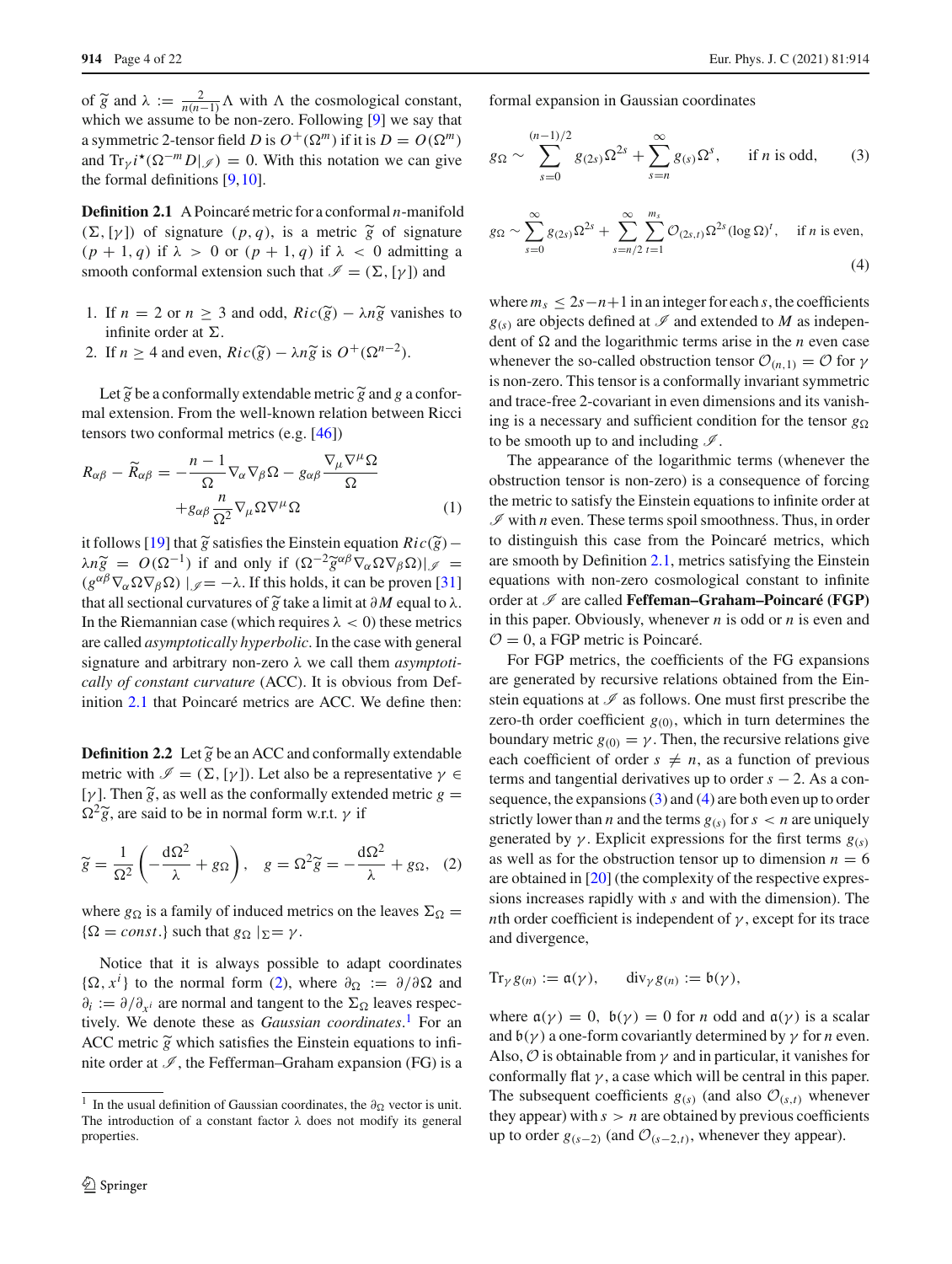In other words, the freely prescribable data at  $\Sigma$ , which determine a unique FGP metric *g* to infinite order at this hypersurface, are the zero-th order coefficient, which is given by the boundary metric  $\gamma$ , and a symmetric two-covariant tensor *h*, whose trace and divergence are constrained by  $a(\gamma)$ ,  $b(\gamma)$  respectively, and which determines the *n*th order coefficient. Stated as a formal Theorem:

**Theorem 2.1** (Fefferman–Graham [\[10](#page-20-7)]) *Let*  $(\Sigma, \gamma)$  *be a pseudo-Riemannian manifold of signature* (*p*, *q*) *and let h be a symmetric two-tensor of*  $\Sigma$ .

- *If*  $n = 2$  *and if* div<sub>γ</sub> $h = \frac{1}{2\lambda} d(Scal_\gamma)$  *and*  $Tr_\gamma h = \frac{1}{\lambda} Scal_\gamma$ , *there exists an even (i.e. with only non-zero coefficients of even order) Poincaré metric g in normal form w.r.t* γ *which admits an expansion of the form* [\(4\)](#page-3-4)*(with*  $\mathcal{O}_{(2s,t)}$  = 0*)* and  $g_{(2)} = h$ .
- *If*  $n \geq 3$  *is odd and if*  $\text{div}_{\gamma} h = 0$  *and*  $\text{Tr}_{\gamma} h = 0$ *, there exists a Poincaré metric g in normal form w.r.t* γ *, which admits an expansion of the form* [\(3\)](#page-3-3) *such that*  $g_{(n)} = h$ .
- *If*  $n \geq 4$  *is even, there exist a one-form*  $b(\gamma)$  *and a scalar* a(γ )*, both covariantly determined by* γ *, in such a way that if*  $\text{div}_{\gamma} h = \mathfrak{b}(\gamma)$  *and*  $\text{Tr}_{\gamma}(h) = \mathfrak{a}(\gamma)$ *, then there exists a FGP which admits an expansion of the form* [\(4\)](#page-3-4) *such that*  $g_{(n)} = h$ *. The solution is smooth if and only if the obstruction tensor of* γ *vanishes.*

Away from  $\Sigma$  there are multiple ways of extending g if no further assumptions are made. Anderson's existence and uniqueness theorem  $[2]$  (see also  $[3,24]$  $[3,24]$  for a fully complete proof) proves that for metrics of Lorentzian signature and *n* odd, there is a unique way of extending this metric away *from* Σ so the  $Λ > 0$  vacuum Einstein field equations hold,<br>namely<br> $\widetilde{R}_{\alpha\beta} = n\lambda \widetilde{g}_{\alpha\beta}.$ namely

$$
\widetilde{R}_{\alpha\beta}=n\lambda\widetilde{g}_{\alpha\beta}.
$$

In other words, the coefficients ( $\gamma$ ,  $g(n)$ ), with ( $\Sigma$ ,  $\gamma$ ) Riemannian, determine a unique Einstein metric for  $(\Sigma, \gamma)$  in a collar neighbourhood of  $\Sigma$ . Thus, a triple  $(\Sigma, \gamma, g_{(n)})$ , where  $g(n)$  satisfies the conditions of Theorem [2.1,](#page-4-0) will be called *asymptotic data*. The proof of Anderson's theorem relies on imposing that the obstruction tensor of *g* vanishes. This can be done in the *n* odd case because *g* is  $n + 1$  (even) dimensional. This method is not applicable to the *n* even case, for no obstruction tensor is associated to  $g$  when  $n + 1$  is odd.

**Theorem 2.2** (Anderson, Chruściel, Kamiński [\[2,](#page-20-5)[3](#page-20-8)[,24](#page-21-4)]) *Let*  $n \geq 3$  *odd. For every choice of asymptotic data*  $(\Sigma, \gamma, g_{(n)})$ *, with* γ *Riemannian, there is a unique Lorentzian metric solv*ing Einstein's equations for  $\Lambda > 0$  in a neighbourhood of *I . This problem is well-posed in suitable Sobolev spaces.*

Next, we shall comment on the convergence results of the FG expansion of a FGP metric in the case when the data <span id="page-4-0"></span> $(\gamma, g_{(n)})$  at  $\mathscr I$  are analytic. The most general convergence result for this case is obtained by Kichenassamy [\[25\]](#page-21-5). This reference assumes that  $\gamma$  is positive definite, but no sign of  $\Lambda$  is imposed. The convergence is proven for arbitrary *n*, including the case where non-zero logarithmic terms appear (only when  $n$  is even). Actually, the convergence guarantees that the Einstein equations are in fact solved in a sufficiently small neighbourhood of  $\Omega = 0$ , not just to infinite order at  $I$ . Hence, this implies existence and uniqueness of Einstein metrics in a neighbourhood of *I* generated by analytic data  $(\gamma, g_{(n)})$ . These will be called *asymptotic data in the analytic class*. We also note that for such class the convergence in the *n* odd case with  $g(n) = 0$  was already established in [\[9](#page-20-6)] in full generality, i.e. with no restrictions on the signature of  $\gamma$ nor the sign of λ. The next Theorem summarizes the results that we shall require in the analytic case.

<span id="page-4-3"></span>**Theorem 2.3** (Kichenassamy [\[25](#page-21-5)]) Let  $n \geq 1$ . For every *choice of asymptotic data in the analytic class*  $(\Sigma, \gamma, g_{(n)})$ *, with* γ *Riemannian, the FG expansion converges in a neighbourhood of I to a unique Lorentzian (resp. Riemannian) metric solving the Einstein equations for*  $\Lambda > 0$  (*resp.*  $\Lambda < 0$ ).

In this paper, a conformally extended metric (i.e. defined at  $\mathscr{I}$ ) will be denoted by *g* and the metric from which it is In this paper, a conformally extended metric (i.e. defined at  $\mathcal{I}$ ) will be denoted by  $g$  and the metric from which it is extended by  $\tilde{g}$  (i.e. not defined at  $\mathcal{I}$ ). We use tilde to distin-In this paper, a conformally extended<br>at  $\mathcal{I}$ ) will be denoted by  $g$  and the m<br>extended by  $\tilde{g}$  (i.e. not defined at  $\mathcal{I}$ ).<br>guish geometric objects associated to  $\tilde{g}$ guish geometric objects associated to  $\tilde{g}$  from those associated at  $\mathcal{I}$ ) will be denoted by  $g$  and the metric from which it is<br>extended by  $\tilde{g}$  (i.e. not defined at  $\mathcal{I}$ ). We use tilde to distin-<br>guish geometric objects associated to  $\tilde{g}$  from those associated<br>to  $g$ . extended by  $\widetilde{g}$  (i.e. not defined at  $\mathscr{I}$ ). We *g* guish geometric objects associated to  $\widetilde{g}$  from to *g*. For instance,  $\widetilde{\nabla}$  is the Levi-Civita connection the one of *g*. The signature of the metric the one of g. The signature of the metric  $\tilde{g}$  and the sign of  $\lambda$ will remain general, namely  $(p+1, q)$  if  $\lambda > 0$  or  $(q, p+1)$  if  $\lambda$  < 0 unless otherwise specified. However, we note that our main interest is in the positive cosmological constant setting, specially for the applications in the second part of the paper. Therefore, for the sake of simplicity some of our results are given in detail only for this case (namely Lemma [2.8,](#page-8-0) Propo-sition [2.1](#page-9-1) and Theorem [2.4\)](#page-9-0), while the negative  $\lambda$  will be just indicated.

If *g* is an ACC metric in normal form w.r.t. a representative  $\gamma \in [\gamma]$ , it is immediate to verify that the vector field  $T := \nabla \Omega$  is geodesic (affinely parametrized). Any conformal extension such that *T* is geodesic is called a *geodesic conformal extension*. We start by proving some general results about this kind of extensions. In the following, Greek indices  $\alpha$ ,  $\beta$  running form zero to *n* are used for spacetime coordinates. For spacelike hypesurfaces (usually  $\{\Omega = const.\}$ ) we use Latin indices  $i = 1, \ldots, n$ . nates. For spacelike hypesurfaces (usually { $\Omega = const.$ }) we<br>use Latin indices  $i = 1, ..., n$ .<br>**Lemma 2.1** *Let*  $\tilde{g}$  *be an ACC metric. Then, a conformal* 

<span id="page-4-2"></span><span id="page-4-1"></span>where  $\Gamma$  is generated (*gamacy* (*gamacy* is generated (*gamacy extension g* =  $\Omega^2 \tilde{g}$  *is geodesic if and only if* 

 $\nabla_{\alpha}\Omega\nabla^{\alpha}\Omega=-\lambda.$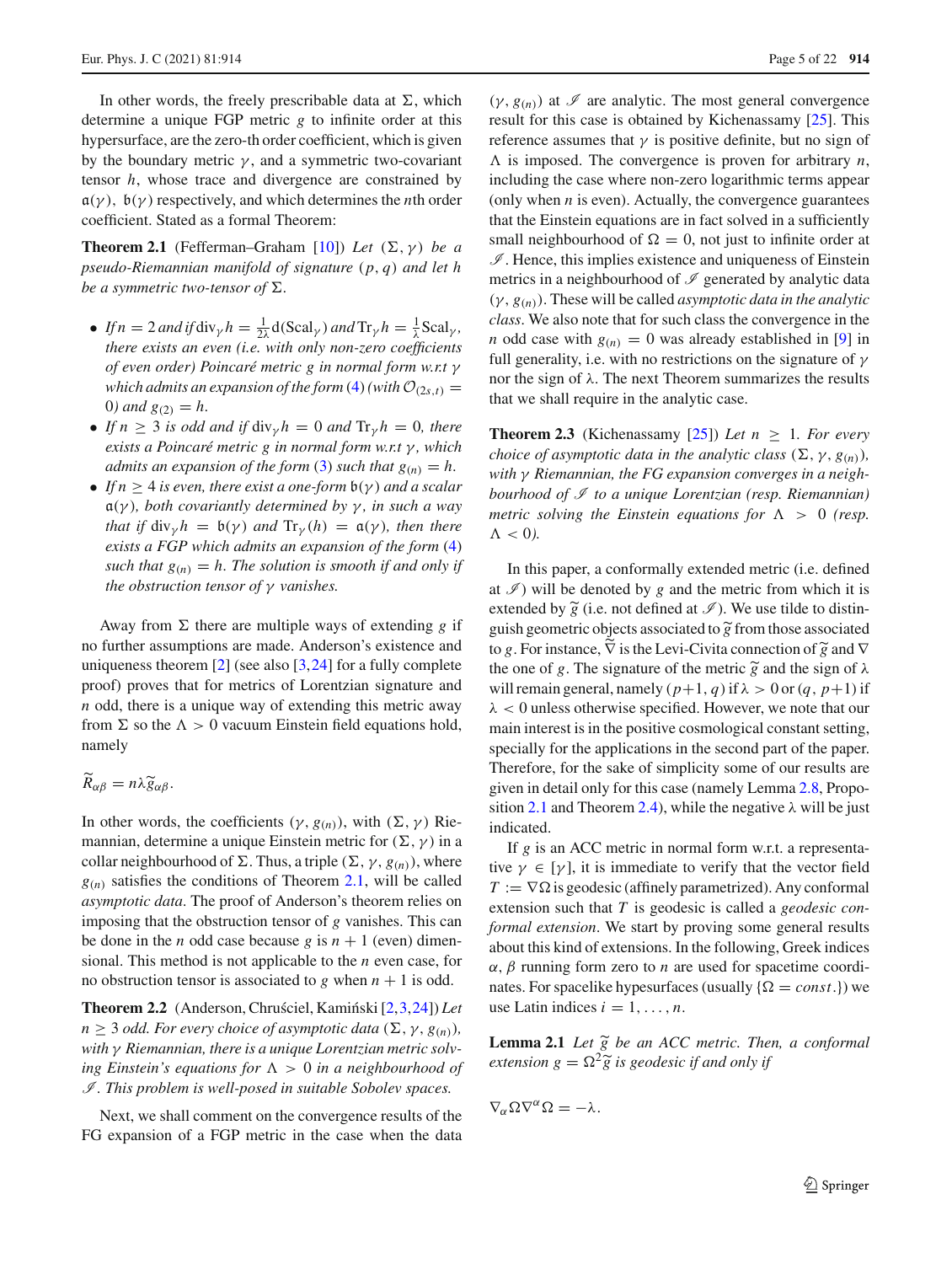*Proof* The lemma follows from

$$
\nabla^{\beta} \Omega \nabla_{\beta} \nabla_{\alpha} \Omega = \nabla^{\beta} \Omega \nabla_{\alpha} \nabla_{\beta} \Omega = \frac{1}{2} \nabla^{\alpha} \Omega \nabla_{\alpha} \left( \nabla_{\beta} \Omega \nabla^{\beta} \Omega \right)
$$
\n(5)

<span id="page-5-0"></span>ī

ī

because if  $\nabla_{\alpha} \Omega \nabla^{\alpha} \Omega = -\lambda$  the RHS of [\(5\)](#page-5-0) vanishes and *T* is geodesic and, conversely, if *T* is geodesic then [\(5\)](#page-5-0) is zero, so  $\nabla_{\beta} \Omega \nabla^{\beta} \Omega$  is constant and, *g* being ACC, its value is everywhere equal to  $-\lambda$ everywhere equal to  $-\lambda$ .

The following result guarantees the existence of geodesic conformal extensions for each choice of boundary metric  $\gamma$ . The proof, which we detail next, is similar to the one for  $\Lambda <$ 0, which appears in [\[19](#page-21-16)] (Lemma 5.2). Before stating the lemma, let us briefly review the non-characteristic condition for a first order PDE Cauchy problem (see [\[8\]](#page-20-11), Chapter 3). For this it will be convenient to use coordinates  $\{x^{\alpha}\} = \{\Omega, x^{i}\}\$ adapted to the initial hypersurface, that is, taking coordinates { $x^{i}$ } at  $\Sigma = {\Omega = 0}$ } and propagating them as  $T^{\alpha} \partial_{\alpha} x^{i} = 0$ . Consider a first order PDE Cauchy problem

$$
F(x^{\alpha}; u, \nabla_{\alpha} u) = 0, \quad u \mid_{\Sigma} = \phi,
$$
\n<sup>(6)</sup>

where *u* is a scalar function. Two functions  $\{\phi, \psi_0\}$  of  $\Sigma$ are a set of *admissible* initial data whenever they satisfy the following *compatibility condition*

$$
F\left(x^0 = 0, x^i; \phi, \psi_0, \frac{\partial \phi}{\partial x^1}, \dots, \frac{\partial \phi}{\partial x^n}\right) = 0.
$$
 (7)

Denote  $D_{\nabla_{\alpha} u} F$  to the derivative of *F* w.r.t.  $\nabla_{\alpha} u$  and let *V*( $x^{\alpha}$ ; *u*,  $\nabla_{\alpha} u$ ) be the vector of components  $V^{\alpha} = \mathcal{D}_{\nabla_{\alpha} u} F$ . Also, let *T* be the normal covector to  $\Sigma$ , i.e.  $T_{\alpha} = \nabla_{\alpha} \Omega$ . Then, for every set of admissible initial data, the Cauchy problem is said to be *non-characteristic* if

$$
T \cdot V\left(x^0 = 0, x^i; \phi, \psi_0, \frac{\partial \phi}{\partial x^1}, \dots, \frac{\partial \phi}{\partial x^n}\right) \neq 0,
$$

where  $\cdot$  denotes the usual action of a covector on a vector. A non-characteristic Cauchy problem is known to be locally well-posed (e.g. [\[8\]](#page-20-11)), i.e. that there exists a unique solution *u* of [\(6\)](#page-5-1), satisfying  $u|_{\Sigma} = \phi$ ,  $\partial_0 u|_{\Sigma} = \psi_0$ . After this remark, we can prove the next Lemma. wen-posed (e.g. [6]), i.e. that there exists a unique solution *u*<br>of (6), satisfying  $u|_{\Sigma} = \phi$ ,  $\partial_0 u|_{\Sigma} = \psi_0$ . After this remark,<br>we can prove the next Lemma.<br>**Lemma 2.2** *Let*  $\tilde{g}$  *be an ACC metric with confo* 

<span id="page-5-4"></span>*ity*  $(\Sigma, [\gamma])$ *. Then, for every representative*  $\gamma \in [\gamma]$ *, there* **Lemma 2.2** Let  $\tilde{g}$  be an ACC metric with conformal<br>tiy ( $\Sigma$ , [ $\gamma$ ]). Then, for every representative  $\gamma \in [\gamma]$ ,<br>exist a unique geodesic conformal extension  $g = \Omega^2 \tilde{g}$ *exist a unique geodesic conformal extension*  $g = \Omega^2 \tilde{g}$  *which induces the metric*  $\gamma$  *at*  $\Sigma$ *.* 

*Proof* Consider a conformally extended metric *g* such that *g* = 22 *g* which<br> *induces the metric*  $\gamma$  *at*  $\Sigma$ *.<br>
<i>Proof* Consider a conformally extended metric *g* such that<br>  $g = \Omega^2 \tilde{g}$  and  $g \mid_{\Omega=0} = \gamma$ . Let  $\hat{g} \in [\tilde{g}]$  be such that  $\hat{g} = \omega^2 g$ with  $\omega > 0$  and  $\omega |_{\Omega=0} = 1$ , so that  $\hat{g}$  realizes the same *Proof* Consider a conformally extended  $g = \Omega^2 \tilde{g}$  and  $g \mid_{\Omega=0} = \gamma$ . Let  $\hat{g} \in [\tilde{g}]$  be with  $\omega > 0$  and  $\omega \mid_{\Omega=0} = 1$ , so that  $\hat{g}$  boundary metric  $\gamma$ . Therefore  $\hat{g} = \hat{\Omega}^2 \tilde{g}$ . boundary metric  $\gamma$ . Therefore  $\hat{g} = \hat{\Omega}^2 \tilde{g}$ , with  $\hat{\Omega} = \omega \Omega$ , so by Lemma [2.1,](#page-4-1) we have to show that there exists a function  $ω$  such that  $\hat{Ω}$  satisfies [\(5\)](#page-5-0) for the metric  $\hat{g}$ 

$$
\hat{g}^{\alpha\beta}\nabla_{\alpha}\hat{\Omega}\nabla_{\beta}\hat{\Omega} = \frac{g^{\alpha\beta}}{\omega^2}\nabla_{\alpha}(\omega\Omega)\nabla_{\beta}(\omega\Omega) = -\lambda.
$$

<span id="page-5-2"></span>Expanding the derivatives and defining  $u := \log \omega$ , this<br>amounts to<br> $g^{\alpha\beta} (2\nabla_{\alpha} \Omega \nabla_{\beta} u + \Omega \nabla_{\alpha} u \nabla_{\beta} u) = \frac{-\lambda - g^{\alpha\beta} \nabla_{\alpha} \Omega \nabla_{\beta} \Omega}{\lambda}$ . (8) amounts to

$$
g^{\alpha\beta} \left(2 \nabla_{\alpha} \Omega \nabla_{\beta} u + \Omega \nabla_{\alpha} u \nabla_{\beta} u\right) = \frac{-\lambda - g^{\alpha\beta} \nabla_{\alpha} \Omega \nabla_{\beta} \Omega}{\Omega}.
$$
 (8)

The LHS of [\(8\)](#page-5-2) is obviously regular at  $\Omega = 0$ . Also, since *g* is ACC  $g^{\alpha\beta}\nabla_{\alpha}\Omega\nabla_{\beta}\Omega$   $|_{\Omega=0}=-\lambda$ , thus the RHS tends to  $-\partial_{\Omega} (g^{\alpha\beta} \nabla_{\alpha} \Omega \nabla_{\beta} \Omega)$  at  $\Omega = 0$ , which is regular. Hence, we can pose a Cauchy problem at  $\{\Omega = 0\}$ , for which we must complete  $\phi = \log \omega |_{\Sigma} = 0$  to admissible initial data for [\(8\)](#page-5-2). These data must satisfy [\(7\)](#page-5-3), thus  $\psi_0$  is fixed to satisfy  $2g^{00}\psi_0 = -\partial_{\Omega}(g^{\alpha\beta}\nabla_{\alpha}\Omega\nabla_{\beta}\Omega)$  |<sub>2</sub>. The vector field *V* has components  $2g^{\alpha\beta}(\nabla_{\beta}\Omega + \Omega\nabla_{\beta}u)$  and therefore

<span id="page-5-1"></span>
$$
T \cdot V\left(x^0 = 0, x^i; \phi, \psi_0, \frac{\partial \phi}{\partial x^1}, \dots, \frac{\partial \phi}{\partial x^n}\right)
$$
  
=  $2g^{\alpha\beta} \nabla_\alpha \Omega \nabla_\beta \Omega \mid_{\Sigma} = -2\lambda.$ 

<span id="page-5-5"></span><span id="page-5-3"></span>Hence the problem is non-characteristic if  $\lambda \neq 0$ .

*Remark 2.1* This lemma combined with the use of Gaussian Hence the problem is non-characteristic if  $\lambda \neq 0$ .  $\Box$ <br>*Remark 2.1* This lemma combined with the use of Gaussian coordinates  $\{\Omega, x^i\}$  implies that given an ACC metric  $\tilde{g}$  and any representative  $\gamma$  of its boundary conformal structure, *Remark* 2.1 This lemma combined with the use of Gaussian coordinates  $\{\Omega, x^i\}$  implies that given an ACC metric  $\tilde{g}$  and any representative  $\gamma$  of its boundary conformal structure, there exists coordinates near  $\$ form w.r.t that representative (see Definition [2.2\)](#page-3-5).

#### 2.2 Formulae for the Weyl tensor

<span id="page-5-7"></span>We next state some useful results in order to calculate the Weyl tensor. Lemma [2.3](#page-6-1) below gives the *T -electric part of the Weyl tensor* in Gaussian coordinates, which we define by -

$$
(C_T)_{\alpha\beta} := C_{\mu\alpha\nu\beta} T^{\mu} T^{\nu} = \Omega^2 \widetilde{C}_{\mu\alpha\nu\beta} T^{\mu} T^{\nu}.
$$
 (9)

This tensor is proportional (with non-zero factor) to the standard *electric part of the Weyl tensor* w.r.t. to a unit vector *u*

$$
(C_{\perp})_{\alpha\beta} := C_{\mu\alpha\nu\beta}u^{\mu}u^{\nu}.
$$

<span id="page-5-6"></span>For geodesic conformal extensions, the proportionality is just a constant, namely  $C_{\perp} = \lambda^{-1} C_T$  provided *T* and *u* point into the same direction. If, in addition, the metric is ACC the rescaled Weyl tensors always satisfy

$$
(\Omega^{2-n}C_{\perp})\mid_{\mathscr{I}} = \lambda^{-1}(\Omega^{2-n}C_T)\mid_{\mathscr{I}},\tag{10}
$$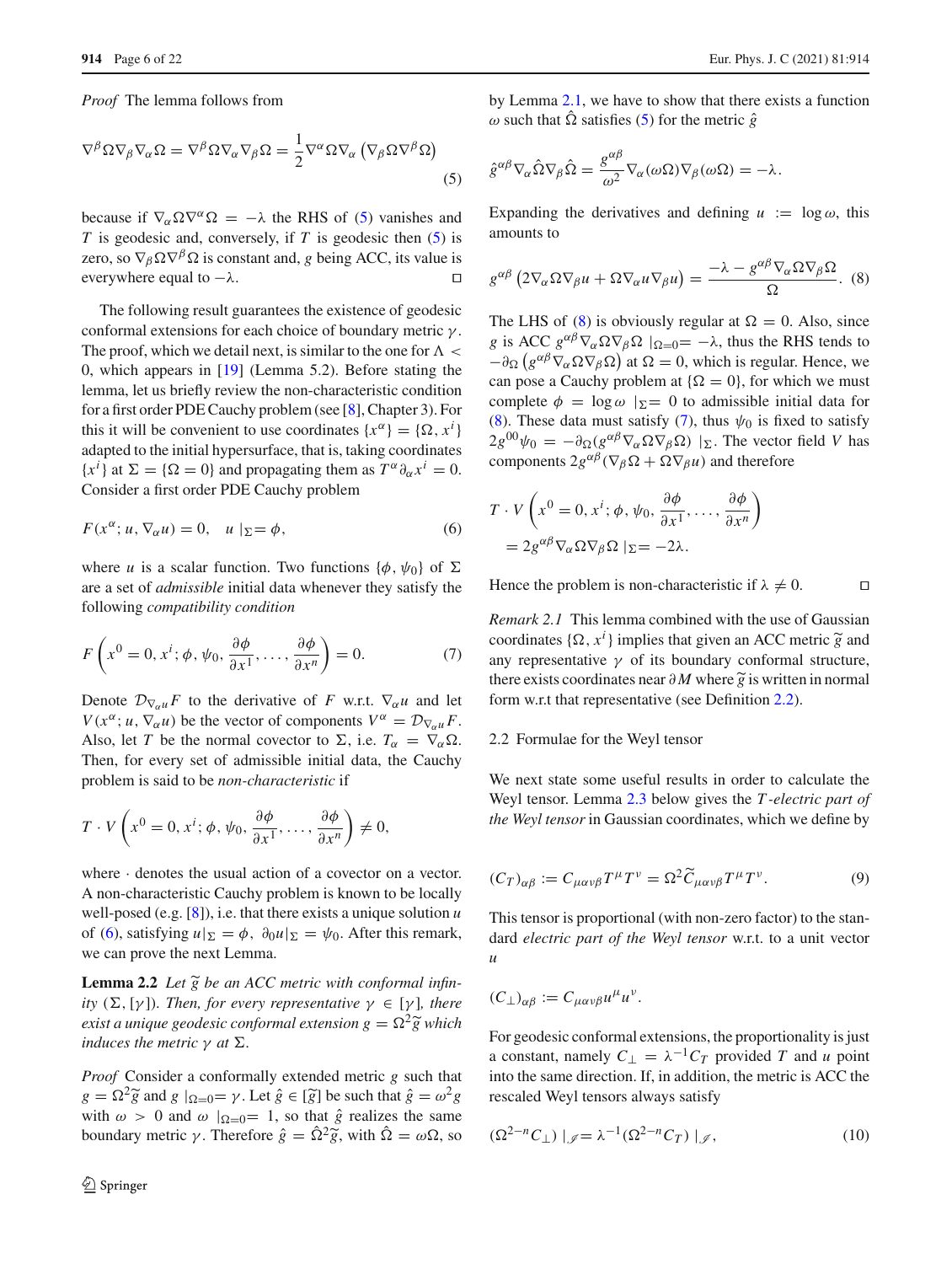whenever these quantities are finite. Hence, by including the constant factor  $\lambda$  we can use interchangeably the electric and *T*-electric parts of the Weyl tensors at  $\mathcal{I}$ .

After this remark, we state one of the two lemmas of this subsection, whose proof is given in Appendix A.1. *Lemma 2.3 Let*  $\tilde{g}$ <br>**Lemma 2.3** *Let*  $\tilde{g}$ 

Lemma 2.3 Let  $\widetilde{g}$  be a conformally extendable Einstein met*ric with*  $\Lambda \neq 0$  *and*  $g = \Omega^2 \tilde{g}$  *a geodesic conformal extension.* this female, we state<br>on, whose proof is g<br>**2.3** *Let*  $\tilde{g}$  *be a confo*<br> $\Lambda \neq 0$  *and*  $g = \Omega^2 \tilde{g}$ *Then, in Gaussian coordinates*  $\{\Omega, x^i\}$ *, the T-electric part*<br> *gif the Weyl tensor reads*<br>  $(C_T)_{ij} = \frac{\lambda^2}{2} \left( \frac{1}{2} \partial_{\Omega} g_{ik} g^{kl} \partial_{\Omega} g_{lj} + \frac{1}{2} \partial_{\Omega} g_{ij} - \partial_{\Omega}^2 g_{ij} \right)$ . *of the Weyl tensor reads*

<span id="page-6-2"></span>
$$
(C_T)_{ij} = \frac{\lambda^2}{2} \left( \frac{1}{2} \partial_{\Omega} g_{ik} g^{kl} \partial_{\Omega} g_{lj} + \frac{1}{\Omega} \partial_{\Omega} g_{ij} - \partial_{\Omega}^2 g_{ij} \right). \tag{11}
$$

*where*  $g_{ij} = (g_{\Omega})_{ij}$  *is the metric induced by g on the leaves*  $\{\Omega = const.\}$ 

<span id="page-6-7"></span>*Remark 2.2* Note that Eq. [\(11\)](#page-6-2) implies that  $C_T$  is always  $O(\Omega)$ . In particular, in dimension  $n = 3$  it is always the case that

$$
(\Omega^{-1}C_T) \mid_{\mathscr{I}} = -\frac{3\lambda^2}{2}g_{(3)}
$$

which recovers the well-known result by Friedrich [\[13](#page-20-4)] that for positive  $\Lambda$  the electric part of the rescaled Weyl tensor corresponds to the free data specifiable at *I* .

Assume that  $\hat{g}$  satisfies the hypothesis of Lemma [2.3](#page-6-1) and that its FG expansion is of the form

$$
\hat{g} \sim \sum_{s=0}^{(n-1)/2} g_{(2s)} \Omega^{2s} + \Omega^{n+1} l
$$

with *n* odd and *l* at least  $C^2$  up to and including  $\{\Omega = 0\}$ . Equation [\(11\)](#page-6-2) implies that its *T*-electric Weyl tensor  $\hat{C}_T$  only has even powers of  $\Omega$  up to and including  $\Omega^{n-1}$  (higher order terms may be even and odd). As a consequence, the tensor  $\Omega^{2-n}\hat{C}_T$  splits as a sum of divergent terms at  $\Omega = 0$  plus a regular part which vanishes at  $\Omega = 0$ . This fact will have interesting consequences when combined with Lemma [2.4](#page-6-0) below.

<span id="page-6-3"></span>We now present a general result concerning the Weyl tensors of two general metrics  $g$  and  $\hat{g}$  related by the formula

$$
g = \hat{g} + \Omega^m q \tag{12}
$$

for a natural number  $m > 2$ , where q is a symmetric tensor and all three tensors  $g$ ,  $\hat{g}$  and  $q$  are at least  $C^2$  in a neighbourhood including  $\{\Omega = 0\}$ . No further assumptions besides minimal regularity conditions are imposed on  $g$  or  $\hat{g}$ , such as being Einstein or FPG. The result holds therefore in full <span id="page-6-0"></span>generality and has potentially a wide range of applications. The proof involves a calculation whose details are given in Appendix A.2.

<span id="page-6-1"></span>**Lemma 2.4** *Let*  $n \geq 3$  *and*  $g$ ,  $\hat{g}$  *be*  $(n + 1)$ *-dimensional metrics related by* [\(12\)](#page-6-3)*, for*  $m \geq 2$ *, with*  $g, \hat{g}, q$  *and*  $\Omega$  *at least*  $C^2$  *in a neighbourhood of*  $\{\Omega = 0\}$ *. Assume that*  $\nabla \Omega$  *is nowhere null at*  $\Omega = 0$ *. Then their Weyl tensors satisfy the following equation*

<span id="page-6-4"></span>
$$
C^{\mu}{}_{\nu\alpha\beta} = \hat{C}^{\mu}{}_{\nu\alpha\beta} - K_m(\Omega) \frac{n-2}{n-1} (u^{\mu} u_{[\alpha} \dot{t}_{\beta] \nu} + \dot{t}^{\mu}{}_{[\alpha} u_{\beta]} u_{\nu})
$$

$$
+ \frac{\epsilon K_m(\Omega)}{n-1} (h^{\mu}{}_{[\alpha} \dot{t}_{\beta] \nu} + \dot{t}^{\mu}{}_{[\alpha} h_{\beta] \nu}) + o(\Omega^{m-2})
$$
(13)

*with*

$$
K_m(\Omega) = m(m-1)\Omega^{m-2}F^2,
$$

*and where*  $\nabla \Omega = Fu$ *, for*  $g(u, u) = \epsilon = \pm 1$ *, h*<sub>αβ</sub> *is the projector orthogonal to u, all indices are raised and lowered with*  $g$ ,  $t_{\alpha\beta} := q_{\mu\nu}h^{\mu}{}_{\alpha}h^{\nu}{}_{\beta}$  *while t and*  $\hat{t}_{\alpha\beta}$  *are its trace and traceless part respectively.*

Lemma [2.4](#page-6-0) has an interesting application in the context of traceless part respectively.<br>
Lemma 2.4 has an interesting application in the context of data at  $\mathcal{I}$ . Consider a FGP metric  $\tilde{g}$  and a geodesic conformal Lemma 2.4 has an interesting application in the context of data at  $\mathcal{I}$ . Consider a FGP metric  $\tilde{g}$  and a geodesic conformal extension  $g = \Omega^2 \tilde{g}$  and assume that either *n* is odd or that the obstruction tensor is identically zero if *n* is even. The FG expansion of this metric allows one to decompose  $g =$  $\hat{g} + \Omega^n q$  where  $\hat{g}$  is a metric containing all the terms of the expansion of order strictly lower than *n* (and possibly also higher order terms, but not the term at order *n*). The rest of terms are collected in  $\Omega^n q$ . By construction all these objects are  $C^{\infty}$  up to and including  $\Omega = 0$  (here we use the assumption that the obstruction tensor vanishes in the even case). Hence all the hypothesis of Lemma [2.4](#page-6-0) hold with  $m = n$ . From Eq. [\(13\)](#page-6-4), the *T*-electric part of the Weyl tensors of  $g$  and of  $\hat{g}$  are related by

<span id="page-6-5"></span>
$$
(C_T)_{ij} = (\hat{C}_T)_{ij} - \Omega^{n-2} \lambda^2 n(n-2) \hat{t}_{ij} + o(\Omega^{n-2}), \qquad (14)
$$

It follows immediately from the FG expansion and the definition of  $\hat{t}$  in Lemma [2.4](#page-6-0) that  $\hat{t}_{ij}|_{\Omega=0} = tf(g_{(n)})$  (taking the trace-free part is unnecessary when *n* is odd because  $g(n)$ is always trace-free in that case). The tensor  $(\hat{C}_T)_{ij}$  is in general  $O(1)$  in  $\Omega$ , so  $\Omega^{2-n}(\hat{C}_T)_{ij}$  will generically contain  $[(n-1)/2]$  divergent terms, and the same divergent terms must appear in  $\Omega^{2-n}(C_T)_{ij}$  because of [\(14\)](#page-6-5). Substracting the divergent terms we get<br>  $\left(\Omega^{2-n}(C_T)_{ij} - \Omega^{2-n}(\hat{C}_T)_{ij}\right)|_{\mathscr{I}} = -\lambda^2 n(n-2) t f(g_{(n)}),$ divergent terms we get

<span id="page-6-6"></span>
$$
\left(\Omega^{2-n}(C_T)_{ij} - \Omega^{2-n}(\hat{C}_T)_{ij}\right)|_{\mathscr{I}} = -\lambda^2 n(n-2) t f(g_{(n)}),
$$
\n(15)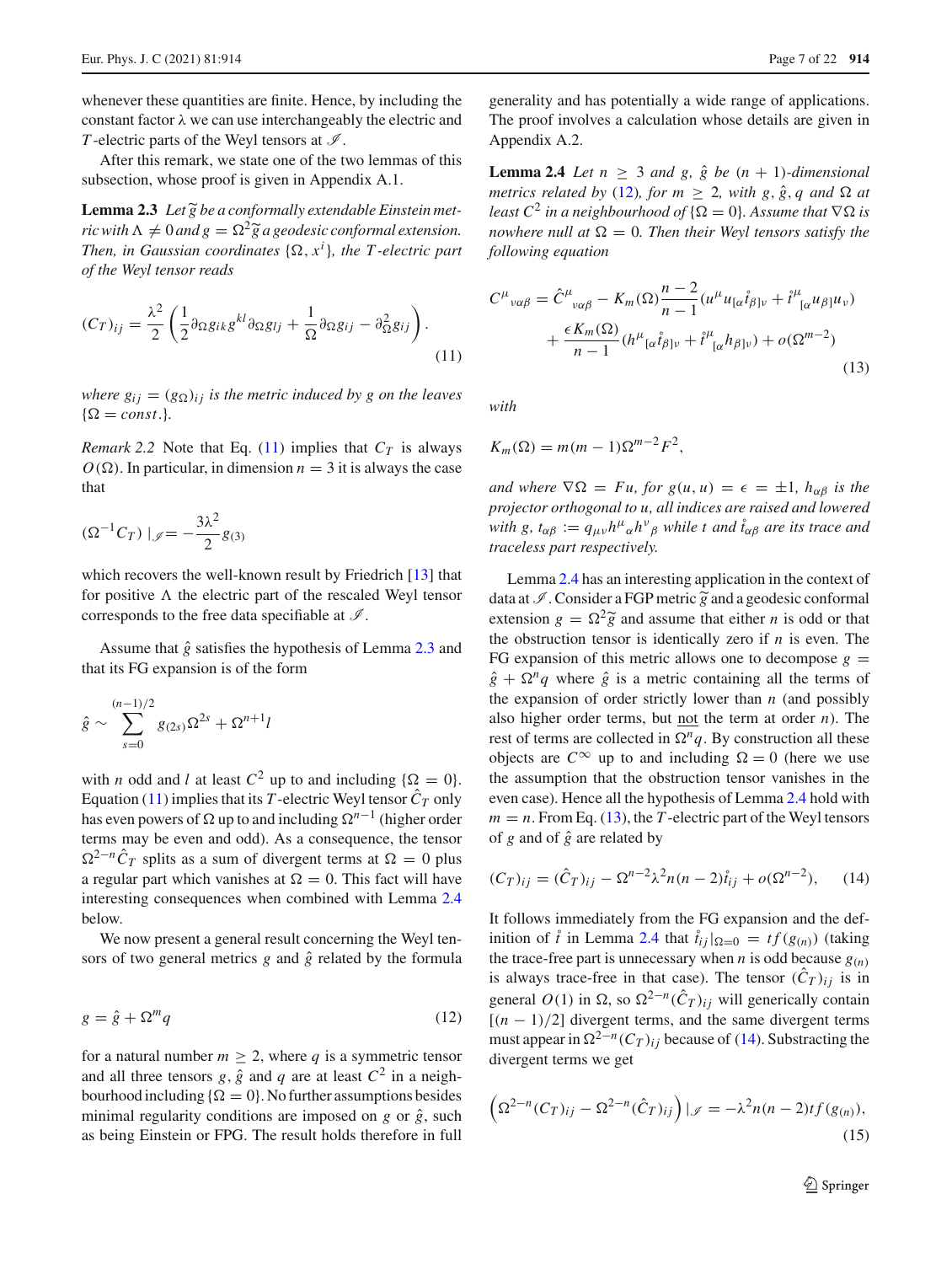which provides a general formula for the free data in terms of the electric parts of the Weyl tensors of *g* and  $\hat{g}$  at  $\mathcal{I}$ . In the case of *n* odd more can be said because, as justified below Lemma [2.3,](#page-6-1) the regular part of  $(\hat{C}_T)_{ij}$  vanishes at  $\mathscr I$  and [\(15\)](#page-6-6) establishes that  $g(n)$  arises as the value of  $(C_T)_{ij}$  at  $\mathscr I$  once all its divergent terms have been substracted. This last statement is not true in the *n* even case with zero obstruction tensor, since  $\Omega^{2-n}(\hat{C}_T)_{ij}$  may contain regular non-zero terms.

In the next subsection we will prove that in arbitrary dimension and for conformally flat  $\mathcal{I}$ ,  $(\hat{C}_T)_{ij}$  vanishes so the *T* -electric part of the rescaled Weyl tensor of *g* actually encodes the trace-free part  $tf(g_{(n)})$ . In the non-conformally flat case  $\Omega^{2-n}C_T$  is generically divergent and [\(15\)](#page-6-6) gives a prescription to remove the divergent terms to retrieve the trace-free part. In the context of AdS/CFT correspondence a useful method to remove divergent terms is by means of the so-called renormalization techniques. One method [\[35](#page-21-6),[36,](#page-21-7)[43\]](#page-21-8) involves decomposing objects in terms of a basis of eigenfunctions of a dilation operator. It would be interesting to analyze whether this method has any relationship with [\(15\)](#page-6-6), or whether it can be used to be make the removal of divergent quantities more explicit.

# 2.3 Free data and the Weyl tensor

The aim of this subsection is to determine the role that the electric part of the rescaled Weyl tensor plays in the FG expansion coefficients, with particular interest in the conformally flat  $\mathcal I$  case. We will use formula [\(11\)](#page-6-2) to relate the electric part of the rescaled Weyl tensor to the *n*th order coefficient  $g_{(n)}$  of the FG expansion. We start with some preliminary results about umbilical submanifolds (also called *totally umbilic*). Recall that a nowhere null submanifold  $\Sigma \subset M$  is umbilical if its second fundamental form is

$$
K_{ij} = f(x^k) \gamma_{ij}
$$

<span id="page-7-1"></span>for a smooth function *f* of  $\Sigma$  and  $\gamma$  the induced metric. This property is well-known to be invariant under conformal scalings of the ambient metric.

**Lemma 2.5** *Let*  $n \geq 2$ *. Every nowhere null umbilical hypersurface*  $(\Sigma, \gamma)$  *of a conformally flat*  $(n+1)$ *-manifold*  $(M, \hat{g})$ *, where* γ *is induced by*  $\hat{g}$ *, is conformally flat.* 

*Proof* For  $n = 2$  the result is immediate as every 2-surface is locally conformally flat, so let us assume  $n \geq 3$ . Since umbilical submanifolds remain umbilical w.r.t. to the whole conformal class of the metrics and  $\hat{g}$  is conformally flat, then  $(\Sigma, \gamma)$  is umbilical w.r.t. the flat metric  $g_E = \omega^2 \hat{g}$ . In this gauge, the Gauss equation and its trace by  $\gamma$  yield

$$
R(\gamma)_{ijkl} = -\epsilon (K_{il}K_{jk} - K_{ik}K_{jl}) = -\epsilon (\gamma_{il}\gamma_{jk} - \gamma_{ik}\gamma_{jl})\kappa^2,
$$
  

$$
R(\gamma)_{jl} = -\epsilon (K_{jl}^2 - KK_{jl}) = -\epsilon (1 - n)\kappa^2 \gamma_{jl},
$$

where  $K_{ij} = \kappa \gamma_{ij}$  is the second fundamental form, for  $\kappa \in \mathbb{R}$ constant as a consequence of the Codazzi equation and the fact that the ambient metric *g<sub>E</sub>* is flat, and  $K_{ij}^2 := \gamma^{kl} K_{ik} K_{jl}$ , *K* :=  $\gamma^{ij} K_{ij}$ ,  $\epsilon = \hat{g}(u, u)$  with *u* the unit normal to  $\Sigma$ . The<br>Schouten tensor of  $\gamma$  is<br> $P(\gamma)_{ij} = \frac{1}{\gamma - \gamma} \left( R(\gamma)_{ij} - \frac{R(\gamma)}{2(\gamma - 1)} \gamma_{ij} \right) = \epsilon \frac{\kappa^2}{2} \gamma_{ij}$ . Schouten tensor of  $\gamma$  is

$$
P(\gamma)_{ij} = \frac{1}{n-2} \left( R(\gamma)_{ij} - \frac{R(\gamma)}{2(n-1)} \gamma_{ij} \right) = \epsilon \frac{\kappa^2}{2} \gamma_{ij}.
$$

Thus for  $n = 3$  we can calculate the Cotton tensor

$$
Y(\gamma)_{ijk} = \nabla_k P(\gamma)_{ij} - \nabla_j P(\gamma)_{ik} = 0,
$$

and for  $n > 4$  the Weyl tensor is

$$
C(\gamma)_{ijkl} = R(\gamma)_{ijkl} - \gamma_{ik} P(\gamma)_{jl} + \gamma_{jk} P(\gamma)_{il}
$$
  
+  $\gamma_{il} P(\gamma)_{jk} - \gamma_{jl} P(\gamma)_{ik} = 0.$ 

By the standard characterization of locally conformally flat metrics by the vanishing of the Cotton  $(n = 3)$  or Weyl  $(n \geq 4)$  tensors, the result follows.

<span id="page-7-2"></span>The following results are stated imposing the minimal conditions of differentiability required near *I* . We remark than for the cases of our interest, namely FGP metrics, these conditions are always satisfied.

**Lemma 2.6** *Let g and*  $\hat{g}$  *be metrics related by*  $g = \hat{g} + \Omega^m q$ *, where*  $\Omega$  *is a defining function of*  $\Sigma = {\Omega = 0}$  *and g,*  $\hat{g}$  *and q* are  $C^1$  *in a neighbourhood of*  $\Sigma$ *. Then if m* > 2,  $\Sigma$  *is umbilical w.r.t. g if and only if it is umbilical w.r.t.*  $\hat{g}$ .

*Proof* The metrics induced by *g* and  $\hat{g}$  at  $\Sigma$  are the same. Assume that  $\Sigma$  is nowhere null. Thus, the property of being umbilical is preserved if the covariant derivatives ∇*u* and  $\hat{\nabla}$ *u* w.r.t. the Levi Civita connections of *g* and  $\hat{g}$  respectively of the normal unit (which is the same for  $g$  and  $\hat{g}$ ) covector  $u \in (T\Sigma)^{\perp}$  coincide at  $\Sigma$ . The inverse metric  $g^{-1}$  is  $g^{-1} =$  $\hat{g}^{-1}$  +  $\Omega^m l$  for *l* a contravariant tensor *O*(1) in  $\Omega$  (cf. Eq. [\(60\)](#page-18-0) and argument below). Then, the Christoffel symbols are

$$
\Gamma^{\mu}_{\alpha\beta} = (\hat{g}^{-1} + \Omega^{m} l)^{\mu\nu} (\partial_{\alpha} (\hat{g} + \Omega^{m} q)_{\beta\nu} + \partial_{\beta} (\hat{g} + \Omega^{m} q)_{\alpha\nu} - \partial_{\nu} (\hat{g} + \Omega^{m} q)_{\alpha\beta}) = \hat{\Gamma}^{\mu}_{\alpha\beta} + O(\Omega^{m-1}),
$$

from which it follows  $\nabla u \mid_{\Sigma} = \hat{\nabla} u \mid_{\Sigma}$  if  $m \ge 2$ .

<span id="page-7-0"></span>Our interest in umbilical submanifolds is because of the (well-known) fact that  $\mathcal I$  is umbilical for Poincaré or FGP metrics. This results follows immediately from the Einstein equations at  $\mathcal{I}$ , and will be the base for an interesting decomposition that we will derive later in this section (cf. Proposition [2.1\)](#page-9-1).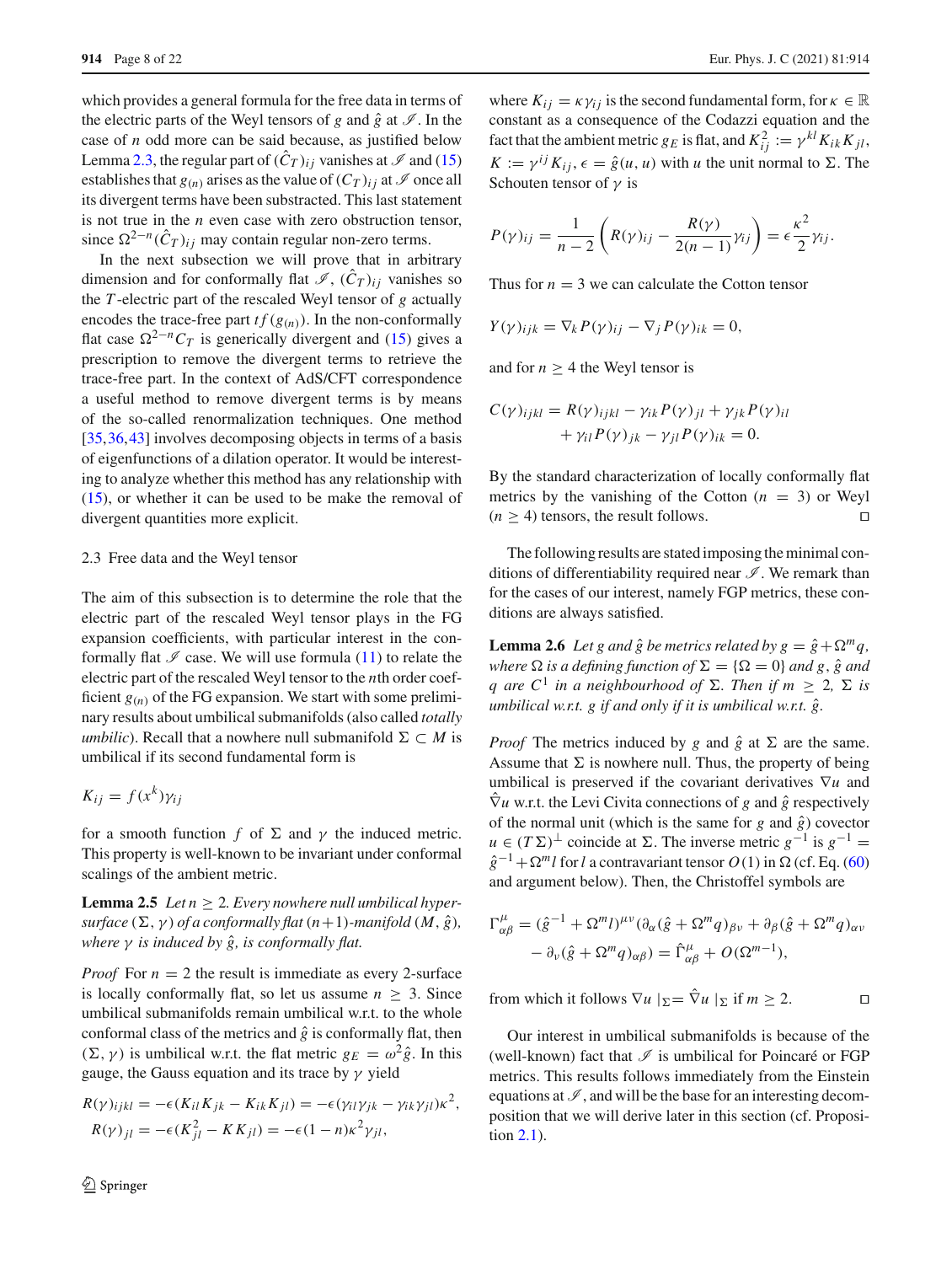**Lemma 2.7** *Let*  $\widetilde{g}$  *be a Poincaré or FGP metric for*  $\mathscr{I}$  =  $(\Sigma, [\gamma])$ *. Then I is umbilical.* **Lemma 2.7** Let  $\tilde{g}$  be a Poincaré or FGP metric for  $\mathcal{I} = (\Sigma, [\gamma])$ . Then  $\mathcal{I}$  is umbilical.<br>*Proof* For a geodesic conformal extension  $g = \Omega^2 \tilde{g}$ , the

( $\Sigma$ , [ $\gamma$ ]). Then  $\Im$  is umbilical.<br>Proof For a geodesic conformal extension *g* relation between the Ricci tensors of *g* and  $\widetilde{g}$ relation between the Ricci tensors of g and  $\tilde{g}$  is given by [\(1\)](#page-3-6) with  $\nabla_{\mu} \Omega \nabla^{\mu} \Omega = -\lambda$  (cf. Lemma [2.1\)](#page-4-1). This expression is not defined at  $\Omega = 0$ , but it is when multiplied by  $\Omega$ .<br>Rearranging terms this gives<br> $\Omega R_{\alpha\beta} + (n-1)\nabla_{\alpha}\nabla_{\beta}\Omega + g_{\alpha\beta}\nabla_{\mu}\nabla^{\mu}\Omega = \Omega(\tilde{R}_{\alpha\beta} - \lambda n \tilde{g}_{\alpha\beta}),$ Rearranging terms this gives

<span id="page-8-1"></span>
$$
\Omega R_{\alpha\beta} + (n-1)\nabla_{\alpha}\nabla_{\beta}\Omega + g_{\alpha\beta}\nabla_{\mu}\nabla^{\mu}\Omega = \Omega(\widetilde{R}_{\alpha\beta} - \lambda n \widetilde{g}_{\alpha\beta}),
$$
\n(16)  
\nwhere we have used  $g = \Omega^2 \widetilde{g}$  in the RHS. Since  $\widetilde{g}$  is a

Poincaré or FGP metric, the RHS vanishes at  $\mathscr{I}$ . This also implies that  $g_{\alpha\beta}$  is at least  $C^2$  at  $\mathcal{I}$ , so  $R_{\alpha\beta}$  is defined at *I*. In addition writing  $\nabla_{\alpha} \Omega = |\lambda|^{1/2} u_{\alpha}$ , where *u* is the unit normal of the hypesurfaces  $\Sigma_{\Omega} = {\Omega = const.}$ , then  $\nabla_i \nabla_j \Omega \mid_{\mathscr{I}} = |\lambda|^{1/2} K_{ij}$ , where  $K_{ij}$  is the second fundamental form of  $\mathcal{I}$ . Thus, Eq. [\(16\)](#page-8-1) gives at  $\mathcal{I}$ 

$$
(n-1)|\lambda|^{1/2}K_{ij} + f\gamma_{ij} = 0, \quad \text{with} \quad f := \nabla_{\mu}\nabla^{\mu}\Omega \mid_{\mathscr{I}}.
$$

For concreteness, in the remainder of this section, we state and prove our results in the case of positive cosmological constant and Lorentzian signature. However, they also hold with slight modifications for arbitrary signature and nonvanishing cosmological constant (see Remark [2.3](#page-9-2) for the specific correspondence).

We start by giving the general form of the FG expansion of the de Sitter spacetime. We refer the reader to [\[44\]](#page-21-19) for a similar proof in the case of  $\lambda < 0$ . Also, see a discussion of general case in [\[7](#page-20-12)] (in terms of Fefferman–Graham ambient metrics).

<span id="page-8-0"></span>**Lemma 2.8** *For every Riemmanian conformally flat boundary metric* γ *of dimension n* ≥ 3 *and positive cosmological constant* λ*, the metric*

$$
g = -\frac{d\Omega^2}{\lambda} + g_{\Omega} \qquad g_{ij} = \mathcal{P}^k_i \mathcal{P}^l_k \gamma_{lj}, \qquad \text{for}
$$

$$
\mathcal{P}^k_i := \delta^k_i + \frac{\Omega^2}{2\lambda} P_{il} \gamma^{lk} \tag{17}
$$

*with P the Schouten tensor of* γ *, is locally conformally iso-* $\mathcal{P}^{k}{}_{i} := \delta^{k}{}_{i} + \frac{1}{2\lambda} P_{il} \gamma^{lk}$ <br>with *P* the Schouten tensor of  $\gamma$ , is locally and the Sitter, i.e.  $g = \Omega^{2} \tilde{g}_{dS}$ , where  $\tilde{g}_{dS}$ *metric to de Sitter, i.e.*  $g = \Omega^2 \tilde{g}_{dS}$ *, where*  $\tilde{g}_{dS}$  *is de Sitter.* 

*Proof* De Sitter spacetime is ACC and its boundary metric  $\gamma$  is (by Lemmas [2.7](#page-7-0) and [2.5\)](#page-7-1) necessarily conformally flat. Moreover, given the freedom in scaling any conformal extension by an arbitrary positive function, any conformally flat metric is (locally) a boundary metric for the de Sitter space. In addition, as a consequence of this fact and Lemma [2.2](#page-5-4) we have that for any conformally flat metric  $\gamma$ , there exists a local coordinate system of de Sitter near null infinity such that the metric is in normal form with respect to  $\gamma$  (see Remark [2.1\)](#page-5-5). The core of the proof is to verify that this ACC metric in normal form w.r.t any such conformally flat  $\gamma$  takes the explicit form [\(17\)](#page-8-2).

Therefore, consider a conformally flat boundary metric γ for a geodesic conformal extension of de Sitter *g*. Since de Sitter metric is also conformally flat, it follows that the *T*-electric part of the Weyl tensor  $C_T = 0$ . Using formula [\(11\)](#page-6-2) we obtain the coefficients of the FG expansion, which give the normal form of *g* w.r.t.  $\gamma$ . Let us put [\(11\)](#page-6-2) in matrix notation

<span id="page-8-3"></span>
$$
C_T = \frac{\lambda^2}{2} \left( \frac{1}{2} \dot{g}_{\Omega} g_{\Omega}^{-1} \dot{g}_{\Omega} + \frac{1}{\Omega} \dot{g}_{\Omega} - \ddot{g}_{\Omega} \right) = 0
$$
  

$$
\implies \ddot{g}_{\Omega} = \frac{1}{2} \dot{g}_{\Omega} g_{\Omega}^{-1} \dot{g}_{\Omega} + \frac{1}{\Omega} \dot{g}_{\Omega}
$$
(18)

where a dot denotes derivative w.r.t.  $\Omega$ . First we calculate

<span id="page-8-5"></span>
$$
\partial_{\Omega}(\dot{g}_{\Omega}g_{\Omega}^{-1}\dot{g}_{\Omega}) = \ddot{g}_{\Omega}g_{\Omega}^{-1}\dot{g}_{\Omega} - \dot{g}_{\Omega}g_{\Omega}^{-1}\dot{g}_{\Omega}g_{\Omega}^{-1}\dot{g}_{\Omega} + \dot{g}_{\Omega}g_{\Omega}^{-1}\ddot{g}_{\Omega}
$$

$$
= \frac{2}{\Omega}\dot{g}_{\Omega}g_{\Omega}^{-1}\dot{g}_{\Omega}
$$
(19)

<span id="page-8-4"></span>where we have used  $\partial_{\Omega}(g_{\Omega}^{-1}) = -g_{\Omega}^{-1} \dot{g}_{\Omega} g_{\Omega}^{-1}$  for the first equality and expression of  $\ddot{g}_{\Omega}$  in [\(18\)](#page-8-3) for the second equality. Then, taking two derivatives in  $\Omega$  of [\(18\)](#page-8-3) gives

$$
\partial_{\Omega}^{(4)} g_{\Omega} = \frac{3}{2\Omega^2} \dot{g}_{\Omega} g_{\Omega}^{-1} \dot{g}_{\Omega}.
$$
 (20)

Thus, taking one more derivative in  $\Omega$  of [\(20\)](#page-8-4) and combining with [\(19\)](#page-8-5) gives  $\partial_{\Omega}^{(5)} g_{\Omega} = 0$  and hence all higher derivatives also vanish. Expression [\(20\)](#page-8-4) evaluated at  $\Omega = 0$  gives the expressions for the coefficients (note  $\partial_{\Omega}^{(k)} g_{\Omega} |_{\Omega=0} = k! g_{(k)}$ )

$$
g_{(4)} = \frac{1}{4}g_{(2)}\gamma^{-1}g_{(2)}.
$$

<span id="page-8-2"></span>The coefficient  $g_{(2)}$  can be directly calculated from the recursive relations for the FG expansion and it always coincides with the Schouten tensor of the boundary metric (e.g. [\[1](#page-20-13)[,20](#page-21-18)]),  $namely<sup>2</sup>$ 

$$
g_{(2)} = \frac{\lambda^{-1}}{n-2} \left( Ric(\gamma) - \frac{R(\gamma)}{2(n-1)} \gamma \right) = P.
$$

Having calculated the only non-zero coefficients  $g_{(2)}$  and  $g<sub>(4)</sub>$ , it is straightforward to verify that the FG expansion of de Sitter takes the form [\(17\)](#page-8-2).

<span id="page-8-6"></span><sup>&</sup>lt;sup>2</sup> In [\[1\]](#page-20-13) the cosmological parameter  $\lambda$  is set to one. The factor  $\lambda^{-1}$  arises de Sitter takes the form (17).<br>  $\frac{1}{2}$  In [1] the cosmological paramete<br>
by simply observing that  $\tilde{g}_{\lambda} = \lambda \tilde{g}$ by simply observing that  $\widetilde{g}_{\lambda} = \lambda \widetilde{g}$  satisfies the Einstein equations with <sup>2</sup> In [1] the cosmological parameter  $\lambda$  is set to one. The factor  $\lambda^{-1}$  arises<br>by simply observing that  $\tilde{g}_{\lambda} = \lambda \tilde{g}$  satisfies the Einstein equations with<br> $\lambda = 1$ . Then, the asymptotic analysis of  $\tilde{g}_{\lambda}$  $\overline{2}$  $\widetilde{g}$  with conformal factor  $\Omega_{\lambda} = \lambda^{-1/2} \Omega$ .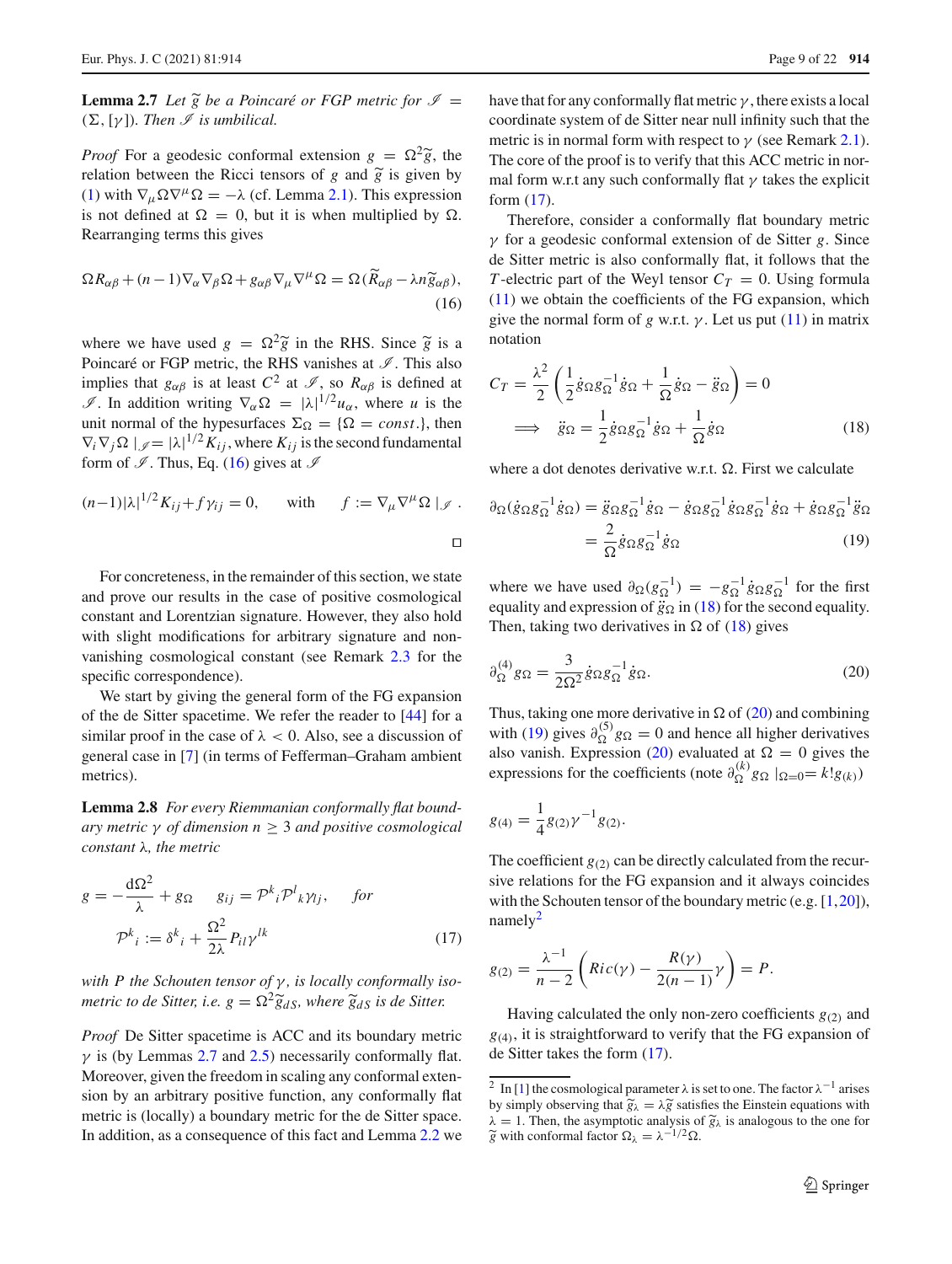We have shown that for any choice of conformally flat 914 Page 10 of 22<br>We have shown that for any choice of conformally flat  $γ$ , there exists a de Sitter metric  $\tilde{g}_{dS}$  and a choice of conformal factor  $\Omega$  with associated Gaussian coordinates such that, We have shown that for any choice of conformally flat  $\gamma$ , there exists a de Sitter metric  $\tilde{g}_{dS}$  and a choice of conformal factor  $\Omega$  with associated Gaussian coordinates such that, defining *g* as in [\(17\)](#page-8-2), we hav metric [\(17\)](#page-8-2) satisfies all the properties stated in Theorem [2.1](#page-4-0) with the choice  $h = 0$  if  $n \neq 4$  and  $h = P^2/(2\lambda)$  if  $n = 4$ . Recall that we are assuming  $n > 3$  and that the obstruction tensor vanishes identically when  $\gamma$  is conformally flat. Now the lemma follows as a consequence of the uniqueness part of the FG expansion stated in Theorem [2.1.](#page-4-0)

<span id="page-9-2"></span>*Remark 2.3* The result generalizes to arbitrary signature and arbitrary sign of  $\lambda$  (see [\[1](#page-20-13),[43](#page-21-8)] for a discussion on the relation between  $\lambda$  positive and negative cases), by changing  $\gamma$  to a conformally flat metric of signature (*p*, *q*) and *g* to conformal to a metric of constant curvature (instead of conformal to de Sitter) and signature  $(p+1, q)$  if  $\lambda > 0$  or  $(p, q+1)$  if  $\lambda < 0$ . Taking this into account, Proposition [2.1](#page-9-1) and Theorem [2.4](#page-9-0) below easily extend to arbitrary signature and arbitrary sign of λ.

<span id="page-9-4"></span>*Remark 2.4* The proof of Lemma [2.8](#page-8-0) shows that the condition  $C_T = 0$  suffices to obtain a metric of the form [\(17\)](#page-8-2) with  $\gamma$ in an arbitrary conformal class. The spacetimes satisfying this condition are the so-called "purely magnetic" and they have a long tradition in general relativity (e.g. [\[4](#page-20-9)] and references therein). The purely magnetic condition implies restrictive integrability conditions which lead to a conjecture [\[32](#page-21-9)] that no purely magnetic Einstein spacetimes exist in the  $n = 3$ case, besides the spaces of constant curvature. Although no general proof has been found so far, the conjecture has been established in restricted cases such as Petrov type *D*, and this not only in dimension four, but in arbitrary dimensions [\[22](#page-21-20)]. The explicit form [\(17\)](#page-8-2) that the metric must take whenever  $C_T = 0$  gives an avenue to analyze the conjecture in the case of metrics admitting a conformal compactification. This is an interesting problem which, however, falls beyond the scope of the present paper.

Before proving Theorem [2.4,](#page-9-0) we state and prove an auxiliary result (Proposition [2.1\)](#page-9-1) which is of independent interest since it provides (when combined with Lemma [2.4\)](#page-6-0) a useful decomposition for calculating leading order terms of the Weyl tensor. This will be exploited in the calculation of initial data of spacetimes which admit a smooth conformally flat  $\mathcal{I}$  (cf. Corollary [2.4.1\)](#page-10-0).

<span id="page-9-1"></span>**Proposition 2.1** *Assume n*  $\geq$  3*. Let*  $\tilde{g}$  *be a FGP met-*<br>*Proposition 2.1 Assume n*  $\geq$  3*. Let*  $\tilde{g}$  *be a FGP met-*<br>*ric with*  $\lambda$  *positive for a Riemannian conformal manifold*<br> $\mathcal{I} = (\Sigma, [\gamma])$ *. Th ric with* λ *positive for a Riemannian conformal manifold*  $\mathscr{I} = (\Sigma, [\gamma])$ *. Then*  $\mathscr{I}$  *is locally conformally flat if and only if any geodesic conformal extension*  $g = \Omega^2 \tilde{g}$ *, admits the following decomposition*

<span id="page-9-3"></span> $g = \hat{g} + \Omega^n q$  (21)

*where*  $\hat{g}$  *is conformally isometric to de Sitter and*  $\hat{g}$ *, q and*  $\Omega$ *are at least*  $C^1$  *in a neighbourhood of*  $\{\Omega = 0\}$ *.* 

*Proof*  $\mathcal I$  is umbilical w.r.t. *g* and if *g* admits the decompo-sition [\(21\)](#page-9-3), by Lemma [2.6](#page-7-2)  $\Im$  is also umbilical w.r.t.  $\hat{g}$ . Since  $\hat{g}$  is conformally flat, Lemma [2.5](#page-7-1) implies that  $\mathscr I$  is also conformally flat. This proves the proposition in one direction.

The converse follows by considering the FGP metric in normal form constructed from a representative  $\gamma$  in the conformal structure of  $\mathcal{I}$ . By assumption,  $\gamma$  is conformally flat. The terms up to order *n* are uniquely generated by  $\gamma$  (see Theorem [2.1](#page-4-0) and discussion below). Thus, by Lemma [2.8](#page-8-0)

$$
g = -\frac{\mathrm{d}\Omega^2}{\lambda} + \mathcal{P}^k{}_i \mathcal{P}^l{}_k \gamma_{lj} + \Omega^n q := \hat{g} + \Omega^n q,
$$

where  $\hat{g}$  is locally conformally isometric to de Sitter and  $\hat{g}$ , *q* and  $\Omega$  are smooth at  $\Omega = 0$  by construction.

Now observe that for any set of initial data ( $\gamma$ ,  $g(n)$ ), one can always add a TT term  $\hat{g}_{(n)}$  to  $g_{(n)}$  so that  $(\gamma, g_{(n)} + \hat{g}_{(n)})$ gives a new set of initial data. On the other hand, decompo-sition [\(21\)](#page-9-3) in the conformally flat  $\mathscr I$  case reads

$$
g = -\frac{\mathrm{d}\Omega^2}{\lambda} + \mathcal{P}^k{}_i \mathcal{P}^l{}_k \gamma_{lj} + \Omega^n(\mathring{g}_{(n)} + \cdots).
$$

Therefore, if  $n \neq 4$  and  $n \geq 3$ , then  $g(n) = \hat{g}(n)$  and if  $n = 4$ , then  $g_{(4)} = \overline{g}_{(4)} + \overset{\circ}{g}_{(4)}$ , where  $\overline{g}_{(4)}$  is the term of order four in [\(17\)](#page-8-2). This forces  $\hat{g}_{(n)}$  to be TT, because it is immediate from Lemma [2.8](#page-8-0) that de Sitter is given by data ( $\gamma$ , 0) for  $n \neq 4$  and  $n \geq 3$  and by  $(\gamma, \overline{g}_{(4)})$  if  $n = 4$ . Therefore, in the conformally flat  $I$  case we can always extract the TT term  $\hat{g}(n)$ , which will be called **free part** of  $g(n)$ . Note that a pair  $(\gamma, \dot{g}_{(n)})$  is equivalent to  $(\gamma, g_{(n)})$ .

We may now extend to the case of arbitrary  $\lambda$  the relation between the electric part of the rescalled Weyl tensor and the coefficient  $g_{(n)}$  obtained in [\[23](#page-21-0)] for the negative  $\lambda$  case. As discussed in the introduction, this extension could be inferred from the general results in [\[43](#page-21-8)]. However, our argument is fully conformally covariant and follows directly from the general identity in Lemma [2.4.](#page-6-0) Folly conformally covariant and follows directly from the general identity in Lemma 2.4.<br>**Theorem 2.4** *Assume n*  $\geq$  3 *and let*  $\tilde{g}$  *be a FGP metric* 

<span id="page-9-0"></span>*with*  $\lambda$  *positive for a Riemannian conformal manifold*  $\mathcal{I}$  =  $(\Sigma, [\gamma])$ *. Then, if*  $\mathscr I$  *is conformally flat,*  $\mathring g_{(n)}$ *, the free part of the nth order coefficient of the FG expansion satisfies*

$$
\Omega^{2-n}C_T \mid_{\mathscr{I}} = -\frac{\lambda^2}{2}n(n-2)\mathring{g}_{(n)}
$$

*Proof* By Proposition [2.1,](#page-9-1) admitting a smooth conformally flat  $I$  amounts to admitting a decomposition of the form [\(21\)](#page-9-3). Then, by Lemma [2.8,](#page-8-0) the associated FG expansion has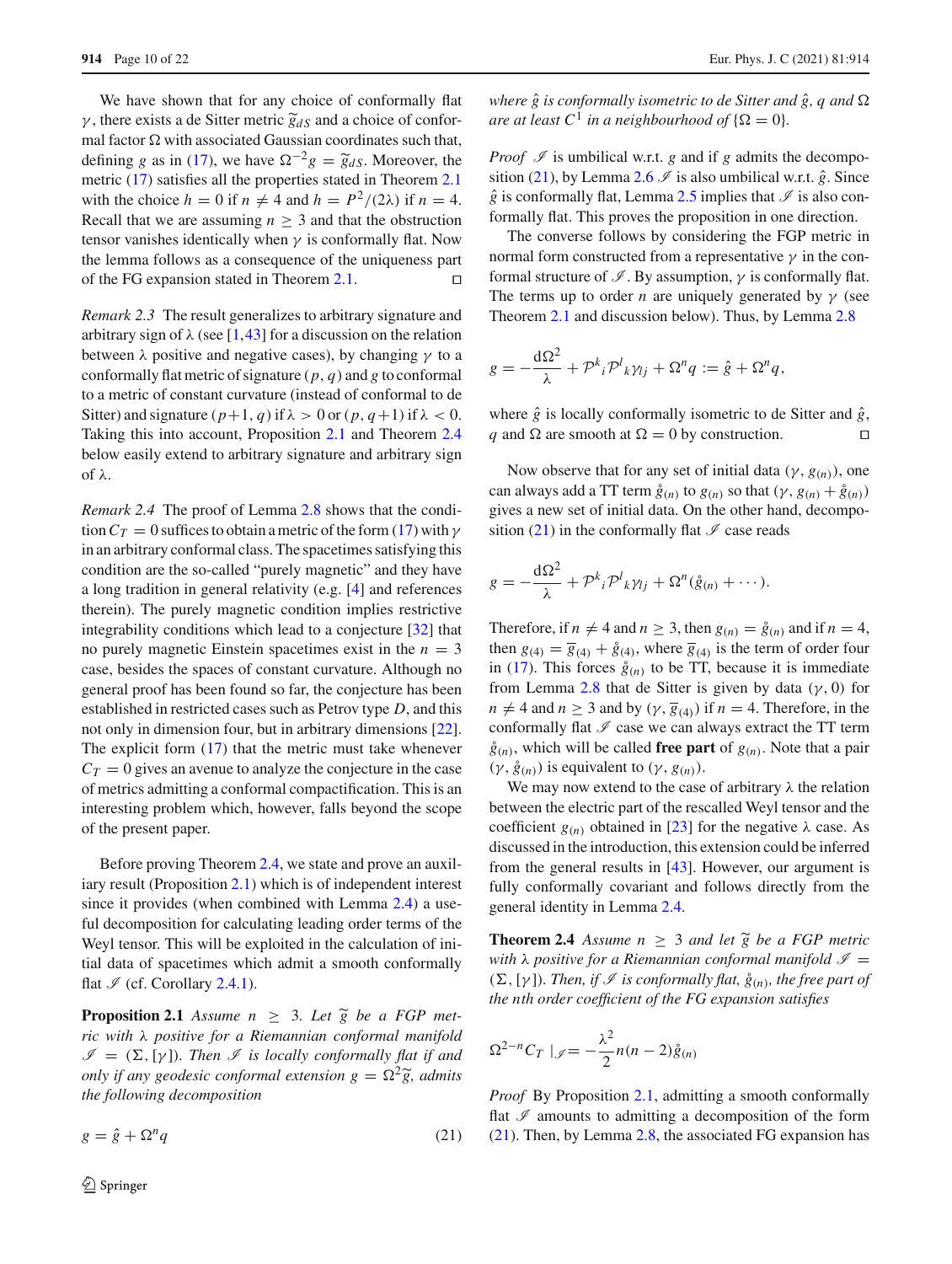the form

$$
g = -\frac{\mathrm{d}\Omega^2}{\lambda} + g_{\Omega} = -\frac{\mathrm{d}\Omega^2}{\lambda} + \mathcal{P}^k{}_i \mathcal{P}^l{}_k \gamma_{lj} + \Omega^n \mathring{g}_{(n)} + \cdots
$$
  
=  $\hat{g} + \Omega^n q$ ,

where  $q \mid \mathcal{J} = \hat{g}(n)$  and  $\hat{g}$  is conformal to de Sitter. Using the formula [\(13\)](#page-6-4) of Lemma [2.4](#page-6-0) with  $m = n$  and putting  $T = |\lambda|^{1/2} u$ , with *u* unit normal, one obtains

$$
(C_T)_{\alpha\beta} = -\frac{\lambda^2}{2}n(n-2)\hat{t}_{\alpha\beta}\Omega^{n-2} + o(\Omega^{n-2})
$$

and the Theorem follows.

*Remark 2.5* Although this theorem concentrates on the electric part of the Weyl tensor, its proof (which is based on Lemma [2.4\)](#page-6-0) actually establishes that the full Weyl tensor decays at  $\mathcal I$  as  $\Omega^{n-2}$ . In [\[33\]](#page-21-21), the authors analyze the asymptotic behaviour along null geodesics of vacuum solutions with non-zero cosmological constant. Letting *r* be an affine parameter along the geodesics and assuming a priori that suitable components of the Weyl tensor decay at infinity faster than  $r^{-2}$  the authors prove a certain peeling behaviour of the Weyl tensor, with the fastest components decaying like  $r^{-(n+2)}$  and the slowest as  $r^{2-n}$ . It is clear that there is a connection between the two results. It would be interesting to establish and analyze this connection, which hopefully would lead to a weakening of the a priori decay rate assumed in [\[33\]](#page-21-21).

*Remark 2.6* It is also interesting to comment on the necessary and sufficient conditions for  $\hat{g}_{(n)}$  and  $\Omega^{2-n}C_T \mid \mathcal{J}$  to be the same in the case of Einstein metrics. Just like in the proof of Lemma [2.8,](#page-8-0) if  $C_T$  has a zero of order  $m > 3$ , we can apply formula [\(11\)](#page-6-2) and find

<span id="page-10-2"></span>
$$
\partial_{\Omega}^{(5)} g_{\Omega} = O(\Omega^{m-3})
$$
\n(22)

and all coefficients of the FG expansion vanish up to order  $g_{(m+2)}$ . If, like in the conformally flat case,  $C_T$  has a zero of order  $n - 2$ , its leading order term determines  $\hat{g}(n)$ . If *n* is odd, we can construct (cf. Theorem [2.2\)](#page-4-2) two solutions of the  $\Lambda > 0$  Einstein field equations  $\hat{g}$  and *g* in a neighbourhood of  $\{\Omega = 0\}$ , the first one corresponding to the data ( $\mathcal{I}$ ,  $\gamma$ , 0) and the second to the data ( $\mathcal{I}, \gamma, g(n)$ ) where  $\gamma$  is in an arbitrary conformal class. By the FG expansion we also have  $g =$  $\hat{g} + \Omega^n q$  with  $q = g_{(n)} + O(\Omega)$ . As a consequence of [\(22\)](#page-10-2), the metric  $\hat{g}$  is of the form [\(17\)](#page-8-2) with  $\gamma$  in the given conformal class. Then, from Eq.  $(11)$  it follows that  $\hat{g}$  is purely magnetic. The converse is also true, namely, if  $g = \hat{g} + \Omega^n q$ , with  $\hat{g}$  a purely magnetic Einstein spacetime and both  $\hat{g}$ , *q* and  $\Omega$  are  $C^2$  near  $\{\Omega = 0\}$ , the electric part of the rescaled Weyl tensor at  $\mathcal I$  and  $\hat{g}_{(n)}$  coincide (up to a constant) provided  $n > 2$ . The proof involves simply taking the *T*-electric part in [\(13\)](#page-6-4).

This proves that, for Einstein metrics with positive  $\Lambda$ , of dimension  $n + 1 \geq 4$  with *n* odd and admitting a conformal compactification,  $\hat{g}_{(n)}$  and  $C_T \mid \mathcal{J}$  coincide up to a constant if and only if  $g = \hat{g} + \Omega^n q$ , where  $\hat{g}$  is a purely magnetic spacetime Einstein with non-zero cosmological constant. However, as mentioned in Remark [2.4,](#page-9-4) it is not clear (and not an easy question) whether purely magnetic Einstein spacetimes are locally isometric to de Sitter or anti-de Sitter spacetime.

Note that Theorem [2.4](#page-9-0) has been proven for metrics of all dimensions  $n \geq 3$  and arbitrary signature. An interesting Corollary arises when applying this to the case of  $\Lambda > 0$ Einstein metrics of Lorentzian signature and odd *n*, because the coefficients of the FG expansion  $\gamma$  and  $g_{(n)}$  determine initial data at  $\mathscr I$  which characterize the spacetime metric (cf. Theorem [2.2\)](#page-4-2). In a similar manner, if *n* is even and the data  $(\gamma, g_{(n)})$  are analytic with  $\gamma$  Riemannian, the convergence of the FG expansion (cf. Theorem [2.3\)](#page-4-3) holds in general for any sign of  $\Lambda$ . Thus, we obtain a characterization result also for this case.

<span id="page-10-0"></span>**Corollary 2.4.1** *Let*  $n \geq 3$  *be odd. Then for every set asymptotic data*  $(\Sigma, \gamma, g_{(n)})$  *of Einstein's vacuum equations with*  $Λ > 0$  *and* γ *conformally flat, the free part*  $\hat{g}_{(n)}$  *is up to a constant, the electric part of the rescaled Weyl tensor at I of the corresponding spacetime. Similarly, if n* ≥ 4 *is even, the same statement holds for every analytic asymptotic data*  $(\Sigma, \gamma, g_{(n)})$ , with  $\gamma$  Riemannian and for any sign of non-zero -*.*

#### <span id="page-10-1"></span>**3 KID for analytic metrics**

In this section we prove a result that determines, in the analytic case, the necessary and sufficient conditions for initial data at  $\mathscr I$  so that the corresponding spacetime metric it generates admits a local isometry. The proof relies in the FG expansion of FGP metrics. It is important to remark that analytic metrics correspond to analytic data [\[10\]](#page-20-7).

This theorem is a generalization to higher dimensions (but restricted to the analytic case) of a known result [\[34\]](#page-21-10) in dimension  $n = 3$  establishing that a set  $(\Sigma, \gamma, D)$  of asymptotic data at spacelike  $\mathcal{I}$ , where  $D = g_{(3)}$  (cf. Remark [2.2\)](#page-6-7) is a TT tensor, generates a spacetime admitting one Killing vector field if and only if  $g_{(3)}$  satisfies the following Killing Initial Data (KID) equation for  $\xi$  a conformal Killing vector field (CKVF) of  $\gamma$ 

$$
\mathcal{L}_{\xi} g_{(3)} + \frac{1}{3} \text{div}_{\gamma}(\xi) g_{(3)} = 0.
$$

A posteriori  $\xi$  it is also the restriction to  $\mathscr I$  of the Killing vector of the spacetime whose existence is guaranteed by the theorem.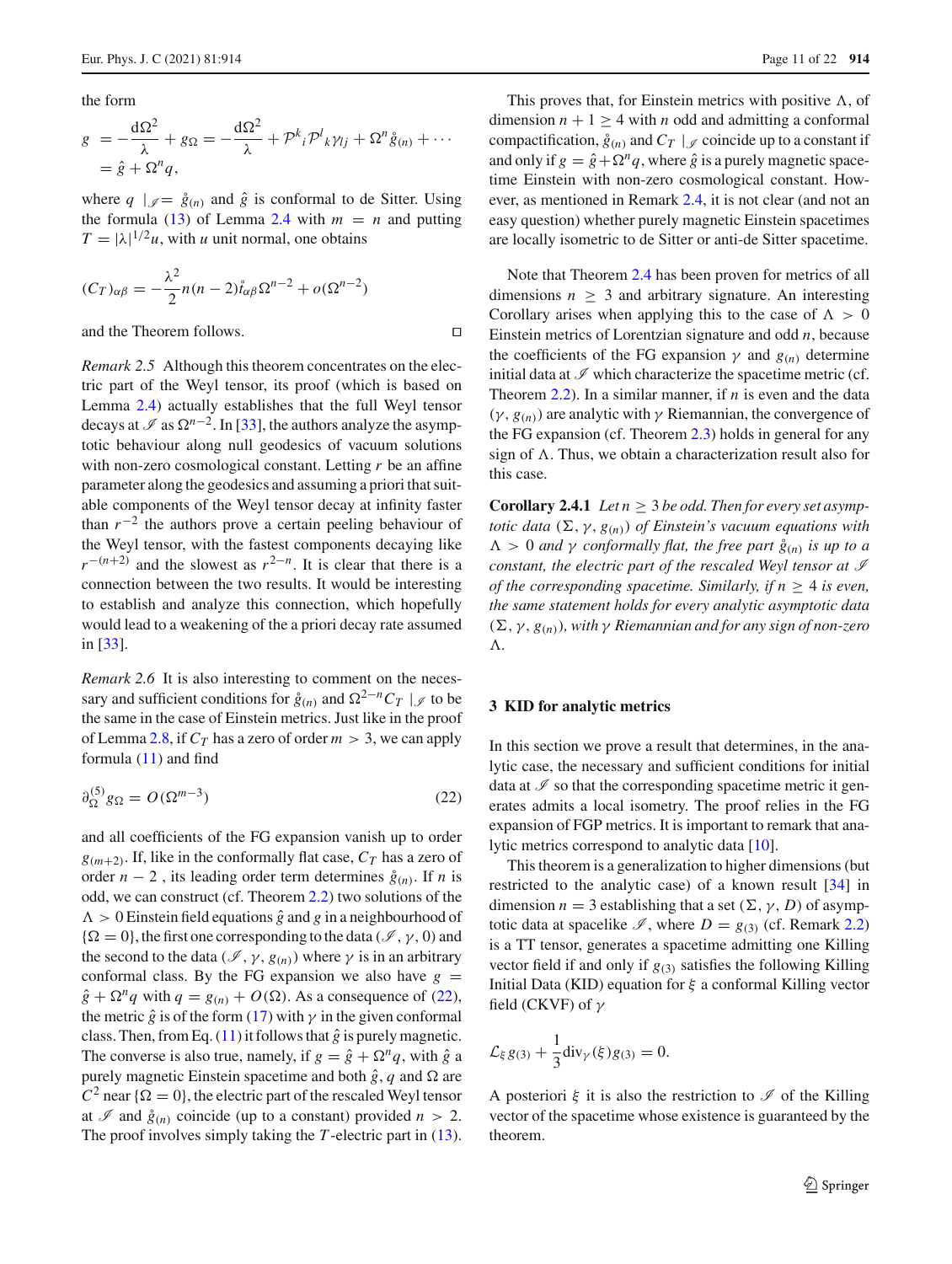In this section we focus in the analytic data case, as we shall require convergence of the FG expansion (cf. Theorem [2.3\)](#page-4-3) in the proof of the next theorem.

**Theorem 3.1** *Let*  $\Sigma$  *be n dimensional with*  $n \geq 3$  *and let*  $(\Sigma, \gamma, g_{(n)})$  *be asymptotic data in the analytic class, with*  $\gamma$ *Riemannian and if n even*  $\mathcal{O} = 0$ *. Then, the corresponding spacetime admits a Killing vector field if and only if there exist a CKVF* ξ *of I satisfying the following Killing initial data (KID) equation*

<span id="page-11-0"></span>
$$
\mathcal{L}_{\xi} g_{(n)} + \frac{n-2}{n} \text{div}_{\gamma}(\xi) g_{(n)} = 0.
$$
 (23)

*Proof* Showing that [\(23\)](#page-11-0) is necessary is proved by direct  $L_{\xi}g_{(n)} + \frac{1}{n} \text{div}_{\gamma}(\xi)g_{(n)} = 0.$  (2)<br>*Proof* Showing that (23) is necessary is proved by direcalculation as follows. Let *X* be a Killing vector field of  $\tilde{g}$ calculation as follows. Let *X* be a Killing vector field of  $\tilde{g}$  so<br>that<br> $0 = \mathcal{L}_X \tilde{g} = \mathcal{L}_X(\Omega^{-2}g) = -2\frac{X(\Omega)}{\Omega^3}g + \frac{1}{\Omega^2}\mathcal{L}_Xg.$ that

$$
0 = \mathcal{L}_X \widetilde{g} = \mathcal{L}_X(\Omega^{-2}g) = -2\frac{X(\Omega)}{\Omega^3}g + \frac{1}{\Omega^2}\mathcal{L}_Xg.
$$

It follows that on Int(M), *X* is a conformal Killing vector of *g* with a specific right-hand side, namely

$$
\mathcal{L}_{X}g_{\alpha\beta} = \nabla_{\alpha}X_{\beta} + \nabla_{\beta}X_{\alpha} = 2\frac{\text{div}_{g}X}{n+1}g_{\alpha\beta},
$$

$$
X(\Omega) = \frac{\Omega}{n+1}\text{div}_{g}X.
$$
(24)

The following argument [\[13\]](#page-20-4) shows that *X* must be extendable to  $\mathcal{I}$ . The terms  $\mathcal{L}_{X}g_{0\beta}$  of [\(24\)](#page-11-1) imply a linear, homogeneous symmetric hyperbolic system of propagation equations for *X*. Thus, putting initial data corresponding to *X* sufficiently close to  $\mathscr I$  generates a solution whose domain of dependence must reach  $\mathcal I$  (and possibly beyond if the manifold is extendable across  $\mathscr{I}$ ). Hence *X* must admit a smooth extension on  $\mathscr{I}$ , which vanishes near  $\mathscr{I}$  only if  $X \mid \mathscr{I} = 0$ . The rest of equations  $\mathcal{L}_X g_{ij}$  are also satisfied at  $\mathcal I$  by continuity so the extension is a CKVF.

Then, from the second of equations  $(24)$ , it follows that  $X(\Omega) = 0$  when  $\Omega = 0$ , thus *X* is tangent to  $\mathcal{I}$ , so we denote  $\xi := X \mid \mathcal{J}$ . Putting *g* in normal form  $g = -\frac{d\Omega^2}{\lambda} + g\Omega$  it easily follows that  $\Gamma^{\alpha}_{\alpha j} = \Gamma^i_{ij}$ . In consequence, expanding  $div_g X$  and evaluating at  $\mathscr I$  yields

$$
\operatorname{div}_{g} X \mid_{\mathscr{J}} = \partial_{\Omega} (X(\Omega)) \mid_{\mathscr{J}} + \partial_{j} \xi^{j} + \Gamma_{ij}^{i} \mid_{\mathscr{J}} \xi^{j}
$$

$$
= \frac{1}{n+1} \operatorname{div}_{g} X \mid_{\mathscr{J}} + \operatorname{div}_{\gamma} \xi
$$

$$
\implies \operatorname{div}_{g} X \mid_{\mathscr{J}} = \frac{n+1}{n} \operatorname{div}_{\gamma} \xi \tag{25}
$$

where we have used the second equation in  $(24)$ . In addition, the normal form gives the following tangent components of <span id="page-11-4"></span>the first equation in [\(24\)](#page-11-1):

$$
\mathcal{L}_X g_{\Omega} = \frac{2}{n+1} \text{div}_g X g_{\Omega}.
$$

Evaluating this expression at  $\mathscr I$  and taking into account [\(25\)](#page-11-2) shows that  $\xi$  is a CKVF of  $\gamma$ . Also, using the FG expansion of  $g_{\Omega}$  we have the following expansion of  $\mathcal{L}_{X}g_{\Omega}$ :

<span id="page-11-5"></span>
$$
\mathcal{L}_{X}g_{\Omega} = X(\Omega)\partial_{\Omega}g_{\Omega} + \mathcal{L}_{X}\gamma + \Omega^{2}\mathcal{L}_{X}g_{(2)} + \cdots \n+ \Omega^{n}\mathcal{L}_{X}g_{(n)} + \cdots \n= \frac{\Omega}{n+1}(\text{div}_{g}X)\partial_{\Omega}g_{\Omega} + \mathcal{L}_{X}\gamma + \Omega^{2}\mathcal{L}_{X}g_{(2)} + \cdots \n+ \Omega^{n}\mathcal{L}_{X}g_{(n)} + \cdots
$$
\n(26)

Therefore

<span id="page-11-6"></span>
$$
\mathcal{L}_X \gamma + \Omega^2 \mathcal{L}_X g_{(2)} + \dots + \Omega^n \mathcal{L}_X g_{(n)} + \dots
$$
  
= 
$$
\frac{1}{n+1} (\text{div}_g X)(2g_{\Omega} - \Omega \partial_{\Omega} g_{\Omega}).
$$
 (27)

Equating *n*th order terms and evaluating at  $\mathcal{I}$  yields [\(23\)](#page-11-0) after substituting div<sub>g</sub> *X* |  $\mathcal{J}$  as in [\(25\)](#page-11-2).

<span id="page-11-3"></span><span id="page-11-1"></span>To prove sufficiency, let us first choose the conformal gauge where  $\xi$  is a Killing vector field of  $\gamma' = \omega^2 \gamma$ . Thus, the corresponding KID equation for  $g'_{(n)}$  becomes:

$$
\mathcal{L}_{\xi}g'_{(n)}=0.\tag{28}
$$

The remainder of the proof in this gauge, so we drop all the primes. By Lemma [2.2](#page-5-4) there exist a geodesic extension which recovers the representative  $\gamma$  at  $\mathscr I$ . In addition, there exists a unique vector field *X*, extended from  $\xi$  at  $\mathscr{I}$ , which satisfies  $[T, X] = 0$ . This is obvious in geodesic Gaussian coordinates  $\{\Omega, x^i\}$ , because

$$
[T, X]^{\alpha} = -\lambda \partial_{\Omega} X^{\alpha} = 0,
$$

with initial conditions  $X^{\Omega}$   $|_{\Omega=0}= 0$  and  $X^i$   $|_{\Omega=0} = \xi^i$  has a unique solution  $X^{\Omega} = 0$  and  $X^i = \xi^i$ . We now prove that with initial conditions  $X^{\Omega} |_{\Omega=0} = 0$  and  $X^{i} |_{\Omega=0} =$ <br>unique solution  $X^{\Omega} = 0$  and  $X^{i} = \xi^{i}$ . We now p<br>*X* is a Killing vector field of the physical metric  $\tilde{g}$ *X* is a Killing vector field of the physical metric  $\widetilde{g}$  provided that  $(28)$  holds.

Consider the normal form of the metric  $g = -\frac{d\Omega^2}{\lambda} +$  $g_{\Omega}$ . Since  $\mathcal{L}_X d\Omega = d(X(\Omega)) = 0$ , it follows that  $\mathcal{L}_X g$  $\mathcal{L}_X(g_{\Omega})$ . Using the FG expansion of  $g_{\Omega}$  we have

<span id="page-11-2"></span>
$$
\mathcal{L}_X g_{\Omega} = \mathcal{L}_X \gamma + \Omega^2 \mathcal{L}_X g_{(2)} + \cdots + \Omega^n \mathcal{L}_X g_{(n)} + \cdots
$$

If *g* is analytic, the value of the coefficients  $\mathcal{L}_{X}g(r)$  determine  $\mathcal{L}_{X}g$  in a neighbourhood of  $\mathcal{I}$ . These are

$$
\partial_{\Omega}^{(r)}\left(\mathcal{L}_{X}g_{\Omega}\right)|_{\Omega=0}=\mathcal{L}_{\xi}\left(\partial_{\Omega}^{(r)}g_{\Omega}||_{\Omega=0}\right)=r!\mathcal{L}_{\xi}g_{(r)}.
$$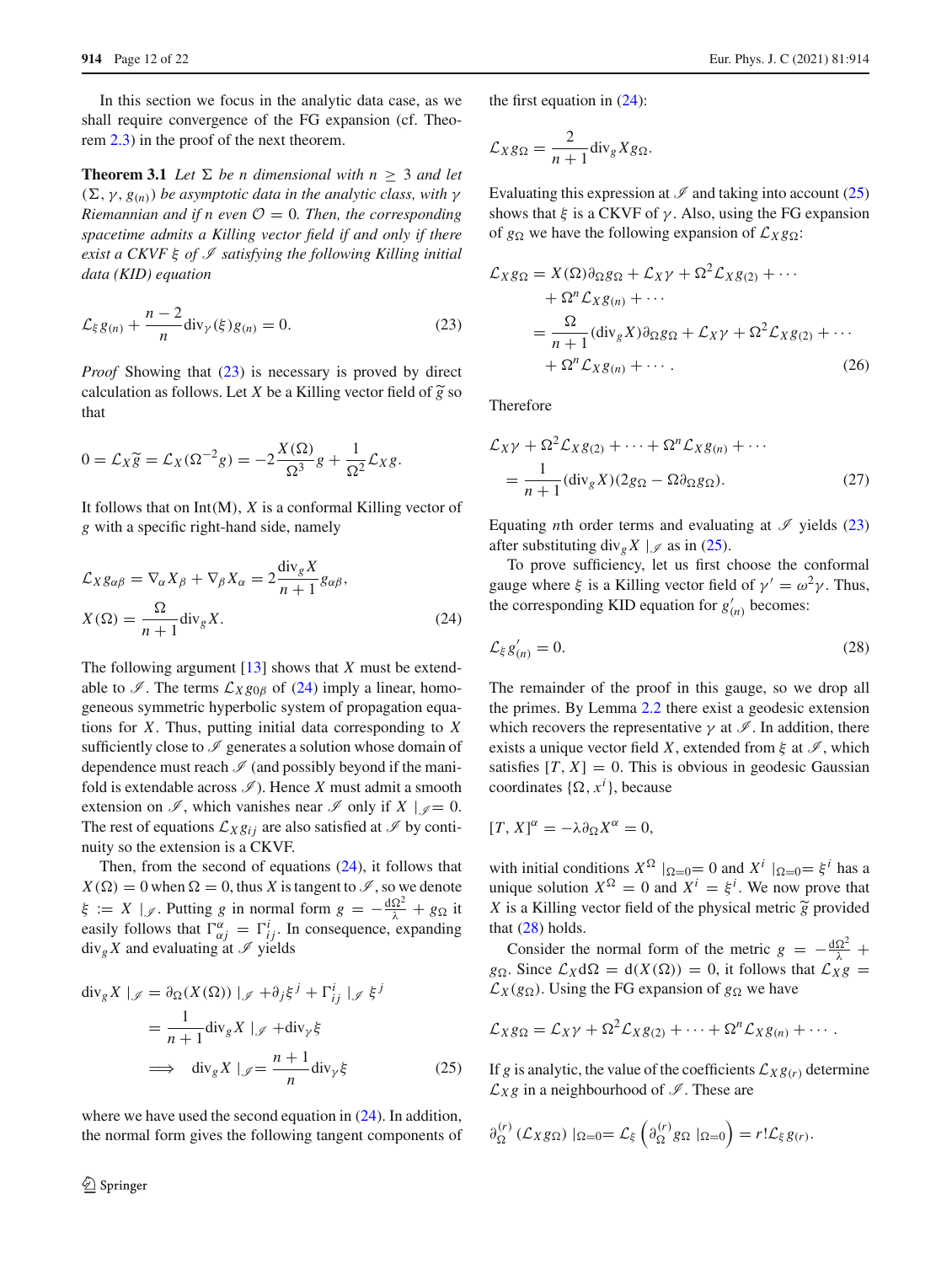We want to show that all these quantities are identically zero, for which we exploit the Feffeman–Graham recursive construction. The fundamental equation that determines recursively the coefficients of the FG expansion takes the form [\[1](#page-20-13)]

$$
-\Omega \ddot{g}_{\Omega} + (n-1)\dot{g}_{\Omega} - 2Hg_{\Omega} = \Omega L,
$$
  

$$
L := \frac{2}{\lambda} Ric(g_{\Omega}) - H\dot{g}_{\Omega} - (\dot{g}_{\Omega})^2 - \frac{2}{\lambda}\widetilde{G}_{\parallel}.
$$
 (29)

where  $G_{\parallel}$  are the tangent components of the tensor  $G =$  $L := \frac{1}{\lambda} Ric(g_{\Omega})$ <br>where  $\widetilde{G}_{\parallel}$  are  $\widetilde{Ric}(\widetilde{g}) - \lambda n \widetilde{g}$  $\widetilde{R}ic(\widetilde{g}) - \lambda n \widetilde{g}$  and  $\lambda H = \text{Tr}_{g}A$ , with  $A := \nabla T$  (cf. Appendix A). A direct calculation shows that taking the *r*th order derivative of equation [\(29\)](#page-12-1) at  $\Omega = 0$  and separating the terms containing highest  $(r + 1)$  order coefficients from the rest gives an expression of the form: (*n* − *r* − 1)*g*<sub>(*r*+1)</sub> + (*n* − *r* − 1)*g*<sub>(*r*+1)</sub> + (*n* 

<span id="page-12-2"></span>
$$
(n - r - 1)g_{(r+1)} + (\text{Tr}_{\gamma}g_{(r+1)})\gamma = \mathcal{F}_{(r-1)}
$$
(30)

where  $\mathcal{F}_{(r-1)}$  is a sum of terms containing products of coefficients up to order  $r - 1$  and tangential derivatives thereof, up to second order. Notice that  $G_{\parallel}$  vanishes to all orders at  $\mathcal{I}$ , so it does not contribute to these equations. We now prove by induction that the Lie derivative of all coefficients vanish provided Eq. [\(28\)](#page-11-3) is satisfied.

First, the Lie derivative of [\(30\)](#page-12-2), given that  $\xi$  is a Killing of  $\gamma$ , yields (*n* − *r* − 1) $\mathcal{L}_{\xi} g_{(r+1)} + (\text{Tr}_{\gamma} \mathcal{L}_{\xi} g_{(r+1)})$ <br>(*n* − *r* − 1) $\mathcal{L}_{\xi} g_{(r+1)} + (\text{Tr}_{\gamma} \mathcal{L}_{\xi} g_{(r+1)})$ 

$$
(n-r-1)\mathcal{L}_{\xi}g_{(r+1)}+\left(\text{Tr}_{\gamma}\mathcal{L}_{\xi}g_{(r+1)}\right)\gamma=\mathcal{L}_{\xi}\mathcal{F}_{(r-1)}.
$$

Assume by hypothesis that the Lie derivative  $\mathcal{L}_{\xi}$  of all the coefficients up to a certain order*r* is zero (for the moment we do not assume neither  $r < n$  nor  $r > n$ ). The Lie derivative  $\mathcal{L}_{\xi} \mathcal{F}^{(r-1)}$  is a sum where each terms is multiplied by either  $\mathcal{L}_{\xi} g_{(s)}$ ,  $\mathcal{L}_{\xi} \partial_i g_{(s)}$  or  $\mathcal{L}_{\xi} \partial_i \partial_j g_{(s)}$ , with  $s \leq r - 1$ . Since  $\xi$ commutes with  $T = -\lambda \partial_{\Omega}$ , we can adapt coordinates to both vector fields, namely  $\xi = \partial_i$ , so that in these coordinates  $\mathcal{L}_{\xi} \partial_i g_{(s)} = \partial_i \mathcal{L}_{\xi} g_{(s)}$  and  $\mathcal{L}_{\xi} \partial_i \partial_j g_{(s)} = \partial_i \partial_j \mathcal{L}_{\xi} g_{(s)}$ . Thus each term in  $\mathcal{L}_{\xi} \mathcal{F}^{(r-1)}$  contains a Lie derivative  $\mathcal{L}_{\xi} g_{(s)}$  with *s* < *r*−1, or a tangential derivative thereof up to second order. Thus by the induction hypothesis  $\mathcal{L}_{\xi} \mathcal{F}^{(r-1)} = 0$ . Therefore, it follows that  $\mathcal{L}_{\xi} g_{(r+1)} = 0$ 

The induction hypothesis can be assumed for  $r < n - 1$ because it is true for the first term  $\mathcal{L}_{\xi} \gamma = 0$  and we have equations for the successive terms. For  $r = n - 1$  the fundamental equation does not determine the term  $g(n)$  any longer (this is the reason why this terms is free-data in the FG expansion), so the induction hypothesis cannot go further in principle. But since we are imposing the condition  $\mathcal{L}_{\xi} g_{(n)} = 0$ , the induction hypothesis can be extended to any value of *r*. Therefore, all the derivatives  $\mathcal{L}_{\xi} g_{(r+1)}$  vanish, so if *g* is analytic  $\mathcal{L}_{\xi} g = 0$ .

<span id="page-12-1"></span>In short, the argument behind the proof of Theorem [3.1](#page-11-4) relies on the well-known fact that the recursive relations that determine the coefficients of the FG expansion can be cast in a covariant form, so that ultimately all terms can be expressed in terms of  $\gamma$ , its curvature tensor,  $g(n)$  and covariant derivatives thereof. Then the Lie derivative of any coefficient must be zero provided that  $\mathcal{L}_{\xi} \gamma = \mathcal{L}_{\xi} g_{(n)} = 0$ . The case with non-zero obstruction tensor, and hence involving logarithmic terms is likely to admit an analogous proof. However, the recursive equations equivalent to  $(30)$  are not so explicit, because taking derivatives of order higher than *n* yields an expression which mixes up coefficients of the regular part  $g(r)$  and logarithmic terms  $\mathcal{O}(r,s)$  of the expansion. These expressions are notably more involved (see e.g. [\[41](#page-21-22)]). If one showed that every coefficient  $O_{(r,s)}$  admits a covariant form which only involves geometric objects constructed from  $\gamma$ ,  $g(n)$  and its covariant derivatives, a similar argument as in the proof above would establish that Eq.  $(23)$  is also sufficient for the spacetime to admit a Killing vector field in the case of analytic data with non-vanishing *O*. It is hard to imagine that this is not the case, and in fact the result should follow from the expressions in [\[41](#page-21-22)], but the details need to be worked out. On the other hand, the necessity of [\(23\)](#page-11-0) is true in general and the argument is totally analogous to the one presented above except that Eqs. [\(26\)](#page-11-5) and [\(27\)](#page-11-6) contain also logarithmic terms. We will not discuss this case any further since for the rest of paper we shall focus on conformally flat  $\mathcal I$  (hence  $\mathcal O = 0$ ). We plan to come back to this open issue in a future work.

# <span id="page-12-0"></span>**4 Characterization of generalized Kerr-de Sitter metrics**

In this section, we will apply the results obtained in the previous sections to find a characterization of the higher dimensional Kerr-de Sitter metrics. These were firstly formulated in five dimensions in [\[21\]](#page-21-23) and latter extended to arbitrary dimensions in [\[18\]](#page-21-11). We first prove that these metrics admit a smooth conformally flat  $\mathscr I$ . Then we combine with Theo-rem [2.4](#page-9-0) to determine their initial data at  $\mathscr{I}$ , which is straightforwardly computable from Eq. [\(13\)](#page-6-4). The data corresponding to Kerr-de Sitter in all dimensions are analytic. Therefore, by Theorem [2.3,](#page-4-3) the identification of their data provides a characterization of the metric also in the case of *n* even. Hence, we perform the analysis simultaneously for *n* even and odd. We stress that the initial data for Kerr-de Sitter in any dimensions turn out to be a natural extension of the data in the  $n = 3$  case [\[26,](#page-21-12)[27\]](#page-21-13), which in turn is directly related to a local spacetime characterization of the Kerr-NUT-de Sitter family of metrics [\[30\]](#page-21-24). This result provides a clear geometric reason why the higher-dimensional Kerr-de Sitter metrics in [\[18](#page-21-11),[21\]](#page-21-23) are indeed directly linked to the Kerr-de Sitter metric in spacetime dimension four.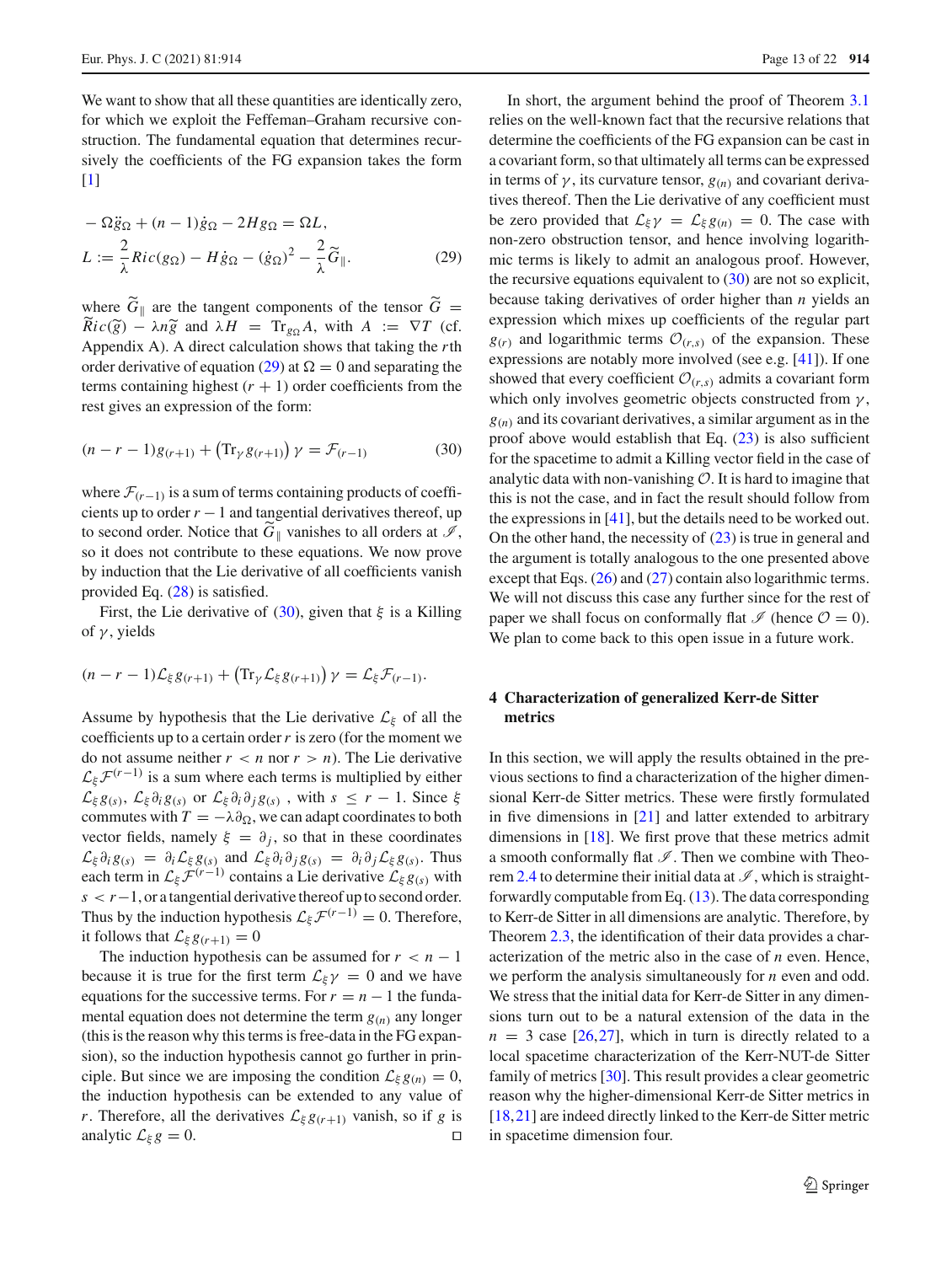Like in the four dimensional case, the generalized Kerrde Sitter metrics are  $(n + 1)$ -dimensional Kerr-Schild type metrics. Namely, they admit the following form de Sitter metrics are<br>metrics. Namely, the<br> $\widetilde{g} = \widetilde{g}_{dS} + \widetilde{H} \widetilde{k} \otimes \widetilde{k}$ 

$$
\widetilde{g} = \widetilde{g}_{dS} + \widetilde{\mathcal{H}} \,\widetilde{k} \otimes \widetilde{k}
$$

 $\widetilde{g} = \widetilde{g}_{dS} + \widetilde{H} \widetilde{k} \otimes \widetilde{k}$ <br>with  $\widetilde{g}_{dS}$  the de Sitter metric, *k* is a null (w.r.t. to both  $\widetilde{g}$  and  $\widetilde{g} = \widetilde{g}_{dS} + \widetilde{H} \widetilde{k} \otimes \widetilde{k}$ <br>with  $\widetilde{g}_{dS}$  the de Sitter metric<br> $\widetilde{g}_{dS}$ ) field of 1-forms and  $\widetilde{H}$ 1-forms and  $H$  is a smooth function. In order to unify the *n* odd and *n* even cases in one single expression, we define the following parameters  $\oint g_{dS}$ ) field of 1-forms and  $H$  is<br>unify the *n* odd and *n* even ca<br>we define the following param<br> $p := \left[\frac{n+1}{2}\right] - 1, \quad q := \left[\frac{n}{2}\right]$ 

$$
p := \left[\frac{n+1}{2}\right] - 1, \quad q := \left[\frac{n}{2}\right],
$$

where note,  $p = q$  if *n* odd and  $p + 1 = q$  if *n* even. The explicit expression of the Kerr-de Sitter metrics will be given using the so-called "spheroidal coordinates"  $\{r, \alpha_i\}_{i=1}^{p+1}$ *i*=1 (see  $[18]$  for their detailed construction), with the redefinition  $\rho := r^{-1}$ . Strictly speaking, they do not quite define a coordinate system because the  $\alpha_i$  functions are constrained to satisfy

$$
\sum_{i=1}^{p+1} \alpha_i^2 = 1.
$$

However, it is safe to abuse the language and still call  $\{\alpha_i\}$ coordinates. To complete  $\{\rho, \alpha_i\}$  to full spacetime coordinates we include  $\{\rho, t, \{\alpha_i\}_{i=1}^{p+1}, \{\phi_i\}_{i=1}^q\}$ . The  $\alpha_i$ s and  $\phi_i$ s are related to polar and azimuthal angles of the sphere respectively and they take values in  $0 \leq \alpha_i \leq 1$  and  $0 \leq \phi_i < 2\pi$ for  $i = 1, \ldots, q$  and (only when *n* odd)  $-1 \leq \alpha_{p+1} \leq 1$ . Associated to each  $\phi_i$  there is one rotation parameter  $a_i \in \mathbb{R}$ . For notational reasons, it is useful to define a trivial parameter  $a_{n+1} = 0$  in the case of *n* odd. The remaining  $\rho$  and *t* lie in  $0 \le \rho < \lambda^{1/2}$  and  $t \in \mathbb{R}$ . The domain of definition of  $\rho$  can be extended (across the Killing horizon) to  $\rho > \lambda^{1/2}$ , in regions near  $\rho = 0$ .

but this is unnecessary in this work since we are interested<br>in regions near  $\rho = 0$ .<br>In addition, as we will work with the conformally extended<br>metric  $g = \rho^2 \tilde{g}$ , we directly write down the expressions of In addition, as we will work with the conformally extended metric  $g = \rho^2 \tilde{g}$ , we directly write down the expressions of the following quantities, which admit a smooth extension to<br>  $\rho = 0$ ,<br>  $\hat{g} = \rho^2 \tilde{g}_{dS}$ ,  $\mathcal{H} = \rho^2 \tilde{\mathcal{H}}$ ,  $k_{\alpha} = \tilde{k}_{\alpha}$  (31)  $\rho = 0$ ,

<span id="page-13-3"></span><span id="page-13-0"></span>
$$
\hat{g} = \rho^2 \widetilde{g}_{dS}, \quad \mathcal{H} = \rho^2 \widetilde{\mathcal{H}}, \quad k_{\alpha} = \widetilde{k}_{\alpha} \tag{31}
$$

and

$$
g = \hat{g} + \mathcal{H} k \otimes k. \tag{32}
$$

We provide below the expression of  $k_\alpha$  (as opposed to  $k^\alpha$ ) because the metrically associated vector field  $k^{\alpha} = g^{\alpha\beta}k_{\beta}$  is We provide below the expression of  $k_{\alpha}$  (as opposed to  $k^{\alpha}$ )<br>because the metrically associated vector field  $k^{\alpha} = g^{\alpha\beta}k_{\beta}$  is<br>no longer the same as  $\tilde{k}^{\alpha} = \tilde{g}^{\alpha\beta}\tilde{k}_{\beta}$ . In order for the reader to compare with the original publication [\[18](#page-21-11)], we remark that

the expressions given there are for the "physical" objects *Eur. Phys. J. C (2021)* 81:914<br> *the expressions given there are for the "physical" objects*<br>  $\tilde{g}_{dS}$ ,  $\tilde{\mathcal{H}}$ ,  $\tilde{k}$ , using the coordinates  $r := \rho^{-1}$  and denoting

<span id="page-13-1"></span>Let us now introduce the functions

$$
\mu_i := \alpha_i \text{ instead.}
$$
  
Let us now introduce the functions  

$$
W := \sum_{i=1}^{p+1} \frac{\alpha_i^2}{1 + \lambda a_i^2}, \quad \Xi := \sum_{i=1}^{p+1} \frac{\alpha_i^2}{1 + \rho^2 a_i^2},
$$
(33)

Note that it is thanks to having introduced the spurious quantity  $a_{p+1} \equiv 0$  that these expressions take a unified form in the *n* odd and *n* even cases. The explicit form of the objects in [\(31\)](#page-13-0) in the case of generalized Kerr-de Sitter are

$$
\hat{g} = -W(\rho^2 - \lambda)dt^2 + \frac{\Xi}{\rho^2 - \lambda} d\rho^2 + \delta_{p,q} d\alpha_{p+1}^2
$$
  
+ 
$$
\sum_{i=1}^q \frac{1 + \rho^2 a_i^2}{1 + \lambda a_i^2} \left( d\alpha_i^2 + \alpha_i^2 d\phi_i^2 \right)
$$
  
+ 
$$
\frac{\lambda}{W(\rho^2 - \lambda)} \left( \sum_{i=1}^{p+1} \frac{\left( 1 + \rho^2 a_i^2 \right) \alpha_i d\alpha_i}{1 + \lambda a_i^2} \right)^2,
$$
 (35)  

$$
k = W dt - \frac{\Xi}{\rho^2 - \lambda} d\rho - \sum_{i=1}^q \frac{a_i \alpha_i^2}{1 + \lambda a_i^2} d\phi_i,
$$
 (36)

<span id="page-13-5"></span><span id="page-13-4"></span>
$$
k = Wdt - \frac{\Xi}{\rho^2 - \lambda} d\rho - \sum_{i=1}^{q} \frac{a_i \alpha_i^2}{1 + \lambda a_i^2} d\phi_i,
$$
 (36)  

$$
\Pi = \prod_{i=1}^{q} (1 + \rho^2 a_j^2), \quad \mathcal{H} = \frac{2M\rho^n}{\Pi \Xi}, \quad M \in \mathbb{R}.
$$
 (37)

<span id="page-13-6"></span>
$$
\Pi = \prod_{j=1}^{q} (1 + \rho^2 a_j^2), \quad \mathcal{H} = \frac{2M\rho^n}{\Pi \Xi}, \quad M \in \mathbb{R}.
$$
 (37)

The term  $\delta_{p,q}$  only appears when  $q = p$ , i.e. when *n* is odd. In the case of even *n*, all terms multiplying  $\delta_{p,q}$  simply go away.

The function  $\mathcal{H} = O(\rho^n)$  and  $k \otimes k = O(1)$ . Therefore *g* decomposes as

$$
g = \hat{g} + \rho^n q
$$
, with  $q = \frac{\mathcal{H}}{\rho^n} k \otimes k = O(1)$ .

Let  $\gamma$  be the metric induced at  $\Sigma = {\rho = 0}$  by g. By Lemma [2.2,](#page-5-4) we can define a geodesic conformal factor  $\Omega$ such that  $\{\Omega = 0\} = \Sigma$  and which induces the same metric γ at Σ. Hence  $\Omega = O(\rho)$  and therefore  $\mathcal{H} = O(\Omega^n)$  and  $q = O(1)$  (in  $\Omega$ ). So by Proposition [2.1](#page-9-1) it follows that the generalized Kerr-de Sitter metrics in all dimensions admit a conformally flat  $\mathcal{I}$ . This can be also verified by explicit calculation. From [\(2\)](#page-3-1), the induced metric at  $\{\rho = 0\}$  has the<br>following expression<br> $\gamma = \lambda W dt^2 + \delta_{p,q} d\alpha_{p+1}^2 + \sum_{j=1}^{q} \frac{d\alpha_i^2 + \alpha_i^2 d\phi_i^2}{1 + \lambda a_i^2}$ following expression

<span id="page-13-2"></span>
$$
\gamma = \lambda W dt^2 + \delta_{p,q} d\alpha_{p+1}^2 + \sum_{i=1}^q \frac{d\alpha_i^2 + \alpha_i^2 d\phi_i^2}{1 + \lambda a_i^2}
$$

$$
- \frac{1}{W} \left( \sum_{i=1}^{p+1} \frac{\alpha_i d\alpha_i}{1 + \lambda a_i^2} \right)^2.
$$
(38)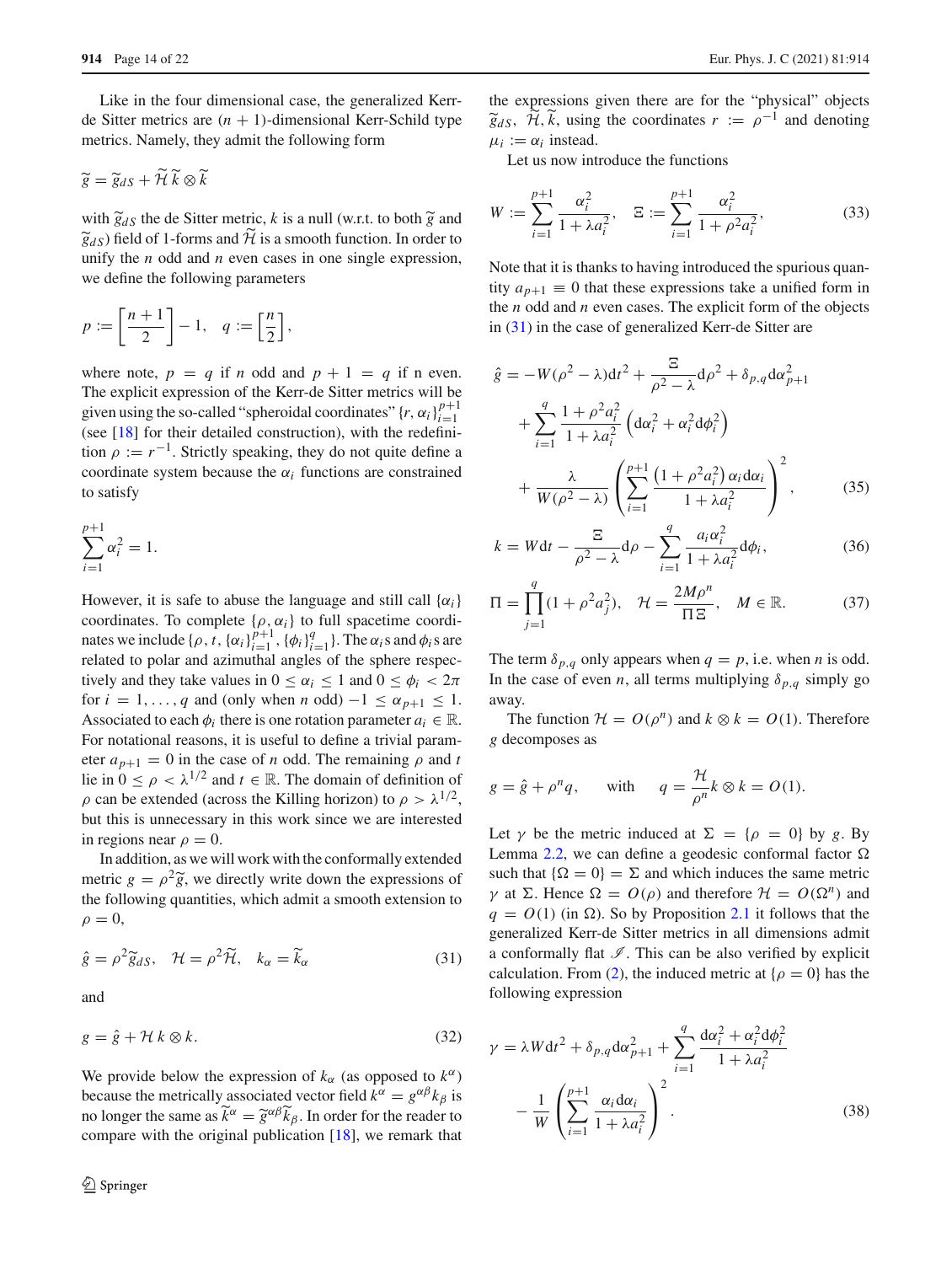It is useful to define new coordinates

$$
\hat{\alpha}_i^2 := \frac{1}{W} \frac{\alpha_i^2}{1 + \lambda a_i^2},
$$

 $\hat{\alpha}_i^2 := \frac{1}{W} \frac{\alpha_i^2}{1 + \lambda a_i^2},$ <br>which from [\(33\)](#page-13-1) are restricted to satisfy  $\sum_{i=1}^{p+1} \hat{\alpha}_i^2 = 1$ . Since  $\hat{\alpha}_i^2 := \frac{1}{W} \frac{1}{1 + \lambda a_i^2},$ <br>which from [\(33\)](#page-13-1) are restricted to satisfy  $\sum_{i=1}^{p+1} \hat{\alpha}_i^2 = 1$ . Since<br>also  $\sum_{i=1}^{p+1} \alpha_i^2 = 1$ , this allows us to express *W* (given in (33))<br>in terms of the hatted coordinates<br> $W =$ in terms of the hatted coordinates

$$
W = \frac{1}{1 + \sum_{i=1}^{p+1} \lambda \hat{\alpha}_i^2 a_i^2}.
$$
 (39)

<span id="page-14-0"></span>A direct calculation shows that the metric [\(38\)](#page-13-2) expressed with  $\hat{\alpha}_i$ s takes the form

$$
\gamma = W \left( \lambda \mathrm{d}t^2 + \delta_{p,q} \mathrm{d}\hat{\alpha}_{p+1}^2 + \sum_{i=1}^q \left( \mathrm{d}\hat{\alpha}_i^2 + \hat{\alpha}_i^2 \mathrm{d}\phi_i^2 \right) \right) \Bigg|_{\sum_{i=1}^{p+1} \hat{\alpha}_i^2 = 1}
$$
\n(40)

An explicitly flat representative of the conformal class of  $\gamma$ can be obtained using the coordinates

$$
x_i := e^{\sqrt{\lambda}t} \hat{\alpha}_i \cos \phi_i \qquad y_i := e^{\sqrt{\lambda}t} \hat{\alpha}_i \sin \phi_i, \quad i = 1, ..., q
$$
\n(41)

<span id="page-14-7"></span>for the following flat metric

together with 
$$
z := e^{\sqrt{\lambda}t} \hat{\alpha}_{p+1}
$$
 if *n* odd, which are Cartesian  
for the following flat metric  

$$
\gamma_E := \frac{e^{2\sqrt{\lambda}t}}{W} \gamma = \delta_{p,q} dz^2 + \sum_{i=1}^{q} (dx_i^2 + dy_i^2).
$$
(42)

This form will be used below to determine the conformal class of a conformal Killing vector  $\xi$  which we introduce next. Let us denote the projection of  $k$  onto  $\mathscr I$  by This fo<br>class of<br>next. Le<br> $\xi_{\alpha} := ($ 

$$
\xi_{\alpha} := (k_{\alpha} + (k_{\beta}u^{\beta})u_{\alpha}) \mid_{\mathscr{I}}
$$

itly

with 
$$
u_{\alpha} = \nabla_{\alpha} \rho / |\nabla \rho|_g
$$
 the unit timelike normal to  $\mathcal{I}$ . Explicitly  
\n
$$
\boldsymbol{\xi} = W dt - \sum_{i=1}^{q} \frac{a_i \alpha_i^2}{1 + \lambda a_i^2} d\phi_i = W \Big(dt - \sum_{i=1}^{q} \hat{\alpha}_i^2 a_i d\phi_i \Big), \tag{43}
$$

<span id="page-14-5"></span>where from now on the metrically related one-form  $\xi =$  $\gamma(\xi, \cdot)$  associated to a CKVF  $\xi$  of  $\gamma$  will be written in boldface when index free notation is used. The vector field is,<br>
using (40),<br>  $\xi = \frac{1}{\lambda} \partial_t - \sum_{i=1}^{q} a_i \partial_{\phi_i},$  (44) using  $(40)$ ,

$$
\xi = \frac{1}{\lambda} \partial_t - \sum_{i=1}^q a_i \partial_{\phi_i},\tag{44}
$$

which in Cartesian coordinates [\(41\)](#page-14-1) of  $\gamma$  takes the form

<span id="page-14-8"></span>which in Cartesian coordinates (41) of 
$$
\gamma
$$
 takes the form  
\n
$$
\xi = \frac{1}{\sqrt{\lambda}} \tilde{\xi} - \sum_{i=1}^{q} a_i \eta_i
$$
\n(45)

<span id="page-14-9"></span><span id="page-14-2"></span>where we have introduced

$$
\widetilde{\xi} := \delta_{p,q} \partial_z + \sum_{i=1}^q x_i \partial_{x_i} + y_i \partial_{y_i}, \qquad \eta_i := x_i \partial_{y_i} - y_i \partial_{x_i}. \tag{46}
$$
\nThe vector  $\widetilde{\xi}$  is a homothety of  $\gamma_E$  and each  $\eta_i$  is a rotation.

of this metric. Consequently,  $\xi$  is a CKVF of  $\gamma$ .

The electric part of the rescaled Weyl tensor at  $\mathscr I$  can be obtained at once from expression [\(10\)](#page-5-6) and Lemma [2.4](#page-6-0) using  $\Omega = \rho$  and  $m = n$ , because by definition  $(t_{\alpha\beta}) |g =$  $(\mathcal{H}/\rho^n)$   $|_{\mathscr{I}} \xi_{\alpha} \xi_{\beta}$  and  $\hat{t}$   $|_{\mathscr{I}}$  is its trace-free part. Note also that  $H/\rho^n \mid \mathcal{J} = 2M$ . Thus

that 
$$
H/\rho^n \mid_{\mathscr{I}} = 2M
$$
. Thus  
\n
$$
D = \rho^{2-n} C^{\mu}{}_{\alpha\nu\beta} \nabla_{\mu} \rho \nabla^{\nu} \rho \mid_{\mathscr{I}} = -\frac{1}{2} \lambda n(n-2) \mathring{t}_{\alpha\beta} \mid_{\mathscr{I}}
$$
\n
$$
= -M\lambda n(n-2) \left( \xi_{\alpha} \xi_{\beta} - \frac{|\xi|_{\gamma}^2}{n} \gamma_{\alpha\beta} \right).
$$

Since, by Eq. [\(39\)](#page-14-2) above,

Since, by Eq. (39) above,  
\n
$$
|\xi|_{\gamma}^{2} = W\left(\frac{1}{\lambda} + \sum_{i=1}^{q} a_{i}^{2} \hat{\alpha}_{i}^{2}\right) = \frac{1}{\lambda},
$$

*D* can be cast as

$$
D = \kappa D_{\xi}, \quad \text{with} \quad \kappa := -\frac{Mn(n-2)}{\lambda^{\frac{n}{2}}}
$$

<span id="page-14-3"></span>and

<span id="page-14-1"></span>.

$$
D_{\xi} := \frac{1}{|\xi|_{\gamma}^{n+2}} \left( \xi \otimes \xi - \frac{|\xi|_{\gamma}^2}{n} \gamma \right). \tag{47}
$$

<span id="page-14-6"></span><span id="page-14-4"></span>*Remark 4.1* Following the notation in [\[26](#page-21-12)], observe that the primary object defining  $D_{\xi}$  is the vector field  $\xi$ , while in the RHS of [\(47\)](#page-14-3) there appears the one-form  $\xi = \gamma(\xi, \cdot)$ . This notation generalizes to any CKVF  $\xi'$  and metric  $\gamma'$ . This will be useful in order to prove conformal properties of  $D_{\xi}$  which depend only on  $\xi$  (cf. Lemma [4.1](#page-15-0) below).

Summarizing, we have proven the following result.

**Proposition 4.1** *The asymptotic data corresponding to the* (*n* + 1)*-dimensional generalized Kerr-de Sitter metrics is given by the class of conformally flat metrics and the class of TT tensors determined by* [\(47\)](#page-14-3)*, where* ξ *is the field of 1-forms given by* [\(43\)](#page-14-4) *when the metric* γ *is written in the coordinates where* [\(40\)](#page-14-0) *holds.*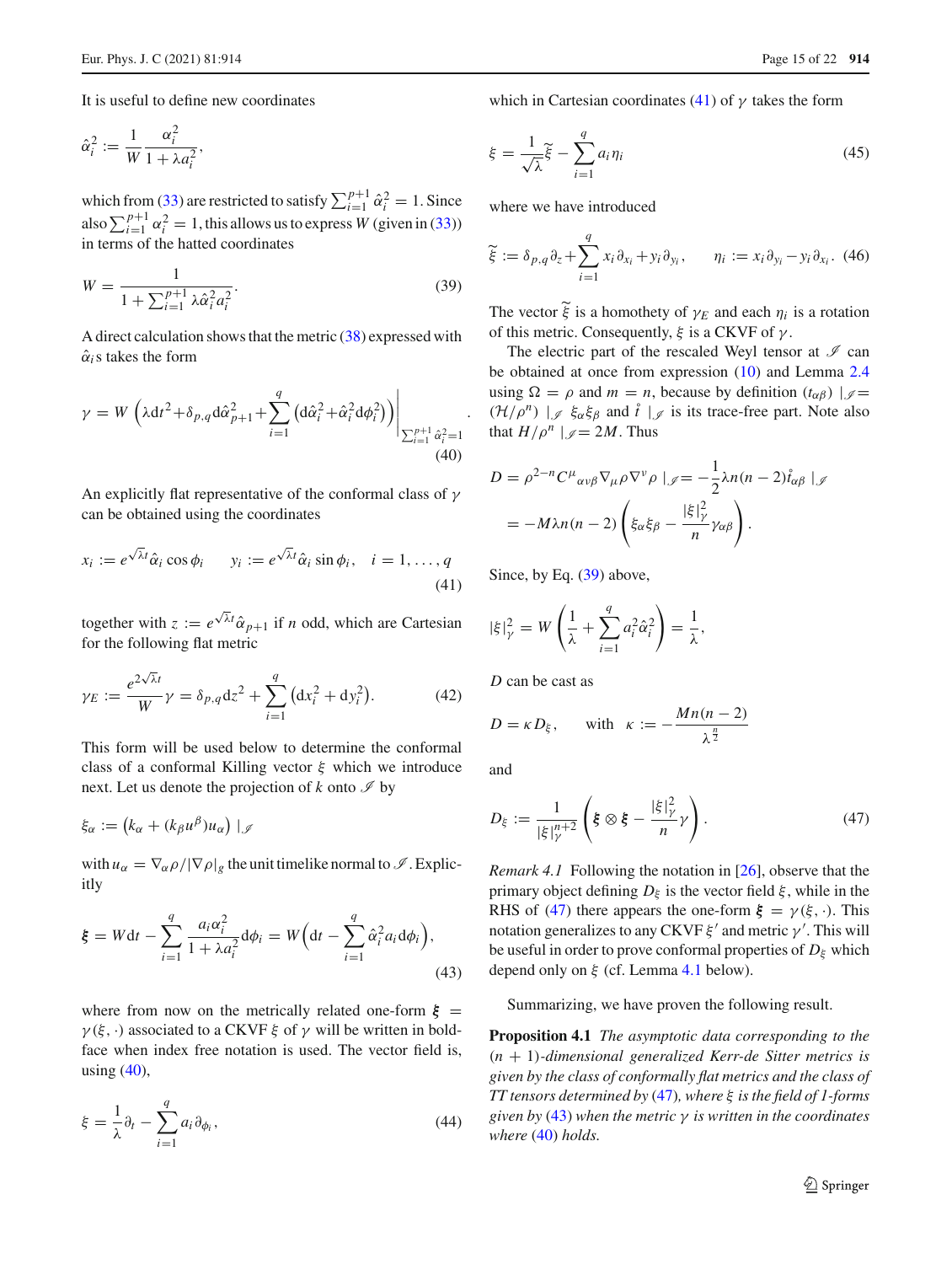Now suppose that we let  $\xi$  to be any CKVF of  $\gamma$ . By direct calculation one shows that the corresponding  $D_{\xi}$  is still TT w.r.t.  $\gamma$ . The spacetimes corresponding to the class of data obtained in this way constitute a natural extension to arbitrary dimensions of the so-called *Kerr-de Sitter-like class* with conformally flat  $\mathcal{I}$ , first defined for  $n = 3$  in [\[26\]](#page-21-12) and [\[27](#page-21-13)]. A detailed definition and properties of this class of spacetimes will be discussed in [\[29\]](#page-21-25). What we want to prove now is that for data (Σ,  $\gamma$ ,  $D_{\xi}$ ) with  $\gamma$  conformally flat and ξ a CKVF of  $γ$ , only the conformal class of ξ (equivalently  $\xi$ ) matters. Then, by identifying the conformal class of [\(44\)](#page-14-5) we will obtain a complete geometrical characterization of Kerr-de Sitter in all dimensions.

Recall that the conformal class of a CKVF  $\xi$  of a manifold  $(\Sigma, \gamma)$  is given by the pushforward vector fields  $\phi_{\star}(\xi)$ for every local conformal diffeomorphism  $\phi$  of  $(\Sigma, \gamma)$ . Such diffeomorphisms are only locally defined in a neighbourhood  $U \subset \Sigma$ , i.e.  $\phi : U \to \Sigma \mid \phi^*(\gamma) = \omega^2 \gamma$  for some smooth positive function  $\omega$  of  $\mathcal{U}$ . Thus, the equivalence relation between CKVFs makes sense when we restrict to  $\mathcal{U} \cap \phi(\mathcal{U})$ . For example, this is the case for Möbius transformations in the Euclidean space  $\mathbb{E}^n$  (e.g. [\[5](#page-20-14)[,42](#page-21-26)]) and generalizes to all locally conformally flat manifolds. It is however well-known (e.g. [\[42\]](#page-21-26)) that the Möbius transformations are global in the *n*-sphere, so one may use the conformal classes globally defined in the sphere as a reference for all locally conformally flat manifolds. Details of this construction are given in [\[29\]](#page-21-25). In the following, ConfLoc( $\Sigma$ ,  $\gamma$ ) denotes the set of all local conformal diffeomorphisms and when referring to conformal classes of CKVFs we shall implicitly restrict to the domain where this relation makes sense.

**Lemma 4.1** *For asymptotic data* (Σ,  $\gamma$ ,  $\kappa D_{\xi}$ ) *with*  $\gamma$  *conformally flat and any transformation*  $\phi \in \text{ConfLoc}(\Sigma, \gamma)$ *, the following equivalence of data holds*

$$
(\Sigma, \gamma, \kappa D_{\phi_* \xi}) \simeq (\Sigma, \phi^* \gamma, \phi^* (\kappa D_{\phi_* \xi}))
$$
  
= 
$$
(\Sigma, \omega^2 \gamma, \omega^{2-n} \kappa D_{\xi}) \simeq (\Sigma, \gamma, \kappa D_{\xi}),
$$
 (48)

*where the tensor*  $D_{\phi,\xi}$  *is given by* [\(47\)](#page-14-3) *with the notation of Remark* [4.1](#page-14-6)*.*

*Proof* The first equivalence in [\(48\)](#page-15-1) is a consequence of the diffeomorphism equivalence of data and the last one is a consequence of Corollary [2.4.1](#page-10-0) and the conformal properties of the Weyl tensor. Hence we must verify the equality in the expression. Denote the one-form  $\phi_{\star}(\xi) := \gamma(\phi_{\star}\xi, \cdot)$ . For any vector field  $X \in T\Sigma$  we compute

$$
(\phi^{\star}\phi_{\star}(\xi))(X) = (\phi_{\star}(\xi))(\phi_{\star}X) = \gamma(\phi_{\star}\xi, \phi_{\star}X)
$$

$$
= \omega^2 \gamma(\xi, X) = \omega^2 \xi(X),
$$

which means  $\phi^*(\phi_*(\xi)) = \omega^2 \xi$ . Moreover  $|\phi_*(\xi)|_{\gamma} = \sqrt{\gamma(\phi_* \xi, \phi_* \xi)} = \omega |\xi|_{\gamma}$ . Thus

which means 
$$
\phi^*(\phi_*(\xi)) = \omega^2 \xi
$$
. Moreover  $|\phi_*(\xi)|_\gamma = \sqrt{\gamma(\phi_*\xi, \phi_*\xi)} = \omega |\xi|_\gamma$ . Thus  
\n
$$
\phi^*(D_{\phi_*(\xi)}) = \frac{1}{|\phi_*(\xi)|_\gamma^{n+2}} \left( \phi^*(\phi_*(\xi) \otimes \phi_*(\xi)) - \frac{|\phi_*(\xi)|_\gamma^2}{n} \phi^*\gamma \right)
$$
\n
$$
= \omega^{-n+2} \frac{1}{|\xi|_\gamma^{n+2}} \left( \xi \otimes \xi - \frac{|\xi|_\gamma^2}{n} \gamma \right) = \omega^{2-n} D_\xi.
$$

We now come back to Kerr-de Sitter and identify the conformal class of [\(44\)](#page-14-5). Following the results in [\[28](#page-21-14)], a direct way to do that is to write  $\xi$  in any Cartesian coordinate system for any flat representative  $\gamma_E$  in the conformal class of metrics. One then associates to the explicit form of  $\xi$  in these coordinates a skew-symmetric endomorphism (equivalently a two-form) of the Minkowski spacetime  $\mathbb{M}^{1,n+1}$ . Let us denote this set SkewEnd( $\mathbb{M}^{1,n+1}$ ) and we write  $F(\xi)$  for the skew-symmetric endomorphism associated to the CKVF ξ. The classification of SkewEnd( $\mathbb{M}^{1,n+1}$ ) up to  $O(1, n+1)$ (i.e. the Lorentz group) transformations is equivalent to the classification of CKVFs up to conformal transformations, but the former is simpler because SkewEnd( $\mathbb{M}^{1,n+1}$ ) are linear operators, while the CKVFs are vector fields (see [\[28\]](#page-21-14) for additional details).

<span id="page-15-2"></span>Consider Cartesian coordinates  $\{X^{\alpha}\}_{n=1}^n$  for an *n* -dimensional Riemannian flat metric. Then an arbitrary CKVF is well-known (e.g. [\[42\]](#page-21-26)) to be given by

<span id="page-15-0"></span>
$$
\xi = \left( b^A + vX^A + (a_B X^B)X^A - \frac{1}{2} (X_B X^B) a^A - \omega^A{}_B X^B \right) \partial_{X^A},
$$
\n(49)

<span id="page-15-3"></span>to which one associates  $[26, 28]$  $[26, 28]$  $[26, 28]$  the following skew-symmetric endomorphism, given in an orthonormal basis  ${e_{\alpha}}_{\alpha=0}^{n+1}$  of  $M^{1,n+1}$  with  $e_0$  timelike,

<span id="page-15-1"></span>
$$
F(\xi) = \begin{pmatrix} 0 & -\nu & -a^{t} + b^{t}/2 \\ -\nu & 0 & -a^{t} - b^{t}/2 \\ -a + b/2 & a + b/2 & -\omega \end{pmatrix}.
$$
 (50)

where a,  $b \in \mathbb{R}^n$  are column vectors with components  $a^A$ ,  $b^A$ respectively, *t* stands for their transpose (row vector),  $v \in \mathbb{R}$ and  $\omega$  is  $n \times n$  real skew-symmetric matrix of components  $(\delta_{AC}\omega^C{}_A =:)\omega_{AB} = -\omega_{BA}$ . Understood as a map  $F : \xi \mapsto F(\xi)$ , *F* is a Lie algebra anti-homomorphism, i.e.  $[F(\xi), F(\xi')] = -F([\xi, \xi'])$ . The  $O(1, n + 1)$  transformations on  $F(\xi)$  are translated into conformal transformations of  $\xi$ . That is, for every  $\Lambda \in O(1, n + 1)$ , then  $\Lambda \cdot F(\xi) = F(\phi_{\Lambda \star}(\xi))$  for a conformal transformation  $\phi_{\Lambda}$ of  $\gamma_E$ , where "dot" denotes adjoint action, which in matrix notation corresponds simply to the multiplication of matrices  $\Lambda \cdot F(\xi) = \Lambda F(\xi) \Lambda^{-1}$ . As a consequence, the classification of SkewEnd( $\mathbb{M}^{1,n+1}$ ) up to  $O(1, n+1)$  transformations is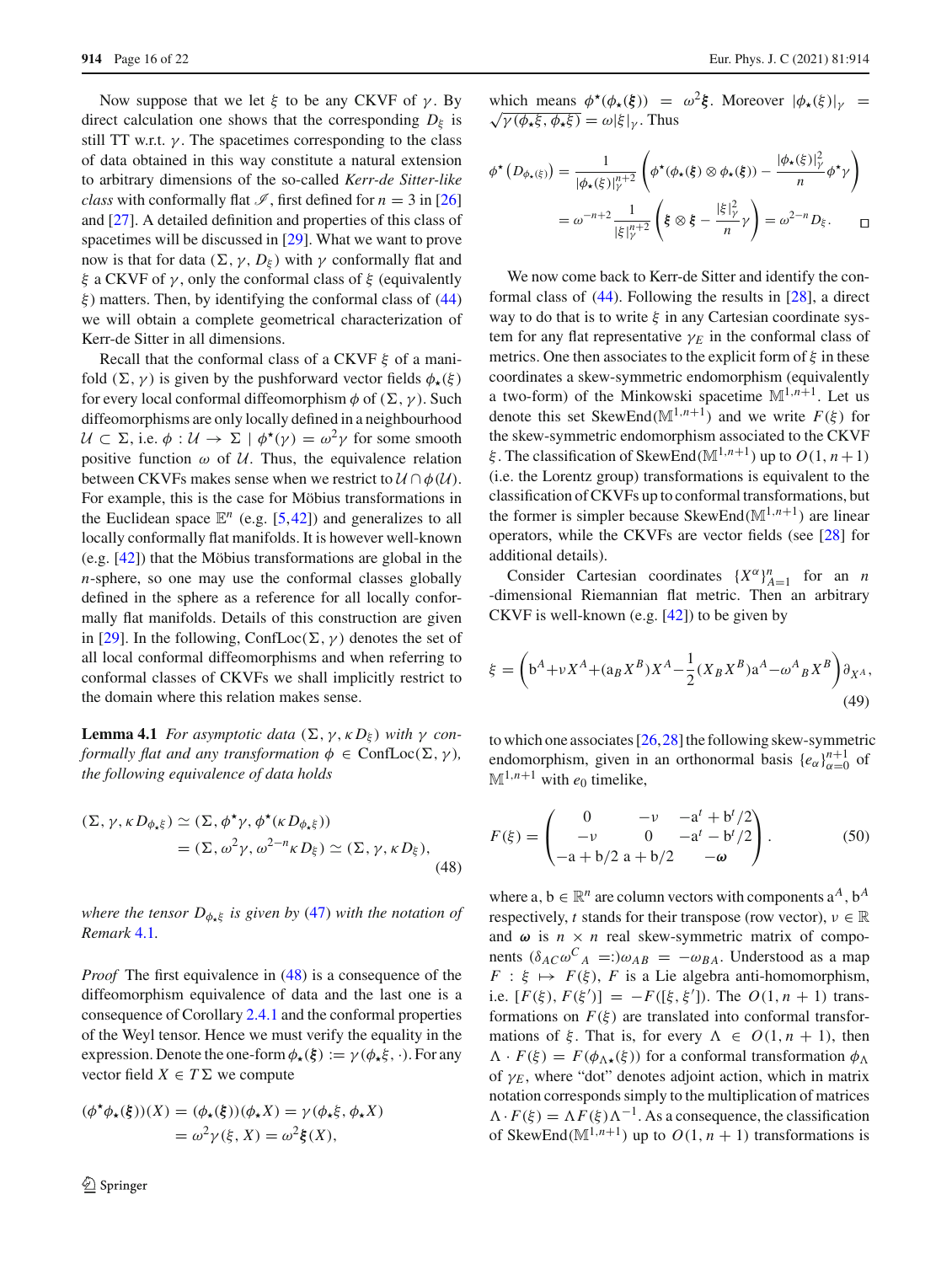equivalent to the classification of CKVFs up to conformal transformations.

In [\[28\]](#page-21-14), it is proven that the orbits of SkewEnd( $\mathbb{M}^{1,n+1}$ )  $/$ *O*(1, *n*+1) are characterized<sup>3</sup> by the eigenvalues of  $-F(\xi)^2$ together with the causal character of ker  $F(\xi)$ . The algorithm is as follows. Denote by  $\mathcal{P}_{F^2}(-x)$  the characteristic polynomial of  $-F(\xi)^2$  and define is as follows.<br>
mial of  $-F(x)$ <br>  $Q_{F^2}(x) := ($ 

$$
Q_{F^2}(x) := (P_{F^2}(-x))^{1/2} \quad (n \text{ even}),
$$
  

$$
Q_{F^2}(x) := \left(\frac{\mathcal{P}_{F^2}(-x)}{x}\right)^{1/2} \quad (n \text{ odd}).
$$

From the properties of  $F^2(\xi)$ , it follows [\[28\]](#page-21-14) that  $\mathcal{Q}_{F^2}(x)$  is a polynomial of degree  $q + 1$  with  $q + 1$  real roots counting multiplicity, with at most one of which negative. Then From the properties of  $P$  ( $\zeta$ )<br>a polynomial of degree  $q + 1$ <br>multiplicity, with at most on

*QF*<sup>2</sup> *denote the set of roots of QF*<sup>2</sup> (*x*) *repeated as many times as their multiplicity and sorted as follows*  $Q_{F^2}(x)$  repeated as many times as their multiplicity and<br>sorted as follows<br>(a) If n odd,  $\{\sigma; \mu_1^2, \dots, \mu_p^2\} := \text{Roots} (Q_{F^2})$  sorted by  $\sigma \ge$ 

- $\mu_1^2 \geq \ldots \geq \mu_p^2$  if ker  $F(\xi)$  is timelike and  $\mu_1^2 \geq \ldots \geq$  $\mu_p^2 \geq 0 \geq \sigma$  *otherwise. p*  $(\mathcal{Q}_{F^2})$  *sorted by*  $\sigma \ge$ <br>*elike and*  $\mu_1^2 \ge \dots \ge$ <br> $\frac{2}{p}$ }  $\; := \;$  Roots  $(\mathcal{Q}_{F^2})$
- (b) *If n even,*  $\{-\mu_t^2, \mu_s^2; \mu_1^2, \dots, \mu_p^2\}$  := Roots  $(Q_{F^2})$ *sorted by*  $\mu_1^2 \ge \ldots \ge \mu_p^2 \ge \mu_s^2 = -\mu_t^2 = 0$  *if* ker  $F(\xi)$ *is degenerate and*  $\mu_s^2 \ge \mu_1^2 \ge \ldots \ge \mu_p^2 \ge 0 \ge -\mu_t^2$ *otherwise.*

*Then the parameters*  $\{\sigma; \mu_1^2, \ldots, \mu_p^2\}$  *for n odd and*  ${-\mu_t^2, \mu_s^2; \mu_1^2, \ldots, \mu_p^2}$  *for n even determine uniquely the class of F(ξ) up to*  $O(1, n + 1)$  *transformations and hence also the class of* ξ *up to conformal transformations.*

We now apply these results to the Kerr-de Sitter case. We have already obtained a flat representative  $\gamma_E$  and have introduced corresponding Cartesian coordinates [\(42\)](#page-14-7) . We have also obtained the explicit form of  $\xi$  in these coordinates, namely [\(45\)](#page-14-8) and [\(46\)](#page-14-9). Then, from Proposition [4.2](#page-16-1) it is straightforward to identify the conformal class of  $\xi$ . Denote the Cartesian coordinates in [\(41\)](#page-14-1) by  $\{X\}_{A=1}^n$  ${x_i, {x_i, y_i}}_{i=1}^q$  if *n* odd and  ${X}^n_{A=1} = {x_i, y_i}_{i=1}^q$  if *n* even. From Eqs. [\(45\)](#page-14-8), [\(46\)](#page-14-9) the parameters of  $\xi$  written as in [\(49\)](#page-15-2) are  $v = \lambda^{-1/2}$ ,  $a^A = b^A = 0$  and  $\omega_{AB} = 2a_i \delta^{2i} [A \delta^{2i+1} B]$ 

for *n* odd and  $\omega_{AB} = 2a_i \delta^{2i-1} [A \delta^{2i} B]$  for *n* even. Thus, from Eq. [\(50\)](#page-15-3) it is immediate

$$
F(\xi) = \begin{pmatrix} 0 & -\lambda^{-1/2} \\ -\lambda^{-1/2} & 0 \end{pmatrix} \oplus (0) \bigoplus_{i=1}^{p} \begin{pmatrix} 0 & -a_i \\ a_i & 0 \end{pmatrix}, \text{ if } n \text{ is odd}
$$
  

$$
F(\xi) = \begin{pmatrix} 0 & -\lambda^{-1/2} \\ -\lambda^{-1/2} & 0 \end{pmatrix} \bigoplus_{i=1}^{p+1} \begin{pmatrix} 0 & -a_i \\ a_i & 0 \end{pmatrix}, \text{ if } n \text{ is even,}
$$

where this block form is adapted to the following orthogonal decomposition of  $\mathbb{M}^{1,n+1}$  as a sum of *F*-invariant subspaces

$$
\mathbb{M}^{1,n+1} = \Pi_t \oplus \text{span}\{e_2\} \bigoplus_{i=1}^p \Pi_i, \quad (n \text{ odd}),
$$
  

$$
\mathbb{M}^{1,n+1} = \Pi_t \bigoplus_{i=1}^{p+1} \Pi_i, \quad (n \text{ even}),
$$

<span id="page-16-1"></span>where  $\Pi_t$  = span $\{e_0, e_1\}$  for both cases and  $\Pi_i$  =  $span\{e_{2i+1}, e_{2i+2}\}\$ for *n* odd and  $\Pi_i = span\{e_{2i}, e_{2i+1}\}\$ for *n* even. Any timelike or null vector  $v \in M^{1,n+1}$  must have non-zero projection onto  $\Pi_t$ , so it may be written  $v = v_t + v_s$ , with  $0 \neq v_t \in \Pi_t$ ,  $v_s \in (\Pi_t)^{\perp}$ . Hence  $F(\xi)(v) = F(\xi)(v_t) + F(\xi)(v_s)$ , where from the block form it follows that  $0 \neq F(\xi)(v_t) \in \Pi_t$  and  $F(\xi)(v_s) \in (\Pi_t)^{\perp}$ , thus  $F(\xi)(v) = F(\xi)(v_t) + F(\xi)(v_s) \neq 0$ . Therefore, ker  $F(\xi)$  is always spacelike or zero. It is straightforward to compute the polynomial  $Q_{F^2}(x)$ **ker**  $F(\xi)$  is always sp<br>to compute the polyno<br> $Q_{F^2}(x) = (x + \lambda) \prod_{i=1}^{q}$ 

$$
Q_{F^2}(x) = (x + \lambda) \prod_{i=1}^q (x - a_i^2)
$$

where we may order the indices  $i$ , so that the rotation parameters  $a_i$  appear in decreasing order  $a_1^2 \geq \cdots \geq a_q^2$ . Hence, applying Proposition [4.2](#page-16-1) we identify the parameters  $\sigma$  :=  $-\lambda^{-1}$  and  $\mu_i^2 := a_i^2$  for *n* odd and  $-\mu_i^2 := -\lambda^{-1}$ ,  $\mu_s^2 := a_1^2$ and  $\mu_i^2 := a_{i+1}^2$  for *n* even. Therefore: applying 1 roposition<br>  $-\lambda^{-1}$  and  $\mu_i^2 := a_i^2$ <br>
and  $\mu_i^2 := a_{i+1}^2$  for *i*<br> **Theorem 4.1** Let  $\tilde{g}$ 

**Theorem 4.1** Let  $\widetilde{g}_{KdS}$  be a metric of the generalized Kerr*de Sitter family of metrics in all dimensions, namely given* by  $(32)$  *and*  $(35)$ *,*  $(36)$ *,*  $(37)$ *, with cosmological constant*  $\lambda$ *and q rotation parameters*  $a_i$  *sorted by*  $a_1^2 \geq \cdots \geq a_q^2$ . *de Sitte*<br>*by* (32)<br>*and q i*<br>*Then*  $\tilde{g}$ Then  $\widetilde{g}_{KdS}$  is uniquely characterized by the class of ini*tial data*  $(\Sigma, \gamma, D_{\xi})$ *, where*  $\gamma$  *is conformally flat and*  $D_{\xi}$ *is a TT tensor of* γ *of the form* [\(47\)](#page-14-3)*, where* ξ *(such that*  $\gamma(\xi, \cdot) = \xi$ *) is a CKVF of*  $\gamma$  *whose conformal class is uniquely determined according to Proposition [4.2](#page-16-1) by the*  $\mathit{parameters} \ \{\sigma = -\lambda^{-1}, \mu_1^2 = a_1^2, \ldots, \mu_p^2 = a_p^2\} \ \mathit{if} \ n \ \mathit{odd}$ *and*  $\{-\mu_t^2 = -\lambda^{-1}, \mu_s^2 = a_1^2; \mu_1^2 = a_2^2, \ldots, \mu_p^2 = a_{p+1}^2\}$  *if n is even.*

We conclude this paper by comparing our results with previous literature in the  $\lambda < 0$  case. The metrics in [\[18\]](#page-21-11) admit both signs of  $\lambda$ , so one also has the family of Kerr-anti

<span id="page-16-0"></span> $3$  Alternative characterizations may be found in the literature (e.g. [\[26](#page-21-12)]) in terms of traces of even powers of  $F(\xi)$  and matrix rank.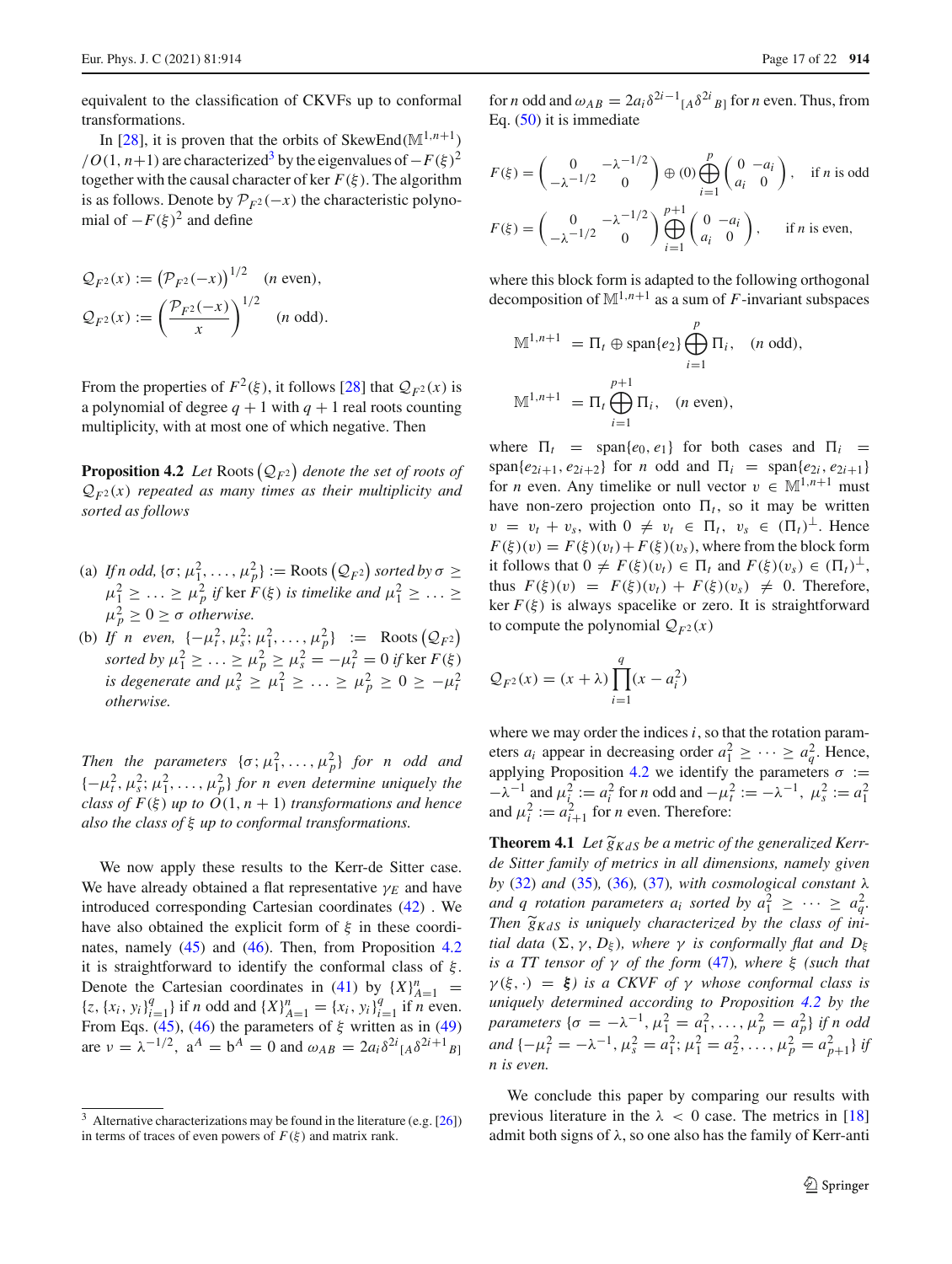de Sitter metrics in all dimensions. The boundary metric γ for this case is given by [\(43\)](#page-14-4), which is now Lorentzian. The electric part of the rescaled Weyl tensor is  $D = \kappa_{|\lambda|} D_{\xi}$ , where  $\kappa_{|\lambda|}$  is obtained from  $\kappa$  above by simply replacing  $\lambda \to |\lambda|$ , and  $D_{\xi}$  is [\(47\)](#page-14-3), with  $\xi$  given by [\(43\)](#page-14-4). These data characterize the spacetime asymptotically.

One of the main focus on the Kerr-anti de Sitter metrics has been to study conserved quantities at infinity. There are various notions of conserved charges (see the references in [\[23](#page-21-0)], where the different definitions are compared), but all of them depend on a CKVF  $\xi$  of  $\mathcal{I}$ . Thus, associated to each  $\xi$ one defines a conserved charge  $\mathcal{J}_0(\xi)$ . This provides a useful method to defined mass in this context. There is no complete agreement as to which CKVF at infinity should be used to define mass. See for instance the  $n = 4$  cases in [\[37](#page-21-27)] and [\[17\]](#page-21-28) or higher dimensional cases in [\[6](#page-20-15)]. From our analysis, in the Kerr-anti de Sitter case the boundary data itself singles out a privileged CKVF, and it is most natural to use this CKVF to define the mass. It turns out that this CKVF agrees with the choice made in [\[37](#page-21-27)] for completely different reasons. It would be worth to investigate whether there is a deeper reason for this, perhaps in the context of holography.

**Acknowledgements** The authors acknowledge financial support under the projects PGC2018-096038-B-I00 (Spanish Ministerio de Ciencia e Innovación and FEDER "A way of making Europe") and SA096P20 (JCyL). C. Peón-Nieto also acknowledges the Ph.D. grant BES-2016- 078094 (Spanish Ministerio de Ciencia e Innovación).

**Data Availability Statement** This manuscript has no associated data or the data will not be deposited. [Authors' comment: This is a theoretical paper which employs no data.]

**Open Access** This article is licensed under a Creative Commons Attribution 4.0 International License, which permits use, sharing, adaptation, distribution and reproduction in any medium or format, as long as you give appropriate credit to the original author(s) and the source, provide a link to the Creative Commons licence, and indicate if changes were made. The images or other third party material in this article are included in the article's Creative Commons licence, unless indicated otherwise in a credit line to the material. If material is not included in the article's Creative Commons licence and your intended use is not permitted by statutory regulation or exceeds the permitted use, you will need to obtain permission directly from the copyright holder. To view a copy of this licence, visit [http://creativecomm](http://creativecommons.org/licenses/by/4.0/) [ons.org/licenses/by/4.0/.](http://creativecommons.org/licenses/by/4.0/) Funded by SCOAP3.

## **A Derivation of Weyl tensor formulae**

In this Appendix we give proofs for Lemmas [2.3](#page-6-1) and [2.4.](#page-6-0) Before doing so, we list well-known identities, that we shall require in both proofs, relating the geometry of any two met-In this Appendent<br>Before doing<br>require in bo<br>rics *g* and  $\tilde{g}$ rics g and  $\tilde{g}$  (not necessarily conformal to each other for the moment). Our convention for the Riemann tensor is

$$
R^{\mu}{}_{\alpha\nu\beta}X_{\mu}=-\nabla_{\nu}\nabla_{\beta}X_{\alpha}+\nabla_{\beta}\nabla_{\nu}X_{\alpha}.
$$

<span id="page-17-0"></span>The general formula that relates the two Riemann tensors  $R^{\mu}{}_{\alpha\nu\beta}$  and  $\widetilde{R}^{\mu}$ *Eur. Phys. J. C (2021) 81:91*<br>
ormula that relates the two Riemann tensor<br>  $\phi_{\alpha\nu\beta}$  of *g* and  $\tilde{g}$  respectively is (see e.g. [\[46\]](#page-21-15)):

<span id="page-17-3"></span>
$$
R^{\mu}{}_{\alpha\nu\beta} - \widetilde{R}^{\mu}{}_{\alpha\nu\beta} = 2\nabla_{\left[\nu\right.}Q^{\mu}{}_{\beta\left]\alpha} + 2Q^{\sigma}{}_{\left[\nu\left|\alpha\right.}\right]}Q^{\mu}{}_{\beta\left]\sigma} \tag{51}
$$

where  $Q = \nabla - \nabla$  is the difference of connections tensor

where 
$$
Q = \nabla - \tilde{\nabla}
$$
 is the difference of connections tensor  
\n
$$
Q^{\mu}{}_{\alpha\beta} := \frac{1}{2} \tilde{g}^{\mu\nu} (\nabla_{\nu} \tilde{g}_{\alpha\beta} - \nabla_{\alpha} \tilde{g}_{\beta\nu} - \nabla_{\beta} \tilde{g}_{\alpha\nu}).
$$
\nIf they are conformally related  $g = \Omega^2 \tilde{g}$ , then Q reads

<span id="page-17-1"></span>

If they are conformally related 
$$
g = \Omega^2 \tilde{g}
$$
, then Q reads  
\n
$$
Q^{\mu}{}_{\alpha\beta} = \frac{1}{\Omega} \left( T_{\alpha} \delta^{\mu}{}_{\beta} + T_{\beta} \delta^{\mu}{}_{\alpha} - T^{\mu} g_{\alpha\beta} \right),
$$
\n
$$
T_{\mu} := \nabla_{\mu} \Omega, \quad T^{\mu} := g^{\mu\nu} T_{\nu}.
$$
\n(53)

# A.1 Proof of Lemma [2.3](#page-6-1)

A.1 Proof of Lemma 2.3<br>In this subsection we prove Lemma [2.3.](#page-6-1) Let  $\tilde{g}$  me a conformally extendable  $(n + 1)$ -dimensional metric and let also In this su<br>formally  $g = \Omega^2 \tilde{g}$  $g = \Omega^2 \tilde{g}$  be a geodesic conformal extension. We define the following contraction of the Riemann tensor with *T*

$$
(R_T)_{\alpha\beta} := R_{\mu\alpha\nu\beta} T^{\mu} T^{\nu}
$$

and denote

$$
A_{\alpha\beta} := \nabla_{\alpha} T_{\beta}, \quad A_{\alpha\beta}^2 := \nabla_{\alpha} T^{\mu} \nabla_{\mu} T_{\beta}.
$$

Observe that *A* is symmetric. Since *T* is geodesic, we have

$$
(R_T)_{\alpha\beta} = T^{\nu}(-\nabla_{\nu}\nabla_{\beta}T_{\alpha} + \nabla_{\beta}\nabla_{\nu}T_{\alpha})
$$
  
=  $-\nabla_T\nabla_{\beta}T_{\alpha} + \nabla_{\beta}\nabla_TT_{\alpha}$   
 $-\nabla_{\beta}T^{\nu}\nabla_{\nu}T_{\alpha} = -\nabla_T A_{\alpha\beta} - A_{\alpha\beta}^2$  (54)

<span id="page-17-2"></span>Using expressions  $(51)$  and  $(53)$  we calculate the difference of tensors  $R_T$  and  $\overline{R}_T$  defined analogously for  $\widetilde{g}$ , specifically  $\begin{aligned} Z_{\nu}T_{\alpha} &= -\nabla_{T}A_{\alpha\beta} - A_{\alpha\beta}^{2} \\ 51) \text{ and } (53) \text{ we calculate the} \\ T \text{ defined analogously for } \widetilde{g} \end{aligned}$ -

$$
(R_T)_{\alpha\beta} := \widetilde{R}_{\mu\alpha\nu\beta} T^{\mu} T^{\nu}.
$$

First

$$
2T_{\mu}T^{\nu}\nabla_{[\nu}Q^{\mu}{}_{\beta]\alpha}
$$
  
=  $T_{\mu}T^{\nu}\nabla_{\nu}\left(\frac{1}{\Omega}(T_{\alpha}\delta^{\mu}{}_{\beta} + T_{\beta}\delta^{\mu}{}_{\alpha} - g_{\alpha\beta}T^{\mu})\right)$   
 $-T_{\mu}T^{\nu}\nabla_{\beta}\left(\frac{1}{\Omega}(T_{\nu}\delta^{\mu}{}_{\alpha} + T_{\alpha}\delta^{\mu}{}_{\nu} - g_{\alpha\nu}T^{\mu})\right)$   
=  $-\frac{1}{\Omega^{2}}T_{\mu}T^{\nu}T_{\nu}(T_{\alpha}\delta^{\mu}{}_{\beta} + T_{\beta}\delta^{\mu}{}_{\alpha} - g_{\alpha\beta}T^{\mu})$   
 $+ \frac{1}{\Omega^{2}}T_{\mu}T^{\nu}T_{\beta}(T_{\nu}\delta^{\mu}{}_{\alpha} + T_{\alpha}\delta^{\mu}{}_{\nu} - g_{\alpha\nu}T^{\mu})$   
 $- \frac{T_{\mu}T^{\mu}}{\Omega}\nabla_{\beta}T_{\alpha}$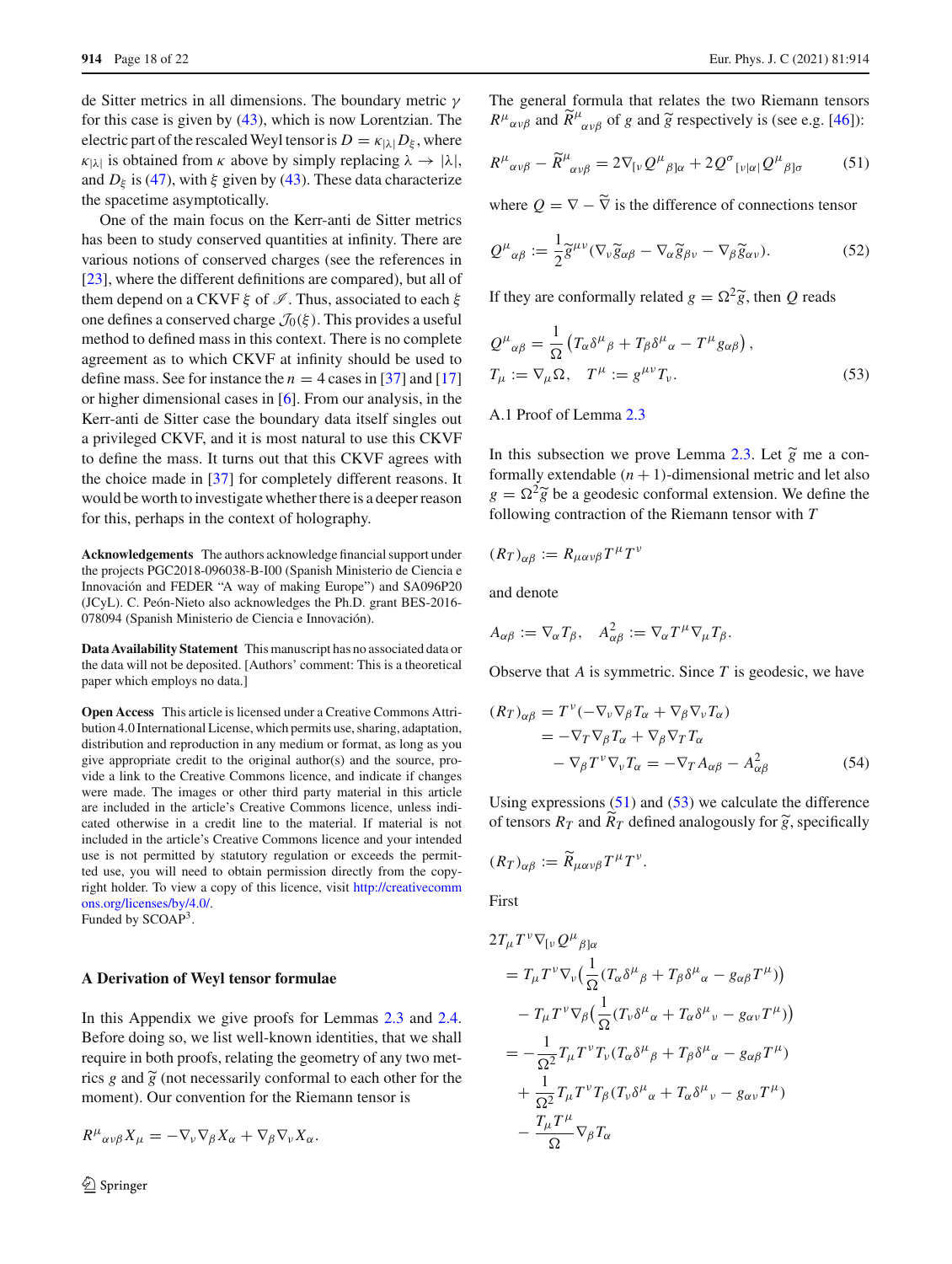$$
= \frac{\lambda}{\Omega^2} (2T_{\alpha}T_{\beta} + \lambda g_{\alpha\beta}) - \frac{\lambda}{\Omega^2} T_{\alpha}T_{\beta} + \frac{\lambda}{\Omega} \nabla_{\beta}T_{\alpha}
$$

$$
= \frac{\lambda}{\Omega} \nabla_{\alpha}T_{\beta} + \frac{\lambda}{\Omega^2} (T_{\alpha}T_{\beta} + \lambda g_{\alpha\beta})
$$

and second

$$
2T_{\mu}T^{\nu}Q^{\sigma}_{\nu|\alpha|}Q^{\mu}{}_{\beta|\sigma}
$$
  
= 
$$
\frac{T_{\mu}T^{\nu}}{\Omega^{2}}(T_{\nu}\delta^{\sigma}{}_{\alpha} + T_{\alpha}\delta^{\sigma}{}_{\nu} - g_{\alpha\nu}T^{\sigma})
$$
  
× 
$$
(T_{\beta}\delta^{\mu}{}_{\sigma} + T_{\sigma}\delta^{\mu}{}_{\beta} - g_{\beta\sigma}T^{\mu})
$$
  

$$
- \frac{T_{\mu}T^{\nu}}{\Omega^{2}}(T_{\beta}\delta^{\sigma}{}_{\alpha} + T_{\alpha}\delta^{\sigma}{}_{\beta} - g_{\alpha\beta}T^{\sigma})
$$
  
× 
$$
(T_{\nu}\delta^{\mu}{}_{\sigma} + T_{\sigma}\delta^{\mu}{}_{\nu} - g_{\nu\sigma}T^{\mu})
$$
  
= 
$$
- \frac{\lambda}{\Omega^{2}}(2T_{\alpha}T_{\beta} + \lambda g_{\alpha\beta}) + \frac{\lambda}{\Omega^{2}}(2T_{\alpha}T_{\beta} + \lambda g_{\alpha\beta}) = 0.
$$

Recalling  $\nabla_{\alpha} T_{\beta} = A_{\alpha\beta}$ , we have that [\(51\)](#page-17-0) yields

Recalling 
$$
\nabla_{\alpha} T_{\beta} = A_{\alpha\beta}
$$
, we have that (51) yields  
\n $(R_T)_{\alpha\beta} - \Omega^2 (\widetilde{R}_T)_{\alpha\beta} = \frac{\lambda}{\Omega} A_{\alpha\beta} + \frac{\lambda}{\Omega^2} (T_{\alpha} T_{\beta} + \lambda g_{\alpha\beta})$ . (55)  
\nAssume now that  $\widetilde{g}$  is an ACC metric in normal form w.r.t. to

the boundary metric. Thus, from [\(2\)](#page-3-1), in Gaussian coordinates

$$
T^{\alpha}\partial_{\alpha}=-\lambda\partial_{\Omega}.
$$

Also, *A*, which is, up to a constant factor, the second fundamental form of the leaves  $\Sigma_{\Omega} = {\Omega = const.}$ , is

$$
A_{\alpha\beta} = \nabla_{\alpha} T_{\beta} = -\Gamma_{\alpha\beta}^{0} = \frac{g^{00}}{2} \partial_{\Omega} g_{\alpha\beta} = -\frac{\lambda}{2} \partial_{\Omega} g_{\alpha\beta} \tag{56}
$$

and its covariant derivative w.r.t. *T*

$$
A_{\alpha\beta} - \nu_{\alpha} I_{\beta} = -I_{\alpha\beta} - \frac{1}{2} \sigma_{\Omega\delta\alpha\beta} - \frac{1}{2} \sigma_{\Omega\delta\alpha\beta}
$$
  
and its covariant derivative w.r.t.  $T$   

$$
\nabla_T A_{\alpha\beta} = -\lambda \partial_{\Omega} A_{\alpha\beta} + \lambda \left( \Gamma^{\mu}_{\alpha\alpha} A_{\mu\beta} + \Gamma^{\mu}_{\beta\alpha} A_{\alpha\mu} \right),
$$

with

$$
\Gamma^{\mu}_{\alpha 0} = \frac{1}{2} g^{\mu \nu} (\partial_{\alpha} g_{0\nu} + \partial_{\Omega} g_{\alpha\nu} - \partial_{\nu} g_{0\alpha})
$$
  
= 
$$
\frac{1}{2} g^{\mu \nu} \partial_{\Omega} g_{\alpha\nu} = -\frac{1}{\lambda} A^{\mu}_{\alpha},
$$

<span id="page-18-1"></span>so in consequence

$$
\nabla_T A = -\lambda \partial_{\Omega} A - 2A^2. \tag{57}
$$

Inserting  $(54)$  and  $(57)$  in Eq.  $(55)$  yields

Inserting (54) and (57) in Eq. (55) yields  
\n
$$
\Omega^2(\widetilde{R}_T)_{\alpha\beta} = \lambda \partial_{\Omega} A_{\alpha\beta} + A_{\alpha\beta}^2 - \frac{\lambda}{\Omega} A_{\alpha\beta} - \frac{\lambda}{\Omega^2} \left( T_{\alpha} T_{\beta} + \lambda g_{\alpha\beta} \right).
$$
\n(58)

Page 19 of 22 914<br>
If furthermore, we assume that  $\tilde{g}$  is Einstein with cosmolog-<br>
ical constant  $\Lambda \neq 0$ <br>  $\widetilde{R}_{\mu\alpha\nu\beta} = \widetilde{C}_{\mu\alpha\nu\beta} + 2\lambda \widetilde{g}_{\mu[\nu} \widetilde{g}_{\beta]\alpha}$ , ical constant  $\Lambda \neq 0$ 

$$
\widetilde{R}_{\mu\alpha\nu\beta} = \widetilde{C}_{\mu\alpha\nu\beta} + 2\lambda \widetilde{g}_{\mu[\nu}\widetilde{g}_{\beta]\alpha},
$$

<span id="page-18-4"></span>we can relate  $R_T$  to the *T*-electric part of the Weyl tensor [\(9\)](#page-5-7) by

$$
(\widetilde{R}_T)_{\alpha\beta} = \frac{(C_T)_{\alpha\beta}}{\Omega^2} - \lambda \left( \frac{\lambda g_{\alpha\beta} + T_{\alpha} T_{\beta}}{\Omega^4} \right). \tag{59}
$$

Combining [\(58\)](#page-18-3) and [\(59\)](#page-18-4) gives

$$
(C_T)_{\alpha\beta} = \lambda \partial_{\Omega} A_{\alpha\beta} + A_{\alpha\beta}^2 - \frac{\lambda}{\Omega} A_{\alpha\beta}
$$

<span id="page-18-2"></span>which after writing *A*<sub>αβ</sub> in terms of the metric with [\(56\)](#page-18-5)<br>
yields the following result:<br>  $(C_T)_{ij} = \frac{\lambda^2}{2} \left( \frac{1}{2} \partial_{\Omega} g_{ik} g^{kl} \partial_{\Omega} g_{lj} + \frac{1}{2} \partial_{\Omega} g_{ij} - \partial_{\Omega}^2 g_{ij} \right).$ yields the following result:

$$
(C_T)_{ij} = \frac{\lambda^2}{2} \left( \frac{1}{2} \partial_{\Omega} g_{ik} g^{kl} \partial_{\Omega} g_{lj} + \frac{1}{\Omega} \partial_{\Omega} g_{ij} - \partial_{\Omega}^2 g_{ij} \right).
$$

# A.2 Proof of Lemma [2.4](#page-6-0)

<span id="page-18-0"></span>We now give a proof for Lemma [2.4.](#page-6-0) Let two  $(n + 1)$ dimensional metrics  $g$  and  $\hat{g}$  be related by the formula [\(12\)](#page-6-3). First notice that the inverse metrics  $g^{-1}$  and  $\hat{g}^{-1}$  must be related by a similar formula

<span id="page-18-5"></span>
$$
g^{-1} = \hat{g}^{-1} + \Omega^m l,\tag{60}
$$

for a contravariant two-tensor *l* (also  $C^2$  near  $\{\Omega = 0\}$ , as well as  $g^{-1}$ ,  $\hat{g}^{-1}$ ), because the presence of any term of order  $\Omega^{m'}$ , *m'* < *m*, would imply terms of order  $\Omega^{m'}$  in  $g^{-1}g$ which could not be cancelled. When using indices, we will omit the  $^{-1}$  in the metrics and write upper indices. Also, indices in objects with hats are moved with the metric  $\hat{g}$  and its inverse and indices of unhatted tensors are moved with *g*.

Recall the definition of the Weyl tensor

$$
C^{\mu}{}_{\nu\alpha\beta} = R^{\mu}{}_{\nu\alpha\beta} + A^{\mu}{}_{\nu\alpha\beta} \quad \text{with}
$$
  
\n
$$
A^{\mu}{}_{\nu\alpha\beta} := -\frac{2}{n-1} (\delta^{\mu}{}_{[\alpha} R_{\beta] \nu} - g_{\nu[\alpha} R^{\mu}{}_{|\beta})
$$
  
\n
$$
+ \frac{2R}{n(n-1)} \delta^{\mu}{}_{[\alpha} g_{\beta] \nu}.
$$
\n(61)

<span id="page-18-3"></span>Using the relation of Riemann tensors [\(51\)](#page-17-0) for  $g$  and  $\hat{g}$  and  $(61)$  we find

$$
C^{\mu}{}_{\nu\alpha\beta} = \hat{C}^{\mu}{}_{\nu\alpha\beta} + B^{\mu}{}_{\nu\alpha\beta} + A^{\mu}{}_{\nu\alpha\beta} - \hat{A}^{\mu}{}_{\nu\alpha\beta} \quad \text{with}
$$
  

$$
B^{\mu}{}_{\nu\alpha\beta} := 2\nabla_{[\alpha}Q^{\mu}{}_{\beta] \nu} + Q^{\sigma}{}_{[\alpha|\nu]}Q^{\mu}{}_{\beta] \sigma}
$$

<span id="page-18-6"></span><sup>2</sup> Springer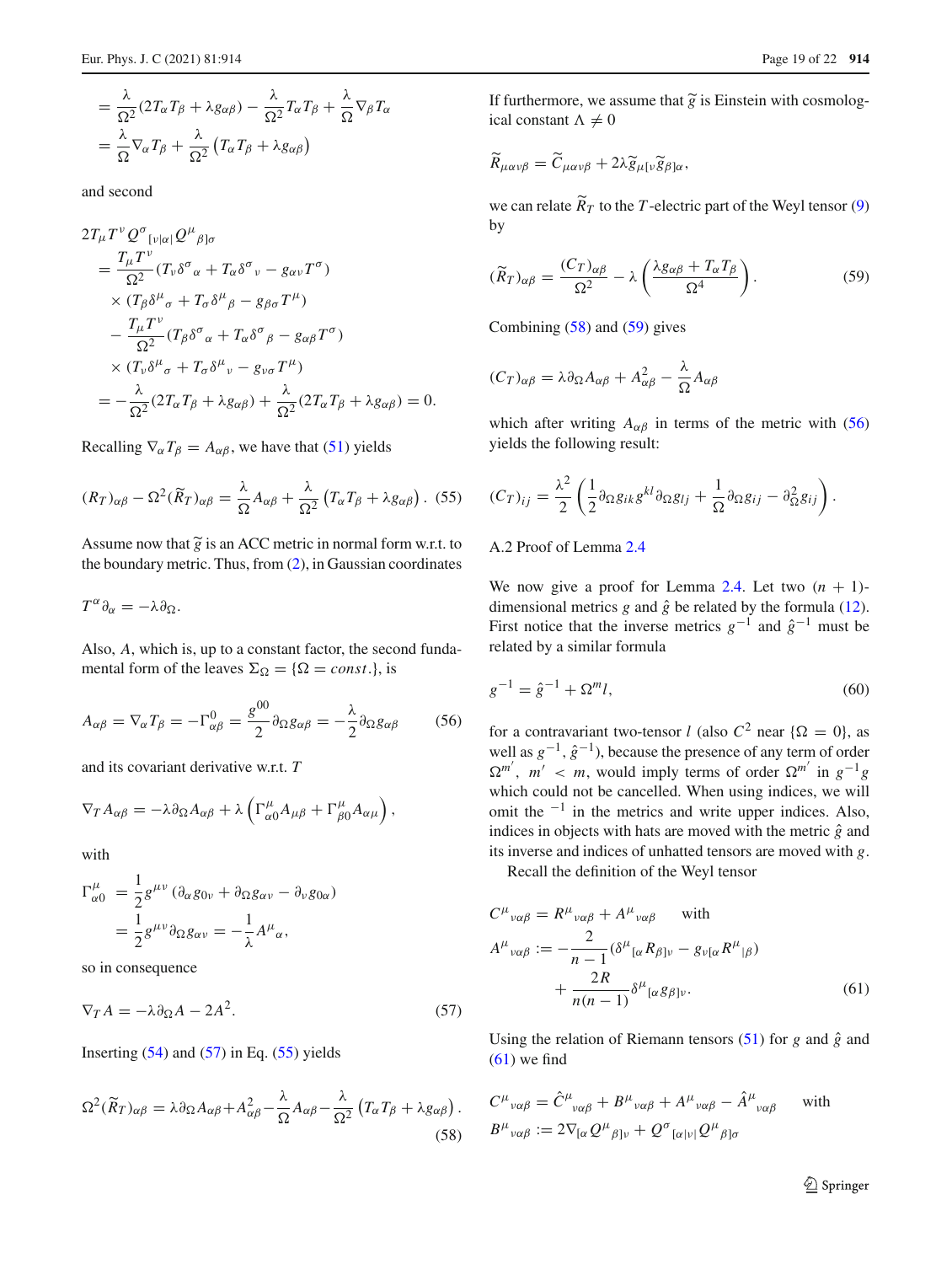where  $Q$  is the difference of connections tensor  $(52)$ . We also define  $B_{\alpha\beta} = B^{\mu}{}_{\alpha\mu\beta}$  and  $B = g^{\alpha\beta} B_{\alpha\beta}$  so that

$$
R_{\alpha\beta} - \hat{R}_{\alpha\beta} = B_{\alpha\beta}, \qquad R^{\mu}{}_{\beta} - \hat{R}^{\mu}{}_{\beta} = B^{\mu}{}_{\beta} + \Omega^{m}l^{\mu\alpha}\hat{R}_{\alpha\beta},
$$
  

$$
R - \hat{R} = B + \Omega^{m}l^{\mu\beta}\hat{R}_{\mu\beta}.
$$

With these definitions we expand  $A^{\mu}{}_{\nu\alpha\beta}$ 

$$
A^{\mu}{}_{\nu\alpha\beta}
$$
\n
$$
= -\frac{2}{n-1} \left( \delta^{\mu}{}_{[\alpha} \hat{R}_{\beta] \nu} - \hat{g}_{\nu[\alpha} \hat{R}^{\mu}{}_{\beta]} \right) + \frac{2}{n(n-1)} \hat{R} \delta^{\mu}{}_{[\alpha} \hat{g}_{\beta] \nu}
$$
\n
$$
- \frac{2}{n-1} \left( \delta^{\mu}{}_{[\alpha} B_{\beta] \nu} - \hat{g}_{\nu[\alpha} B^{\mu}{}_{\beta]} \right)
$$
\n
$$
- \Omega^{m} \left( \hat{g}_{\nu[\alpha} \hat{R}_{\beta] \sigma} l^{\mu\sigma} + q_{\nu[\alpha} \hat{R}^{\mu}{}_{\beta]} + q_{\nu[\alpha} B^{\mu}{}_{\beta]} \right)
$$
\n
$$
- \Omega^{2m} q_{\nu[\alpha} \hat{R}_{\beta] \sigma} l^{\sigma\mu}
$$
\n
$$
+ \frac{2B}{n(n-1)} \delta^{\mu}{}_{[\alpha} \hat{g}_{\beta] \nu} + \frac{2\Omega^{m}}{n(n-1)}
$$
\n
$$
\times \left( l^{\lambda\sigma} \hat{R}_{\lambda\sigma} \delta^{\mu}{}_{[\alpha} \hat{g}_{\beta] \nu} + (\hat{R} + B) \delta^{\mu}{}_{[\alpha} q_{\beta] \nu} \right)
$$
\n
$$
+ \frac{2\Omega^{2m}}{n(n-1)} l^{\lambda\sigma} \hat{R}_{\lambda\sigma} \delta^{\mu}{}_{[\alpha} q_{\beta] \nu},
$$

so defining

$$
G^{\mu}{}_{\nu\alpha\beta}
$$
\n
$$
:= -\frac{2}{n-1} \left( \delta^{\mu}{}_{[\alpha} B_{\beta] \nu} - \hat{g}_{\nu[\alpha} B^{\mu}{}_{\beta]} \right)
$$
\n
$$
- \Omega^{m} \left( \hat{g}_{\nu[\alpha} \hat{R}_{\beta] \sigma} l^{\mu \sigma} + q_{\nu[\alpha} \hat{R}^{\mu}{}_{\beta]} + q_{\nu[\alpha} B^{\mu}{}_{\beta]} \right)
$$
\n
$$
- \Omega^{2m} q_{\nu[\alpha} \hat{R}_{\beta] \sigma} l^{\sigma \mu} \right)
$$
\n
$$
+ \frac{2B}{n(n-1)} \delta^{\mu}{}_{[\alpha} \hat{g}_{\beta] \nu} + \frac{2\Omega^{m}}{n(n-1)}
$$
\n
$$
\times \left( l^{\lambda \sigma} \hat{R}_{\lambda \sigma} \delta^{\mu}{}_{[\alpha} \hat{g}_{\beta] \nu} + (\hat{R} + B) \delta^{\mu}{}_{[\alpha} q_{\beta] \nu} \right)
$$
\n
$$
+ \frac{2\Omega^{2m}}{n(n-1)} l^{\lambda \sigma} \hat{R}_{\lambda \sigma} \delta^{\mu}{}_{[\alpha} q_{\beta] \nu}.
$$

gives

<span id="page-19-0"></span>
$$
A^{\mu}{}_{\nu\alpha\beta} = \hat{A}^{\mu}_{\nu\alpha\beta} + G^{\mu}{}_{\nu\alpha\beta},
$$

from which

$$
C^{\mu}{}_{\nu\alpha\beta} = \hat{C}^{\mu}_{\nu\alpha\beta} + B^{\mu}{}_{\nu\alpha\beta} + G^{\mu}{}_{\nu\alpha\beta}.
$$
 (62)

We now analyze the behaviour near  $\{\Omega = 0\}$  of the tensors  $C^{\mu}{}_{\nu\alpha\beta} = \hat{C}^{\mu}{}_{\nu\alpha\beta} + B^{\mu}{}_{\nu\alpha\beta} + G^{\mu}{}_{\nu\alpha\beta}.$  (62)<br>
We now analyze the behaviour near { $\Omega = 0$ } of the tensors<br> *B* and *G*. Using formula [\(52\)](#page-17-3) (with  $\tilde{g} \rightarrow \hat{g} = g - \Omega^m q$ ) we have

$$
\hat{Q}_{\nu\alpha\beta} = \hat{g}_{\mu\nu} Q^{\mu}{}_{\alpha\beta}
$$

Eur. Phys. J. C (20)  
\n
$$
= -F\frac{m}{2}\Omega^{m-1} (u_{\nu}q_{\alpha\beta} - u_{\alpha}q_{\beta\nu} - u_{\beta}q_{\alpha\nu})
$$
\n
$$
-\frac{\Omega^{m}}{2} (\nabla_{\nu}q_{\alpha\beta} - \nabla_{\alpha}q_{\beta\nu} - \nabla_{\beta}q_{\alpha\nu})
$$
\n
$$
= -F\frac{m}{2}\Omega^{m-1} (u_{\nu}q_{\alpha\beta} - u_{\alpha}q_{\beta\nu} - u_{\beta}q_{\alpha\nu})
$$
\n
$$
+ O(\Omega^{m}) = O(\Omega^{m-1}).
$$

On the other hand

j.

On the other hand  
\n
$$
\nabla_{\mu} \hat{Q}_{v\alpha\beta}
$$
\n
$$
= -F^2 \frac{m(m-1)}{2} \Omega^{m-2} u_{\mu} \left( u_{\nu} q_{\alpha\beta} - u_{\alpha} q_{\beta\nu} - u_{\beta} q_{\alpha\nu} \right)
$$
\n
$$
- \frac{\Omega^m}{2} \nabla_{\mu} \left( \nabla_{\nu} q_{\alpha\beta} - \nabla_{\alpha} q_{\beta\nu} - \nabla_{\beta} q_{\alpha\nu} \right)
$$
\n
$$
- m \frac{\Omega^{m-1}}{2} \left( \nabla_{\mu} \left( F \left( u_{\nu} q_{\alpha\beta} - u_{\alpha} q_{\beta\nu} - u_{\beta} q_{\alpha\nu} \right) \right) \right)
$$
\n
$$
+ F u_{\mu} \left( \nabla_{\nu} q_{\alpha\beta} - \nabla_{\alpha} q_{\beta\nu} - \nabla_{\beta} q_{\alpha\nu} \right) \right)
$$
\n
$$
= -F^2 \frac{m(m-1)}{2} \Omega^{m-2} u_{\mu}
$$
\n
$$
\times \left( u_{\nu} q_{\alpha\beta} - u_{\alpha} q_{\beta\nu} - u_{\beta} q_{\alpha\nu} \right) + O(\Omega^{m-1})
$$

thus

thus  
\n
$$
\nabla_{\mu} Q^{\nu}{}_{\alpha\beta} = \nabla_{\mu} (\hat{g}^{\sigma\nu} \hat{Q}_{\sigma\alpha\beta}) = \nabla_{\mu} ((g^{\sigma\nu} - \Omega^{m} l^{\sigma\nu}) \hat{Q}_{\sigma\alpha\beta})
$$
\n
$$
= g^{\sigma\nu} \nabla_{\mu} \hat{Q}_{\sigma\alpha\beta} + O(\Omega^{m-1})
$$
\n
$$
= -F^{2} \frac{m(m-1)}{2} \Omega^{m-2} u_{\mu}
$$
\n
$$
\times (u^{\nu} q_{\alpha\beta} - u_{\alpha} q^{\nu}{}_{\beta} - u_{\beta} q^{\nu}{}_{\alpha}) + O(\Omega^{m-1}).
$$

Therefore, the leading order terms of *B* are  
\n
$$
B^{\mu}{}_{\nu\alpha\beta} = 2\nabla_{[\alpha} Q^{\mu}{}_{\beta] \nu} + O(\Omega^{2m-2}) = -m(m-1)F^2 \Omega^{m-2}
$$
\n
$$
\times (u^{\mu} u_{[\alpha} q_{\beta] \nu} + q^{\mu}{}_{[\alpha} u_{\beta] \nu} + O(\Omega^{m-1})
$$
\n
$$
= O(\Omega^{m-2}).
$$

Next, we calculate the leading order terms of *G*. Notice that since  $\hat{g}$  is  $C^2$  at  $\{\Omega = 0\}$ , its Ricci tensor is well-defined. Moreover *B* and all its traces are  $O(\Omega^{m-2})$ . Thus If  $\Omega = 0$  its Ricci tense

$$
G^{\mu}{}_{\nu\alpha\beta} = -\frac{2}{n-1} \left( \delta^{\mu}{}_{[\alpha} B_{\beta] \nu} - \hat{g}_{\nu[\alpha} B^{\mu}{}_{\beta]} \right) + \frac{2B}{n(n-1)} \delta^{\mu}{}_{[\alpha} \hat{g}_{\beta] \nu} + O(\Omega^{m}).
$$

If *u* is non-null, i.e.  $\epsilon \neq 0$ , it is useful to decompose *q* in terms parallel and orthogonal to *u*, i.e.

$$
q_{\alpha\beta} = U u_{\alpha} u_{\beta} + 2u_{(\alpha} V_{\beta)} + t_{\alpha\beta}, \text{ with } u^{\mu} V_{\mu} = 0, u^{\mu} t_{\mu\nu} = 0.
$$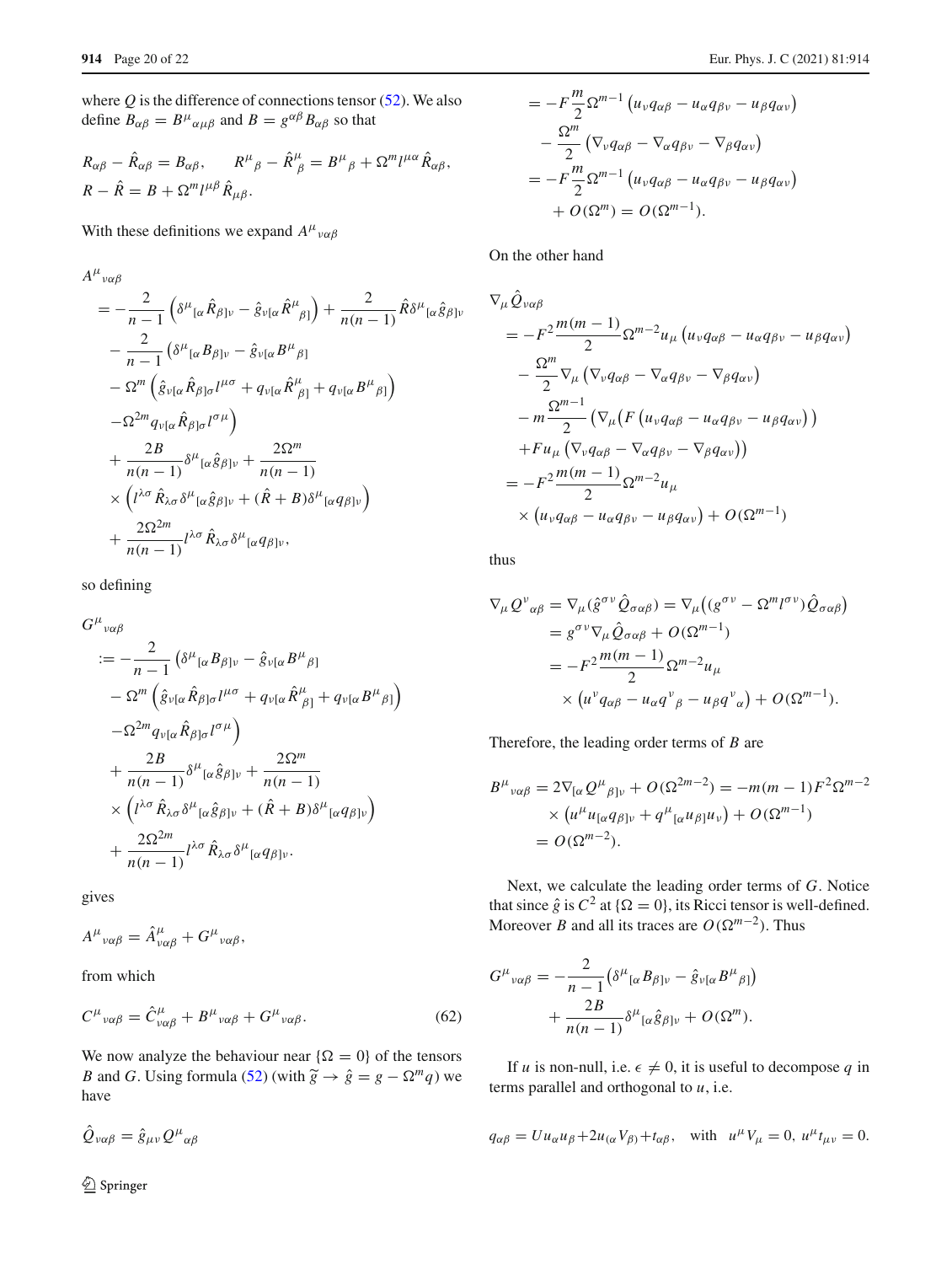Similarly, the following decomposition of the metric holds

$$
g_{\alpha\beta} = \epsilon u_{\alpha} u_{\beta} + h_{\alpha\beta} \tag{63}
$$

which defines  $h_{\alpha\beta}$  as the projector orthogonal to *u*. In terms of these quantities

<span id="page-20-18"></span>
$$
B^{\mu}{}_{\nu\alpha\beta} = -m(m-1)\Omega^{m-2}F^2\big(u^{\mu}u_{\alpha}t_{\beta}\big]v + t^{\mu}{}_{[\alpha}u_{\beta]}u_v\big) + O(\Omega^{m-1})
$$
(64)

and

$$
B_{\beta\nu} = B^{\mu}{}_{\beta\mu\nu} = -\frac{1}{2}m(m-1)\Omega^{m-2}F^2(\epsilon t_{\beta\nu} + tu_{\beta}u_{\nu})
$$

$$
+ O(\Omega^{m-1})
$$

$$
B = B^{\mu}{}_{\mu} = -\frac{1}{2}m(m-1)\Omega^{m-2}2\epsilon tF^2 + O(\Omega^{m-1})
$$

where  $t = g^{\alpha\beta}t_{\alpha\beta} = h^{\alpha\beta}t_{\alpha\beta}$ . In consequence,

$$
G^{\mu}{}_{\nu\alpha\beta} = -m(m-1)\Omega^{m-2}F^2\left(\frac{-1}{n-1}\left(\epsilon\delta^{\mu}{}_{[\alpha}t_{\beta] \nu}\right.\right.+t\delta^{\mu}{}_{[\alpha}u_{\beta]}\mu_{\nu} - \epsilon\hat{g}_{\nu[\alpha}t^{\mu}{}_{\beta]} - tu^{\mu}\hat{g}_{\nu[\alpha}u_{\beta]}\right)+ \frac{2\epsilon t}{n(n-1)}\delta^{\mu}{}_{[\alpha}\hat{g}_{\beta] \nu}\right) + O(\Omega^{m-1})\tag{65}
$$

From [\(63\)](#page-20-16) one has

$$
\hat{g}_{\alpha\beta} = \epsilon u_{\alpha} u_{\beta} + h_{\alpha\beta} + O(\Omega^m), \qquad \delta^{\alpha}{}_{\beta} = \epsilon u^{\alpha} u_{\beta} + h^{\alpha}{}_{\beta},
$$



$$
G^{\mu}{}_{\nu\alpha\beta}
$$
\n
$$
= -m(m-1)\Omega^{m-2}F^2
$$
\n
$$
\times \left(\frac{-1}{n-1}(u^{\mu}u_{[\alpha}t_{\beta]\nu} + \epsilon h^{\mu}{}_{[\alpha}t_{\beta]\nu} + th^{\mu}{}_{[\alpha}u_{\beta]}u_{\nu} + t^{\mu}{}_{[\alpha}u_{\beta]u_{\nu} + \epsilon t^{\mu}{}_{[\alpha}h_{\beta]\nu} + tu^{\mu}u_{[\alpha}h_{\beta]\nu}})\right)
$$
\n
$$
+ \frac{2t}{n(n-1)}(u^{\mu}u_{[\alpha}h_{\beta]\nu} + h^{\mu}{}_{[\alpha}u_{\beta]}u_{\nu} + \epsilon h^{\mu}{}_{[\alpha}h_{\beta]\nu})\right)
$$
\n
$$
+ O(\Omega^{m-1})
$$
\n
$$
= -m(m-1)\Omega^{m-2}F^2 \times \left(\frac{-1}{n-1}(u^{\mu}u_{[\alpha}t_{\beta]\nu} + t^{\mu}{}_{[\alpha}u_{\beta]}u_{\nu}) - t\frac{n-2}{n(n-1)}(u^{\mu}u_{[\alpha}h_{\beta]\nu} + h^{\mu}{}_{[\alpha}u_{\beta]}u_{\nu})\right)
$$
\n
$$
- \frac{\epsilon}{n-1}(h^{\mu}{}_{[\alpha}t_{\beta]\nu} - \frac{t}{n}h^{\mu}{}_{[\alpha}h_{\beta]\nu} + t^{\mu}{}_{[\alpha}h_{\beta]\nu} - t^{\mu}{}_{[\alpha}h_{\beta]\nu}) + t^{\mu}{}_{[\alpha}h_{\beta]\nu} - \frac{t}{n}h^{\mu}{}_{[\alpha}h_{\beta]\nu}) + O(\Omega^{m-1}). \qquad (66)
$$

<span id="page-20-16"></span>Denote the traceless part of  $t_{\alpha\beta}$  by

$$
\mathring{t}_{\alpha\beta}=t_{\alpha\beta}-\frac{t}{n}h_{\alpha\beta}.
$$

Also, notice that the lower order terms of all expression are  $O(\Omega^{m-1}) = o(\Omega^{m-2})$  for  $m \ge 2$ . Hence, combining [\(62\)](#page-19-0), [\(64\)](#page-20-18) and [\(66\)](#page-20-19) gives the following result

$$
C^{\mu}{}_{\nu\alpha\beta} = \hat{C}^{\mu}{}_{\nu\alpha\beta} - K_m(\Omega) \frac{n-2}{n-1} (u^{\mu} u_{[\alpha} \hat{t}_{\beta] \nu} + \hat{t}^{\mu}{}_{[\alpha} u_{\beta]} u_{\nu})
$$

$$
+ \frac{\epsilon K_m(\Omega)}{n-1} (h^{\mu}{}_{[\alpha} \hat{t}_{\beta] \nu} + \hat{t}^{\mu}{}_{[\alpha} h_{\beta] \nu}) + o(\Omega^{m-2}).
$$

#### **References**

- <span id="page-20-13"></span>1. M.T. Anderson, On the structure of asymptotically de Sitter and anti-de Sitter spaces. Adv. Theor. Math. Phys. **8**, 861–893 (2004)
- <span id="page-20-5"></span>2. M.T. Anderson, Existence and stability of even-dimensional asymptotically de Sitter spaces. Ann. Henri Poincaré **6**, 801–820 (2005)
- <span id="page-20-8"></span>3. M.T. Anderson, P.T. Chrusciel, Asymptotically simple solutions of the vacuum Einstein equations in even dimensions. Commun. Math. Phys. **260**, 557–577 (2005)
- <span id="page-20-17"></span><span id="page-20-9"></span>4. A. Barnes, Purely magnetic space-times, in *27th Spanish Relativity Meeting (ERE 2003): Gravitational Radiation* ed. by J.A. Miralles, J.A. Font, J.A. Pons (Alicante, September 2003), (Publicacions Universitat dAlacant, Alicante, 2004)
- <span id="page-20-14"></span>5. D.E. Blair, *Inversion Theory and Conformal Mapping*, Student Mathematical Library, vol. 9. (American Mathematical Society, Providence, Rhode Island, 2000)
- <span id="page-20-15"></span>6. S. Das, R.B. Mann, Conserved quantities in Kerr-anti-de Sitter spacetimes in various dimensions. JHEP **2000**, 033 (2000)
- <span id="page-20-12"></span>7. M. Eastwood, Book review—the ambient metric by C. Fefferman & R. Graham. Bull. Am. Math. Soc. **51**, 499–503 (2014)
- <span id="page-20-11"></span>8. L.C. Evans, *Partial Differential Equations. Graduate Studies in Mathematics* (American Mathematical Society, Providence, 2010)
- <span id="page-20-6"></span>9. C. Fefferman, C.R. Graham, Conformal invariants. Élie Cartan et les mathématiques daujourdhui (Lyon, 25-29 juin 1984), Astérisque, 95–116. Société mathématique de France (1985)
- <span id="page-20-7"></span>10. C. Fefferman, C.R. Graham, *The Ambient Metric (AM-178)* (Princeton University Press, Princeton, 2012)
- <span id="page-20-0"></span>11. H. Friedrich, On the regular and asymptotic characteristic initial value problem for Einsteins vacuum field equations. Proc. R. Soc. Lond. A **375**, 169–184 (1981)
- <span id="page-20-1"></span>12. H. Friedrich, The asymptotic characteristic initial value problem for Einsteins vacuum field equations as an initial value problem for a first-order quasilinear symmetric hyperbolic system. Proc. R. Soc. Lond. A **378**, 401–421 (1981)
- <span id="page-20-4"></span>13. H. Friedrich, Existence and structure of past asymptotically simple solutions of Einsteins field equations with positive cosmological constant. J. Geom. Phys. **3**, 101–117 (1986)
- <span id="page-20-2"></span>14. H. Friedrich, Conformal Einstein evolution, the conformal structure of spacetime: geometry, analysis, numerics, in *Lecture Notes in Physics*. ed. by J. Frauendiener, H. Friedrich (Springer, Berlin, 2002)
- <span id="page-20-19"></span><span id="page-20-3"></span>15. H. Friedrich, Geometric asymptotics and beyond. Surv. Differ. Geom. **20**, 37–74 (2015)
- <span id="page-20-10"></span>16. E. Gasperin, J.L. Williams, The conformal Killing spinor initial data equations (2017). [arXiv:1704.07586](http://arxiv.org/abs/1704.07586)